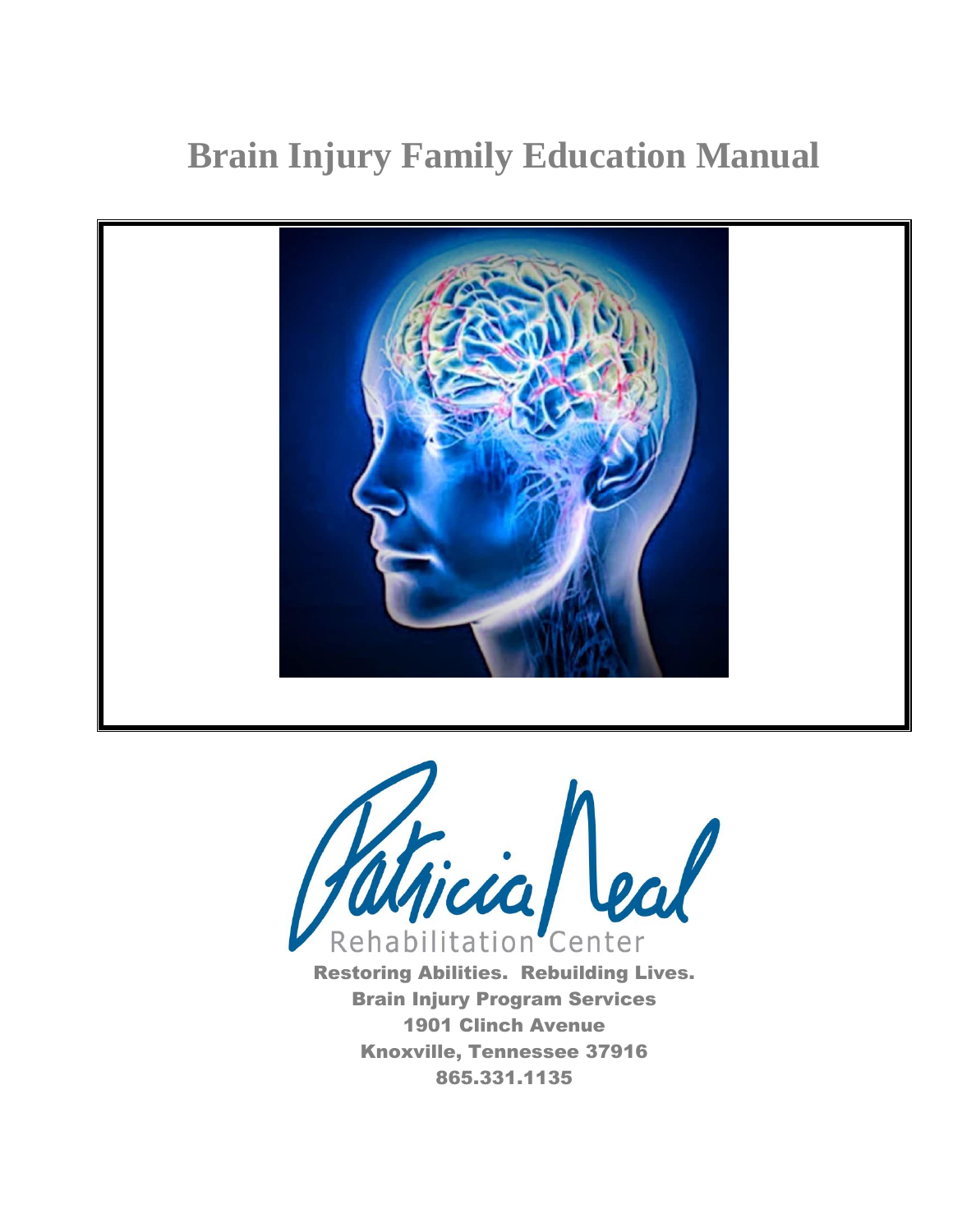# **WELCOME**

Someone you love and care about has suffered a brain injury. You have made it through the initial phase of the injury, the acute hospital stay and now admission to the Patricia Neal Rehabilitation Center. You may be asking yourself: "What happened, Why are we here, Will we ever regain a normal life again, or What can I do to help my loved one?"

The staff at PNRC wants all your questions to be answered. We believe that the more you know about Brain Injury and the rehabilitation process, the better you will be able to help your loved one and be more equipped to make life care planning decisions. This workbook is designed to answer some of the questions you may have, guide you through your rehab stay, and prepare you for discharge from inpatient services.

It is vitally important that you attend the training and educational sessions offered at the Patricia Neal Rehabilitation Center. This will help you to understand and become familiar with your loved one's care.

We, the staff, are here for you – so use us to our fullest capacity.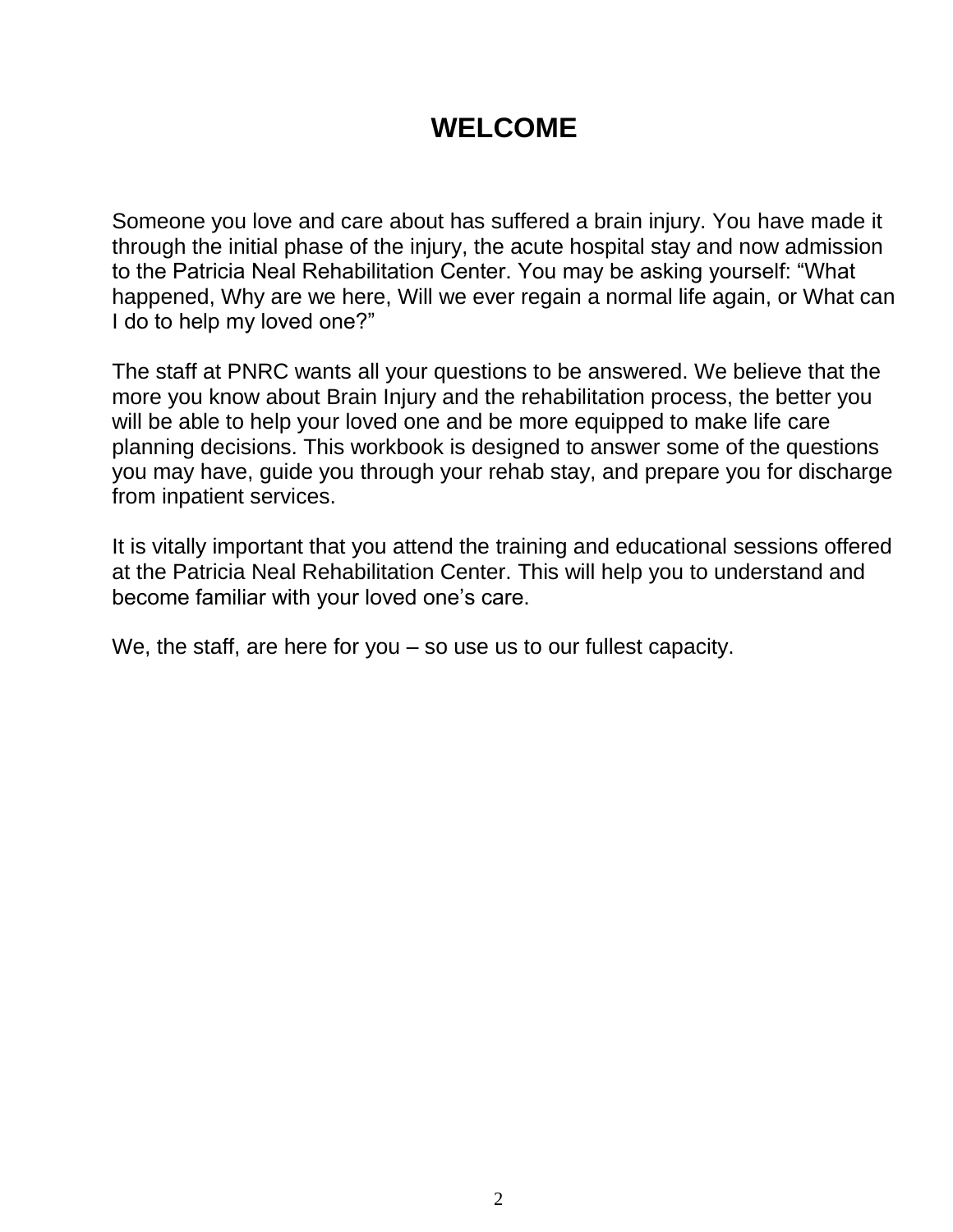### GUIDELINES FOR INTERACTION

- When you enter the room, immediately identify yourself and make physical contact, either by gentle touch of an arm or leg, while simultaneously speaking in a soothing manner.
- Speak in a soothing manner using a steady tone, rate and volume. DO NOT talk loudly or abruptly.
- Keep statements short and simple. Patients with a brain injury may need a longer time to respond to statements – sometimes as long as several minutes.
- Always assume the patient understands everything.
- Always talk to the patient. Initially, tell the patient the time, date, place, who you are, why they are in the hospital, and what you are doing.
- Limit the number of visitors in the room to 2 per patient but not to exceed 4 per room.
- Always observe the patient for signs of overstimulation and if this occurs "back down" – or it will only get worse. Signs of overstimulation include:
	- The patient may withdraw from the stimulus and/or stop responding
	- The patient may become restless and agitated (flailing, hitting, etc.)
	- Increased tone (stiffness/ drawing-up) or sweating.

REMEMBER, if this occurs – back down once the patient is safe. Bringing more people in will usually just increase the problem.

- Do not exclude the patient from conversation. Even if they do not respond, they probably are aware and should be included. Always explain what you are doing.
- Many behaviors after brain injury are a phase and will pass with time. Be patient and don't take remarks on behavior directed toward you, or others, as personal. During certain times, they do not know what they are doing or saying.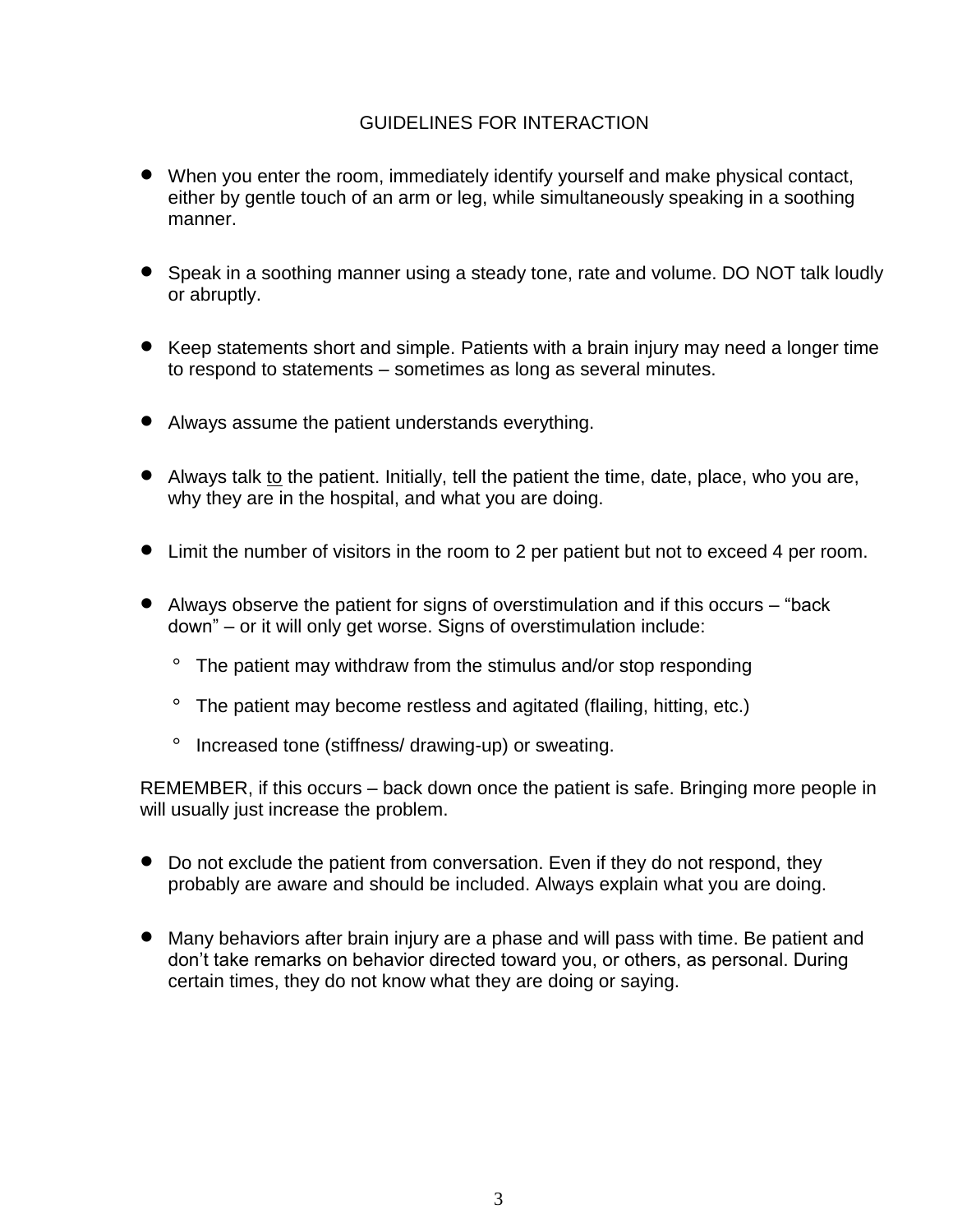#### **ACKNOWLEDGEMENTS**

This manual is the property of the Brain Injury Program of the Patricia Neal Rehabilitation Center at Ft. Sanders Regional Medical Center. The information contained in this manual was created, edited and reviewed by the staff of the Brain Injury Program for use in Family Education. This information is designed to provide the family with general information on Brain Injury. Special thanks goes to the following individuals for their assistance in the creation of this manual, their time, and expertise.

**Valerie Blackmon, MPT, CBIS Patsy Cannon, PT, CBIS Robert Chironna, MD Tara Conley, OTR/L Patricia Cruze, M.S. Mary Dillon, MD Shelby Disler, OTR/L Susan Flynt, M.A., LPE Alden Gardner, M.A., LPE Sarah Gimbel, OTR/L, CBIS Kimberley Paige Hackler, OTR/L Brandy Hay, OTR/L Emily Herbert, PT Jodi Heffinger, MOT, OTR/L Renee Huntley, OTR/L, CBIS Al Kaye, M.S., CTRS, FDRT, CBIS Melanie Lowery Amanda Loy, MOT, OTR/L Meredith McCall, MPT Melinda Marashi, M.A., CCC-SLP, CBIS Heather Moore, PT, DPT, CBIS Alan Padgett, Pharm.D Tania Parton, M.A., CCC-SLP, CBIS Rebecca Pulte, D.PT Deborah Rhyne, M.A., CCC-SLP, CBIS Jodi Roskind, MSPT Charlotte Tolliver, MSW Phyllis Wilson, MSW**

> *10th Edition December 2020*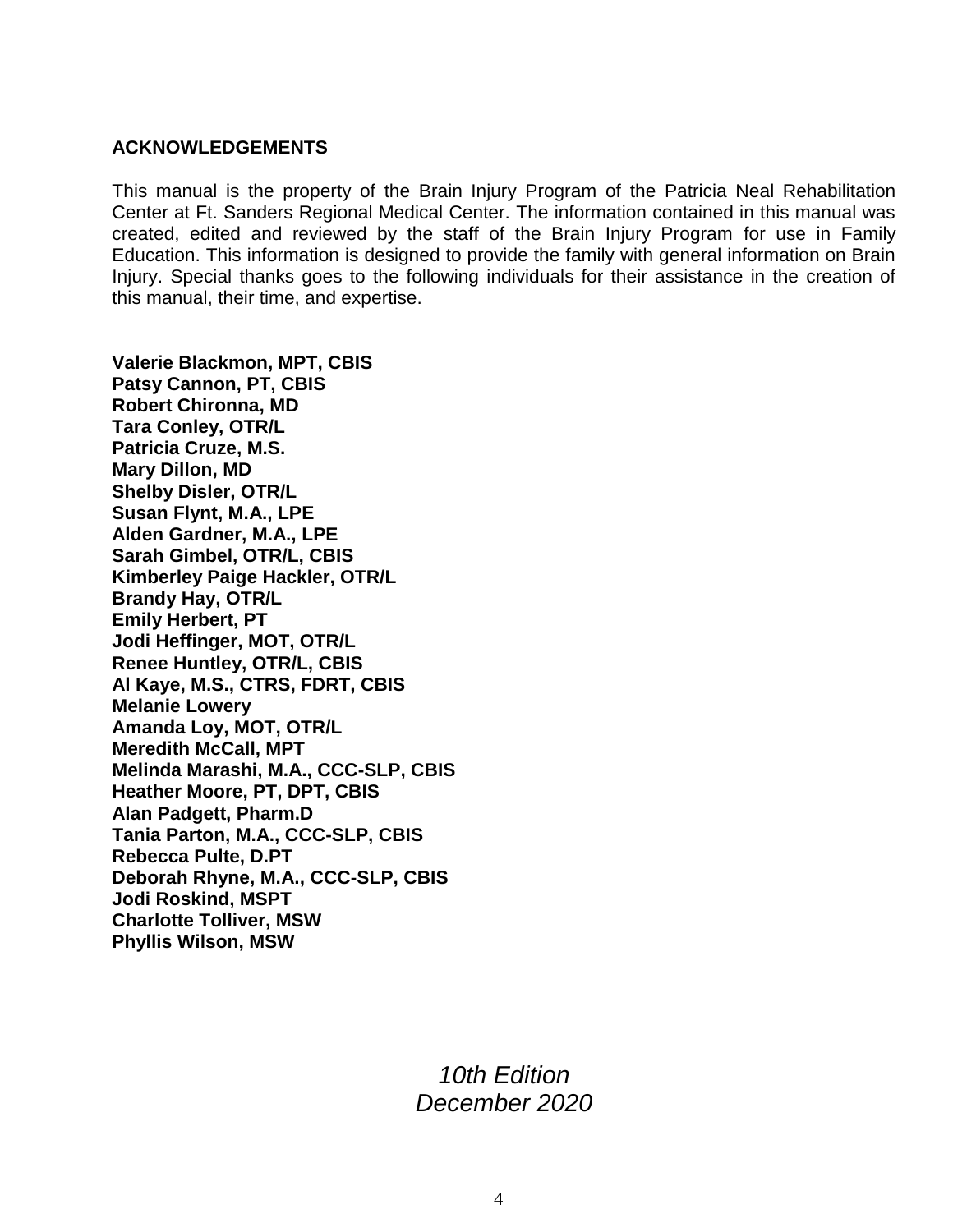# **Table of Contents**

| <b>Chapter 1</b>  | <b>Brain Parts and Their Function</b>                    | 6  |
|-------------------|----------------------------------------------------------|----|
| <b>Chapter 2</b>  | <b>Brain Injury Overview</b>                             | 10 |
| <b>Chapter 3</b>  | <b>Medical Complications</b>                             | 12 |
| <b>Chapter 4</b>  | <b>Physical Deficits</b>                                 | 16 |
| <b>Chapter 5</b>  | <b>Measuring Cognitive and Behavioral Changes</b>        | 21 |
| <b>Chapter 6</b>  | <b>Behavior Concerns</b>                                 | 26 |
| <b>Chapter 7</b>  | <b>Communication, Cognition, and Swallowing Problems</b> | 38 |
| <b>Chapter 8</b>  | <b>Return to Relationships and Intimacy</b>              | 47 |
| <b>Chapter 9</b>  | <b>Substance Abuse</b>                                   | 50 |
| <b>Chapter 10</b> | <b>Structure and Its Role in Recovery</b>                | 52 |
| <b>Chapter 11</b> | <b>Recreation for the Brain Injured</b>                  | 55 |
| <b>Chapter 12</b> | <b>Family Adjustment</b>                                 | 60 |
| <b>Resources</b>  |                                                          | 62 |
| <b>References</b> |                                                          | 63 |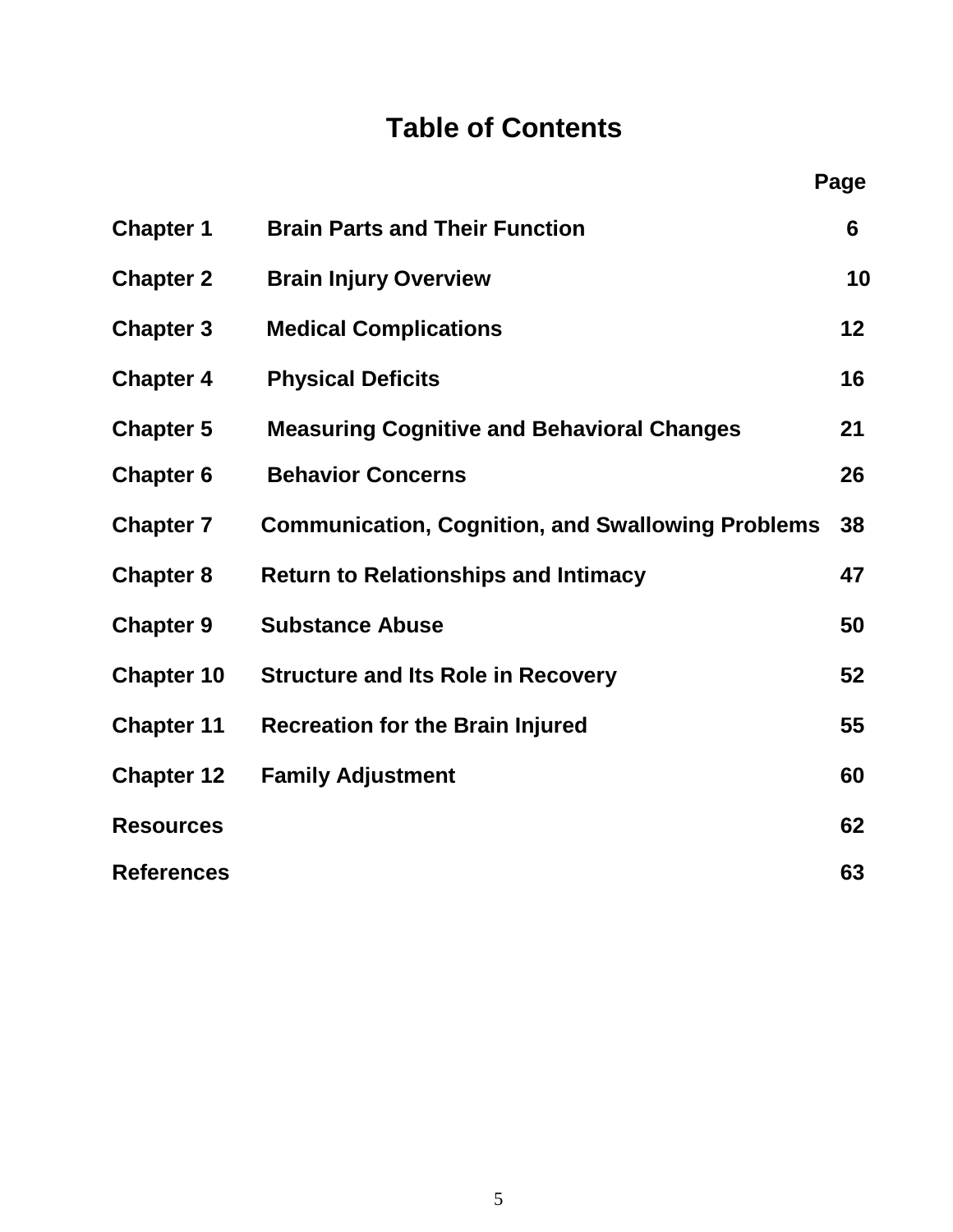# **Chapter 1: BRAIN PARTS AND THEIR FUNCTIONS**

This section of your workbook consists of an outline of the parts of the brain and their functions. The outline is followed by a diagram of the brain that shows the brain "mapped" out according to the function of each area. The location of the brain injury will determine the deficits the individual with a brain injury will exhibit. First, the brain is divided into two hemispheres, the left and right hemispheres. The left hemisphere will typically control the right side of the body and the right hemisphere will control the left side of the body.

| <b>LEFT HEMISPHERE</b>              | <b>RIGHT HEMISPHERE</b>           |
|-------------------------------------|-----------------------------------|
| Speaking                            | Copying                           |
| $\triangleright$ Understanding      | $\triangleright$ Drawing          |
| $\triangleright$ Speech production  | $\triangleright$ Judging size     |
| $\triangleright$ Language abilities | $\triangleright$ Musical Rhythm   |
| $\triangleright$ Reading            | $\triangleright$ Paying attention |
| Writing                             | $\triangleright$ Body Language    |
| Calculating (math)                  | $\triangleright$ Reading Maps     |

# **CEREBRUM**

The cerebrum is the largest part of the brain. There are four parts to the cerebrum which are called lobes.

|                        | <b>FRONTAL LOBE</b>                          |                           | <b>PARIETAL LOBE:</b>                                 |
|------------------------|----------------------------------------------|---------------------------|-------------------------------------------------------|
| $\rightarrow$ Judgment |                                              |                           | $\rightarrow$ Sense of touch                          |
|                        | $\rightarrow$ Problem solving                |                           | $\rightarrow$ Awareness of our body parts that belong |
|                        | $\rightarrow$ Personality and behavior       | to us.                    |                                                       |
|                        | $\rightarrow$ Motivation                     |                           | $\rightarrow$ Higher analysis of touch-the ability to |
| →                      | Initiation                                   |                           | distinguish between two simultaneous                  |
|                        | $\rightarrow$ Problem solving                |                           | skin contacts.                                        |
| →                      | Impulse control                              |                           |                                                       |
| →                      | Memory                                       |                           | Damage to this area may cause:                        |
|                        | $\rightarrow$ Voluntary movements of muscles | ×                         | Problems with what we feel                            |
|                        | $\rightarrow$ Emotions                       | $\boldsymbol{\mathsf{x}}$ | Difficulty with constructing/                         |
|                        |                                              |                           | making things                                         |
|                        | Damage to this area may cause:               | ×                         | Math problems                                         |
|                        | Aphasia (difficulty with<br>×                | $\boldsymbol{\mathsf{x}}$ | Difficulty with movement                              |
|                        | speaking and understanding                   | $\pmb{\times}$            | Neglect of a part of our body                         |
|                        | speech)                                      | $\boldsymbol{\mathsf{x}}$ | Distortions of body image                             |
|                        | Poor inhibition<br>×                         | $\boldsymbol{\mathsf{x}}$ | Right-left confusion                                  |
|                        | Poor social judgment<br>$\mathbf x$          | $\boldsymbol{\mathsf{x}}$ | Poor spatial ability                                  |
|                        | Personality changes<br>×                     | $\pmb{\times}$            | Poor drawing ability                                  |
|                        | Decreased spontaneity<br>×                   | $\mathbf x$               | Short term memory problems                            |
|                        | Memory problems<br>×                         |                           |                                                       |
|                        | Paralysis or muscle weakness<br>×            |                           |                                                       |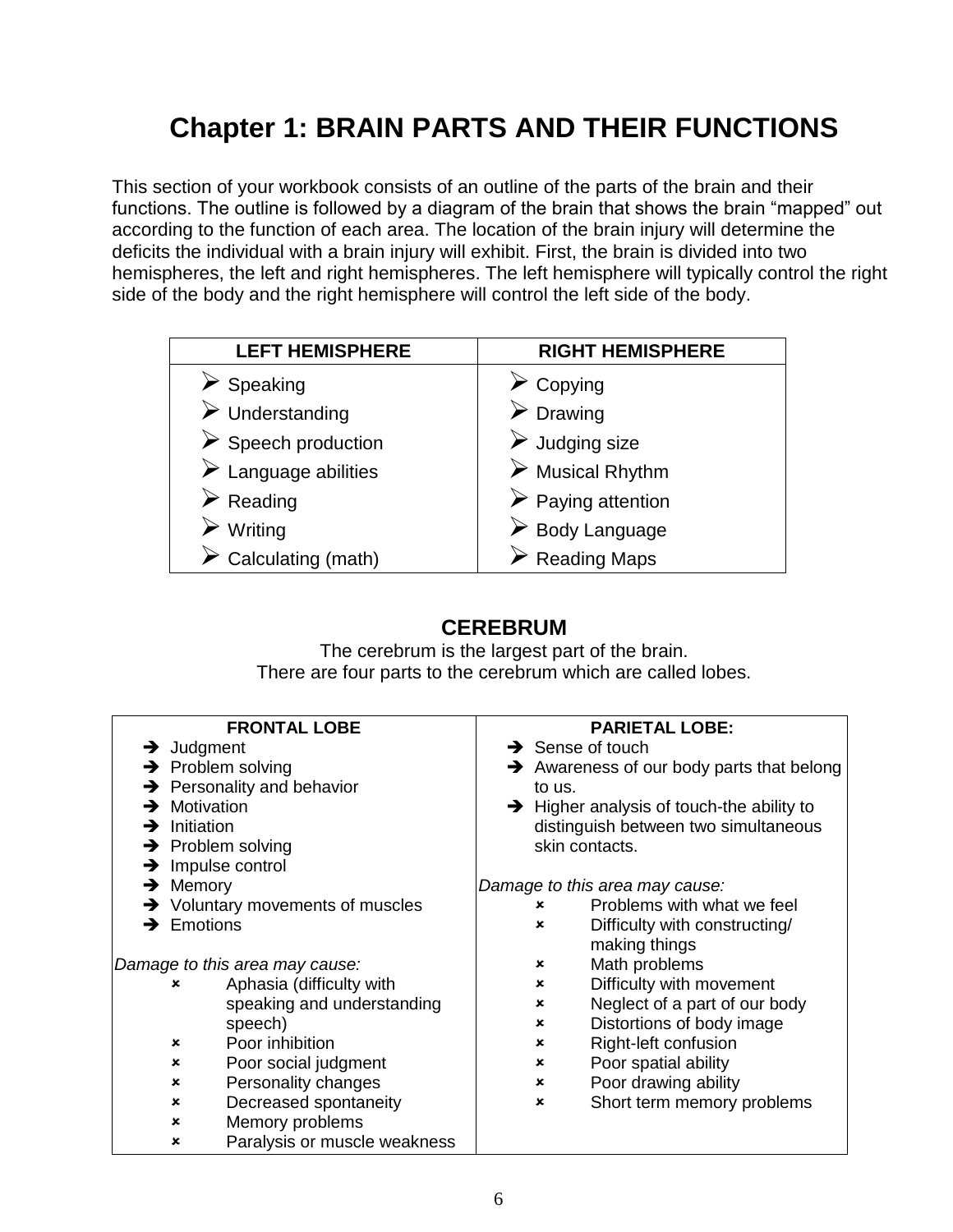| <b>TEMPORAL LOBE:</b>                             | <b>OCCIPITAL LOBE:</b>                           |
|---------------------------------------------------|--------------------------------------------------|
| $\rightarrow$ Hearing                             | $\rightarrow$ Vision                             |
| $\rightarrow$ Taste                               | $\rightarrow$ Visual recognition                 |
| $\rightarrow$ Smell                               | $\rightarrow$ Impulses of the retina of the eye. |
| $\rightarrow$ Aiding in committing information to |                                                  |
| memory                                            | Damage to this area can cause:                   |
| Understanding verbal language<br>→                | Difficulty with eye sight.<br>×                  |
| Organization of time<br>→                         |                                                  |
| $\rightarrow$ Vestibular function (inner ear)     |                                                  |
|                                                   |                                                  |
| Damage to this area can cause:                    |                                                  |
| Hearing and understanding<br>×                    |                                                  |
| language difficulties                             |                                                  |
| Long and short term memory<br>×                   |                                                  |
| problems                                          |                                                  |
| Memory disorganization<br>×                       |                                                  |
| Dizziness and/or vertigo<br>×                     |                                                  |

# **CEREBELLUM**

The cerebellem sits just below the cerebrum. It's the control center for:



 $\rightarrow$  Refines motor movement<br> $\rightarrow$  Balance and equilibrium



- $\rightarrow$  Balance and equilibrium<br> $\rightarrow$  Helps balance out muscle
	- Helps balance out muscle tone

*Damage to this area can cause:*

- Decreased coordination
- **x** Problems with the quality of muscle movement
- **x** Decreased balance and equilibrium
- Abnormal muscle tone
- Vertigo, dizziness, and/ or motion sensitivity

# **BRAINSTEM**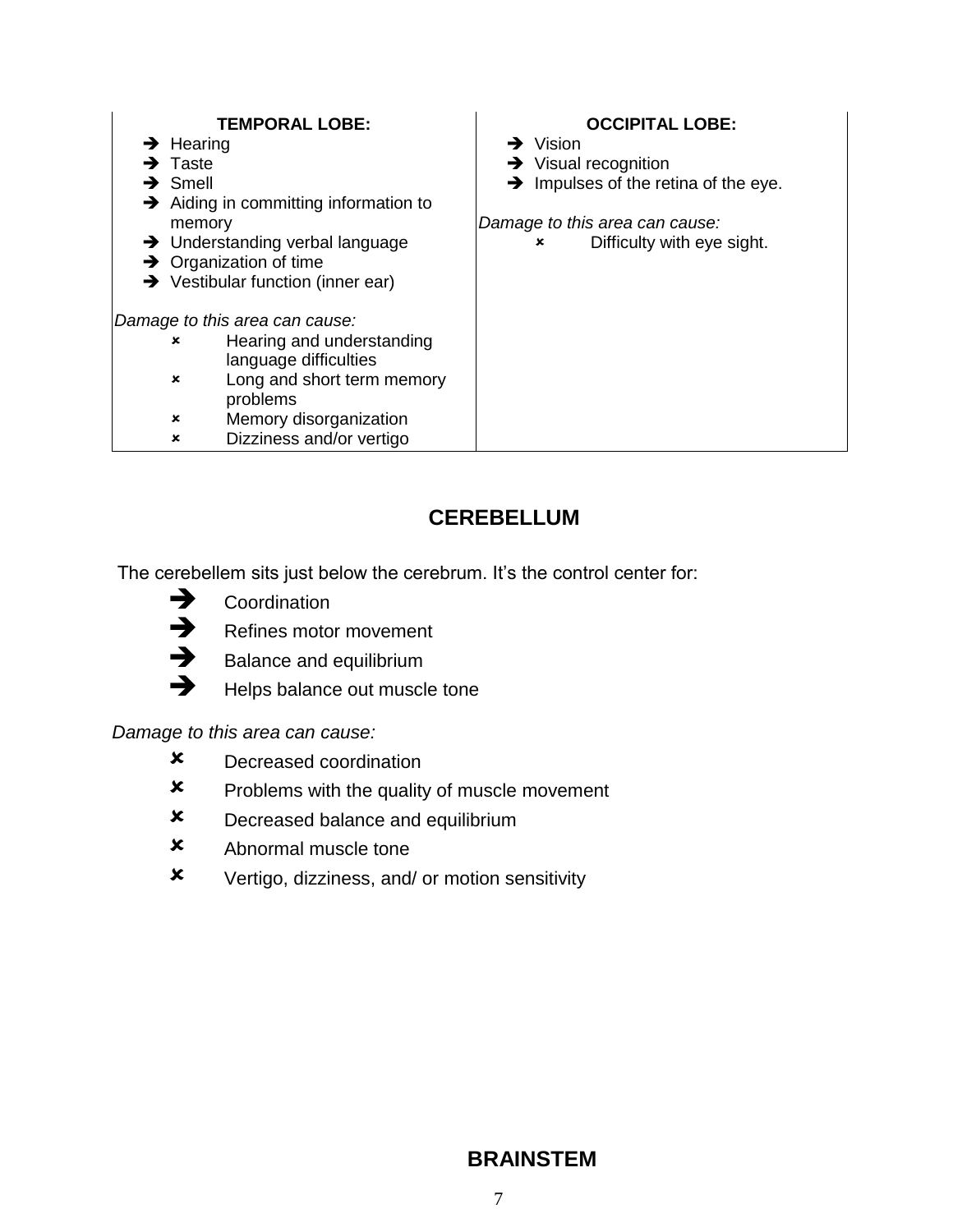The brainstem connects the other two parts of the brain (cerebrum and cerebellum) to the nerves (spinal cord) that run to the body. It is the control center for:

- Nerves that control eye movements, facial movements, the tongue, swallowing and sensations for the eyes, ears and nose.
- $\rightarrow$  Regulation of metabolism<br> $\rightarrow$  Body temperature
- $\rightarrow$  Body temperature<br> $\rightarrow$  Blood pressure (pa
- $\rightarrow$  Blood pressure (partial responsibility)<br> $\rightarrow$  Appetite
	- Appetite
- $\rightarrow$  Thirst
- $\rightarrow$  Hunger
- $\rightarrow$  Sleep patterns<br> $\rightarrow$  Sexual sensation
- $\rightarrow$  Sexual sensation<br> $\rightarrow$  Emotions
	- **Emotions**
- $\rightarrow$  Partly controls seeing and hearing<br> $\rightarrow$  Postural reflexes (involuntary move
	- Postural reflexes (involuntary movements-movements that happen without thinking about it)
- Coordination of eye movements from left to right and right to left
- $\rightarrow$  Regulation of heartbeat
	- Breathing rate
- Sneezing, coughing, vomiting and swallowing
- Amount of blood flow to different parts of the body

*Damage to the this area may cause problems in any of the above areas.*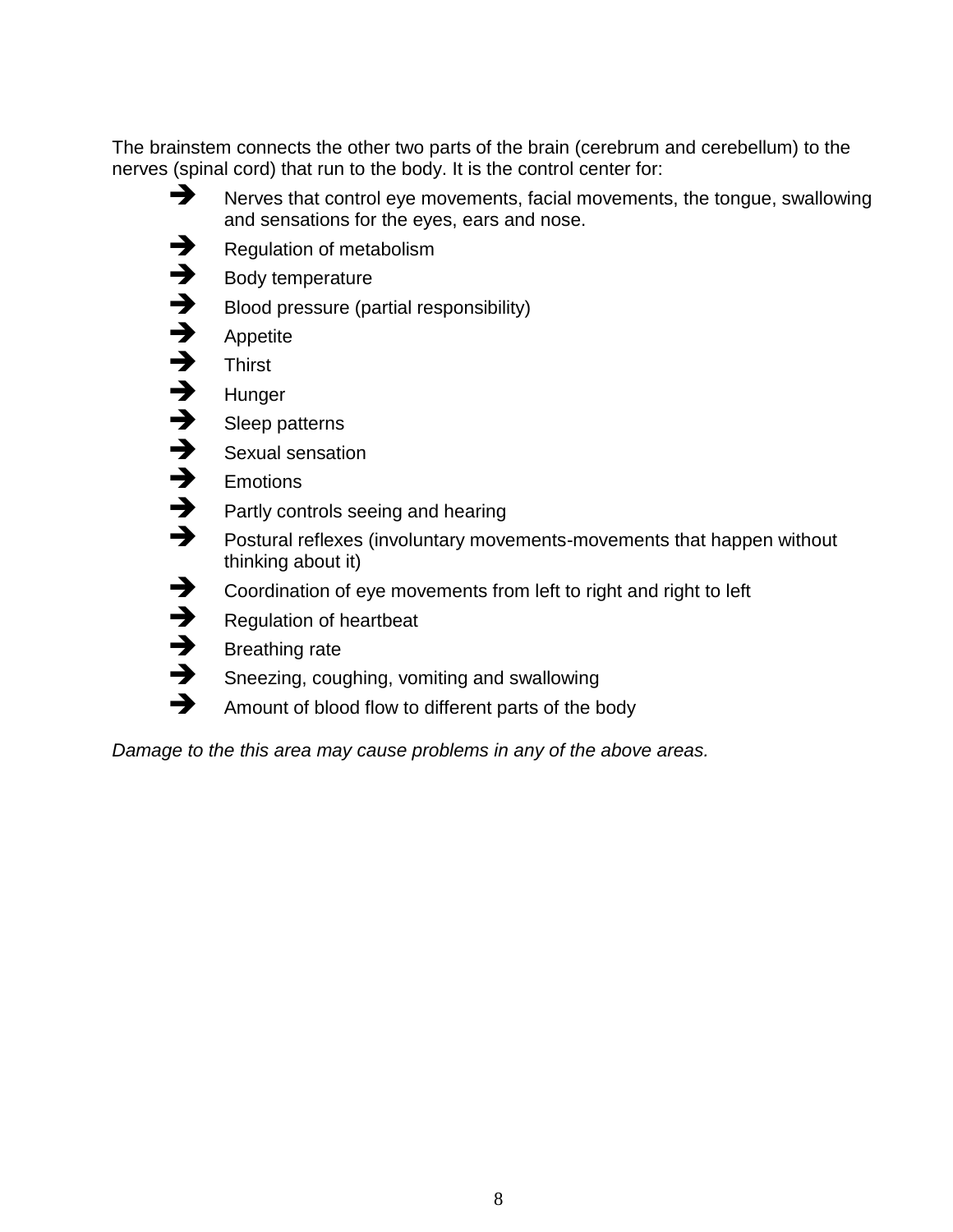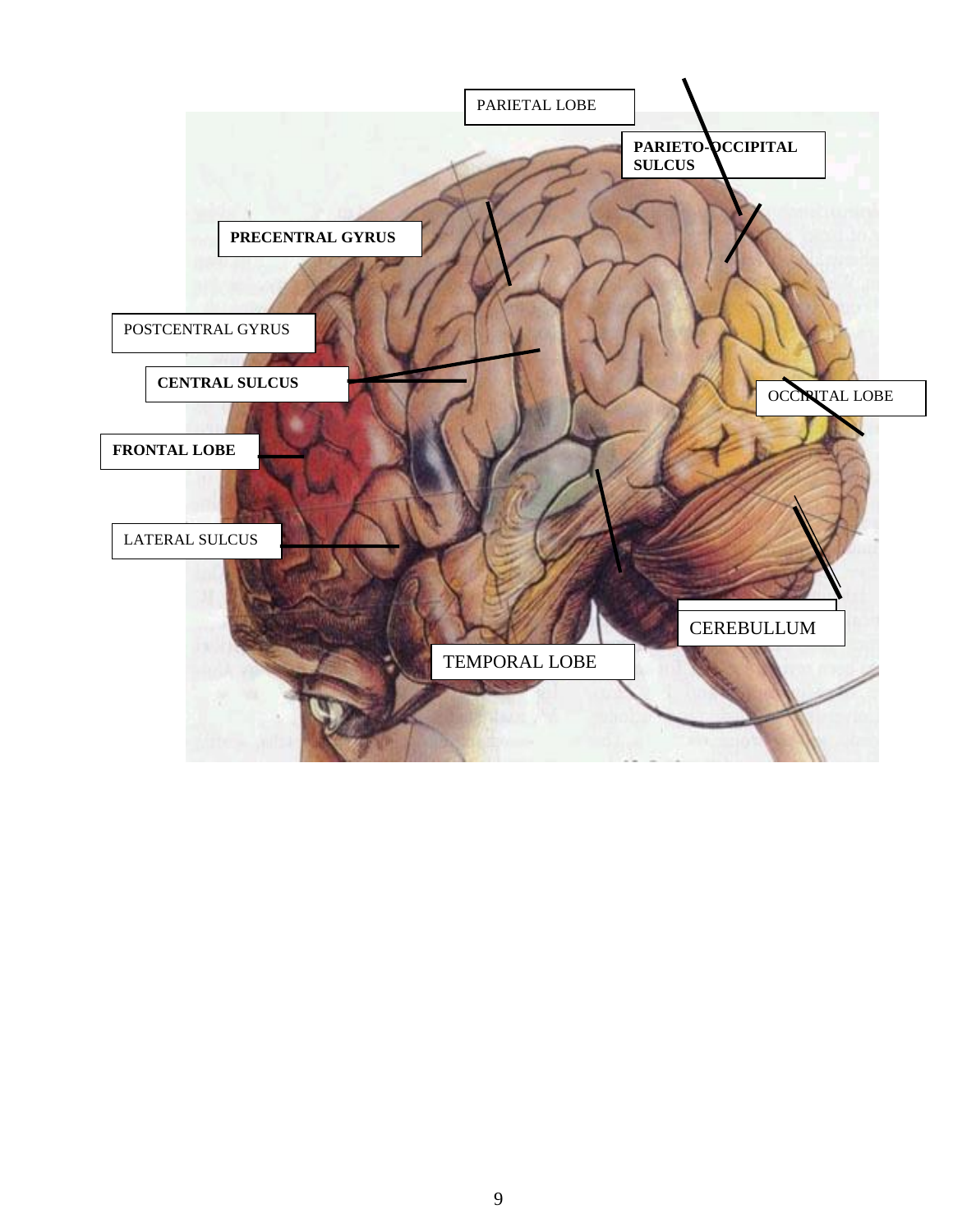# **Chapter 2: BRAIN INJURY OVERVIEW**

In the United States, an individual sustains a brain injury every 21 seconds. There are approximately over 5.5 million individuals living with a brain injury in the US. The number one cause of traumatic brain injury is a fall followed by motor vehicle accidents and assaults. In the state of Tennessee, there are over 7,000 reported cases of brain injury that require hospitalization overnight annually. Half of the injuries reported by the military from the Iraq conflict are a result of blast concussions. Brain Injury is the leading cause of death in individuals under the age of 34. Most individuals do not understand brain injury since often, there are little physical residuals from appearance but the behavior and cognitive changes remain. Thus it is known as the "Silent Epidemic."

#### **HOW BRAIN INJURY OCCURS:**

| <b>TRAUMA</b>                       | A direct blow to the head such as in a motor vehicle<br>accident, falling, or assault.                 |
|-------------------------------------|--------------------------------------------------------------------------------------------------------|
| <b>ANOXIA</b>                       | Lack of oxygen to the brain as in drowning, choking,<br>seizures, or heart attack.                     |
| <b>DISEASES</b>                     | Inflammations, tumors, or degenerative diseases,<br>such as Meningitis or Multiple Sclerosis.          |
| <b>VASCULAR</b><br><b>DISORDERS</b> | Rupture or clogging of blood vessels, a collection of<br>blood (hematoma) that presses on brain tissue |

#### **TYPES OF INJURY:**

| <b>CLOSED HEAD</b><br><b>INJURY</b> | Brain injury with or without skull fracture                                                                                                             |
|-------------------------------------|---------------------------------------------------------------------------------------------------------------------------------------------------------|
| <b>OPEN HEAD</b><br><b>INJURY</b>   | Injury where something penetrates into the brain<br>such as a bullet) or the skull fractures so that<br>fluids leak out (i.e., basilar skull fracture). |
| <b>POLAR INJURY</b>                 | Usually the tip of the frontal and temporal lobes suffer<br>more injury than the back of the brain.                                                     |
| <b>SHEARING</b>                     | Movement of part of the brain on other parts of the<br>brain causing tiny tears.                                                                        |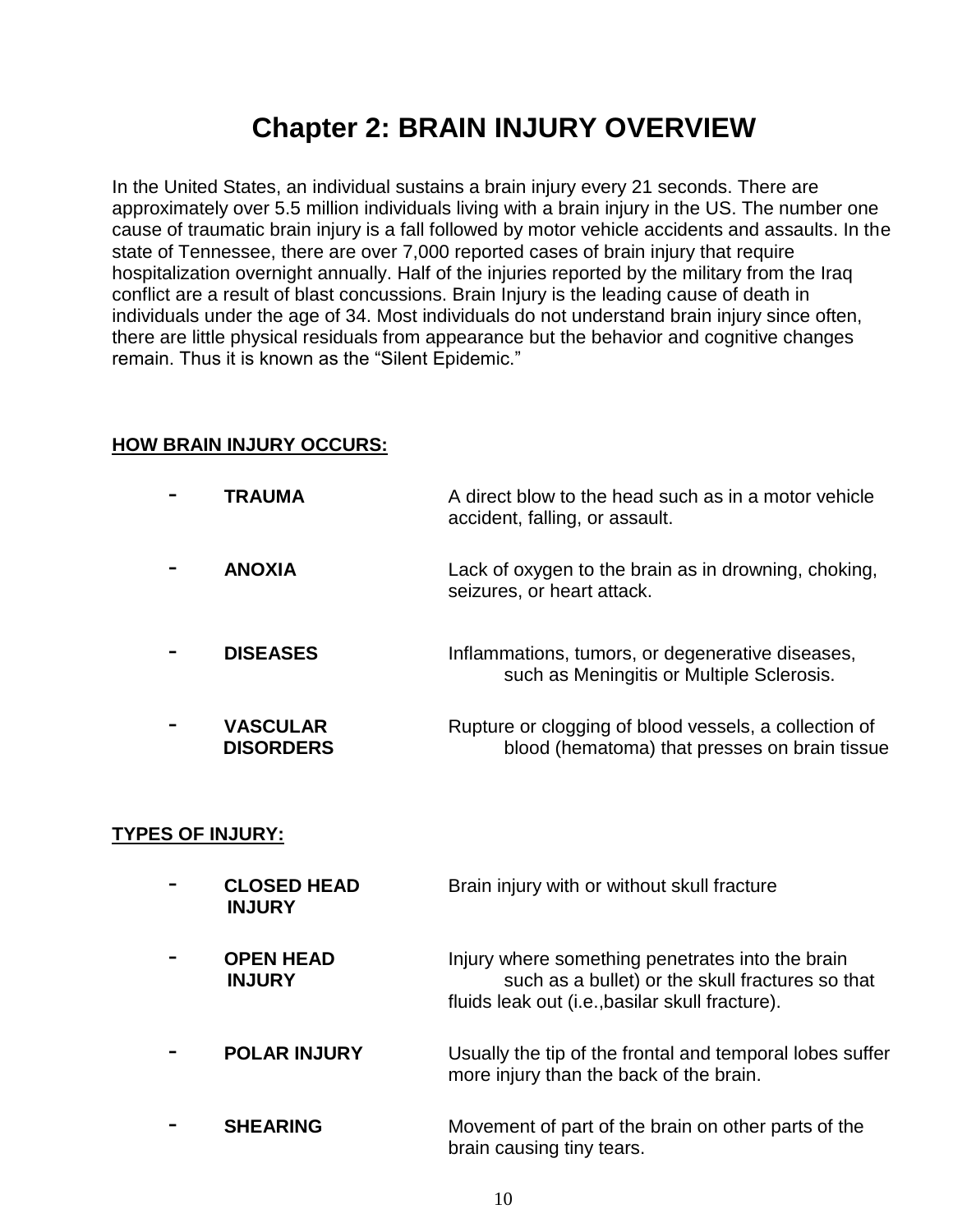| <b>COUP</b> | Injury at the site of impact. |
|-------------|-------------------------------|

- **CONTRA-COUP** When the brain is hit with sufficient force causing it to "bounce" against the opposite side of the skull, causing injury to the part of the brain opposite the impact.
- **- ROTATIONAL Resulting in twisting of the brainstem. FORCES**
- **CONCUSSION** Term used to describe a mild brain injury with or without loss of consciousness which is not able to be detected with neuro imaging such as MRI or CT scans.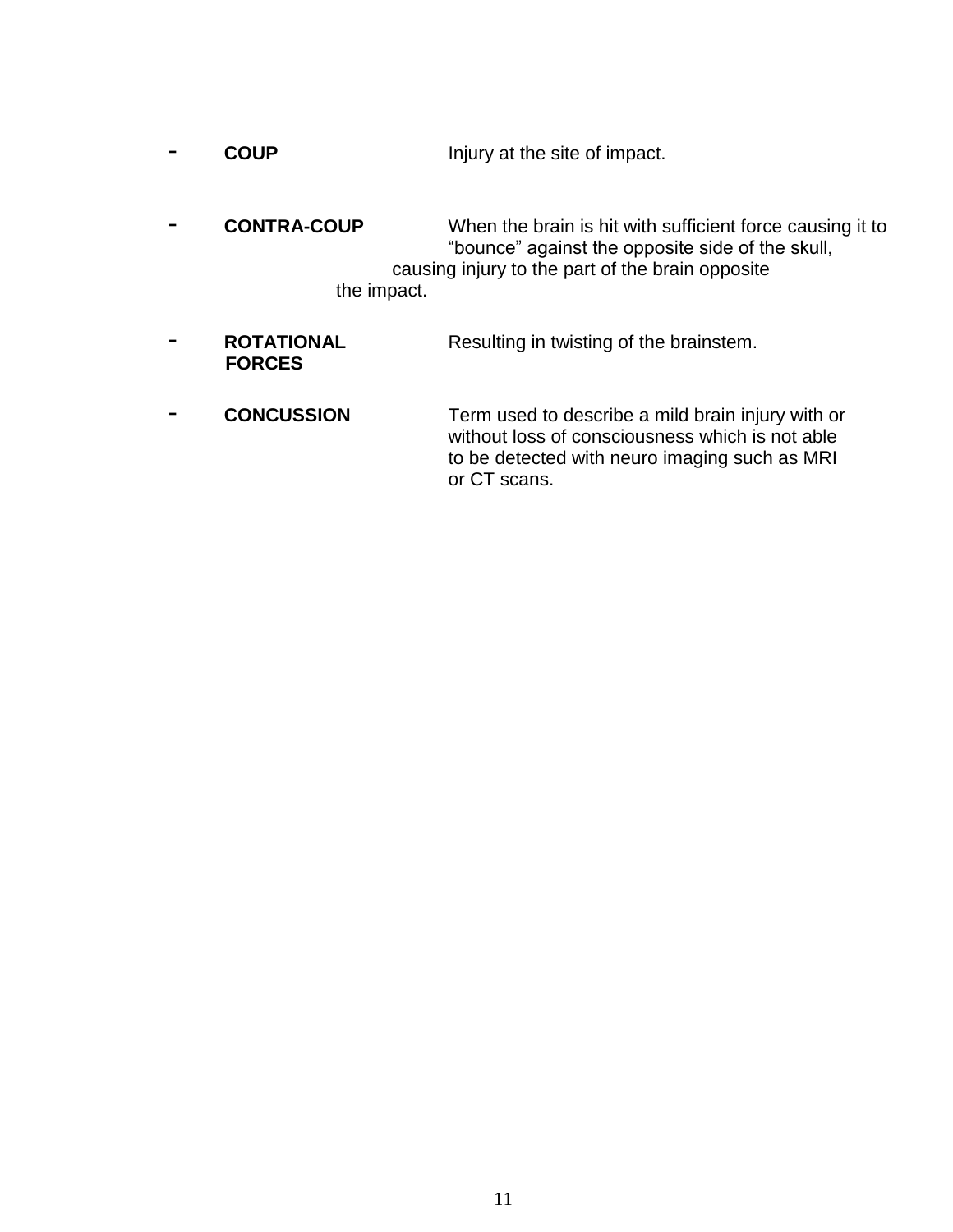# **Chapter 3: MEDICAL COMPLICATIONS**

#### **ACNE VULGARIS**

Acne can occurs for the first time or reoccur following brain injury. Treatment with steroids for brain swelling (i.e., Decadron) leads to red papular acne of the face, chest, and back. Individuals with a brain injury seem to develop acne as a response to a change in hormone levels. Acne is treated by washing the face with soap and water regularly and by applying 5% or 10% benzoyl peroxide. A dermatologist can be consulted for more resistant cases that fail to respond properly to this simple treatment.

#### **TRACHEOTOMY**

A tracheotomy (throat opening) is sometimes necessary for patients who need a respirator for an extended period, or who have a poor cough response (problems clearing their secretions). To perform a tracheotomy, a small temporary opening is made in the patient's throat. A tracheotomy tube is placed in the opening. It is either cuffed (with an air-filled balloon surrounding the tube to keep a good seal) or uncuffed (usually a metal device). The tube is connected either to the respirator, to supplemental oxygen, or to moist air. Nurses keep the airway clear of secretions by suctioning through the trachea tube. They will sometimes first place a small amount of sterile saline (salt water) in the throat to moisten secretions and to encourage coughing. This may appear as a cruel treatment, but it is necessary to help keep the airway clear and to help prevent pneumonia.

#### **URINARY CATHETERS**

Urinary catheters (tubes used to drain fluid from the bladder) are utilized for many reasons. Often the muscles of the bladder are not functioning appropriately. Various types of indwelling catheters exist, but one of the most common is the Foley catheter, which has a balloon surrounding the end of the tube. After the catheter is inserted into the bladder, the balloon is inflated to prevent the catheter from sliding out. Once there is no longer an urgent need for an indwelling catheter, your physician may try to wean your family member to another system. Indwelling catheters are associated with frequent complications such as urinary tract infection (UTI), urethral injury, and/or a decrease in the volume of urine the bladder can hold. Patients are weaned to briefs (diapers), external catheters, and intermittent catheterization in attempts to prevent these complications. Predominantly used in men, most external catheters are condom-like devices placed over the penis and connected to a drainage tube. Intermittent catheterization involves passing a catheter into the bladder at regular intervals, draining the urine, and then removing the catheter. Usually performed under sterile conditions in the hospital, intermittent catheterizations reduce the risk of infection and urethral injury and allows a more normal pattern of bladder filling and emptying.

#### **NUTRITION**

Good nutrition is vital to recovery. Severe brain injury can increase demand for calories and nutrients far beyond normal. When calorie and protein requirements are high and the patient is unable to eat, tube or intravenous feeding is important. Fluids through the veins are not enough to sustain even a healthy person for long. Your doctor must therefore begin tube feeding for your family member, provided they has a healthy stomach and intestinal tract. Tube feeding is usually first attempted by means of a tube passed through the nose and into the stomach. Tube feedings are given either continuously and gradually by a feeding pump or in large amounts by syringe every few hours. Because tube-feeding formulas can cause diarrhea,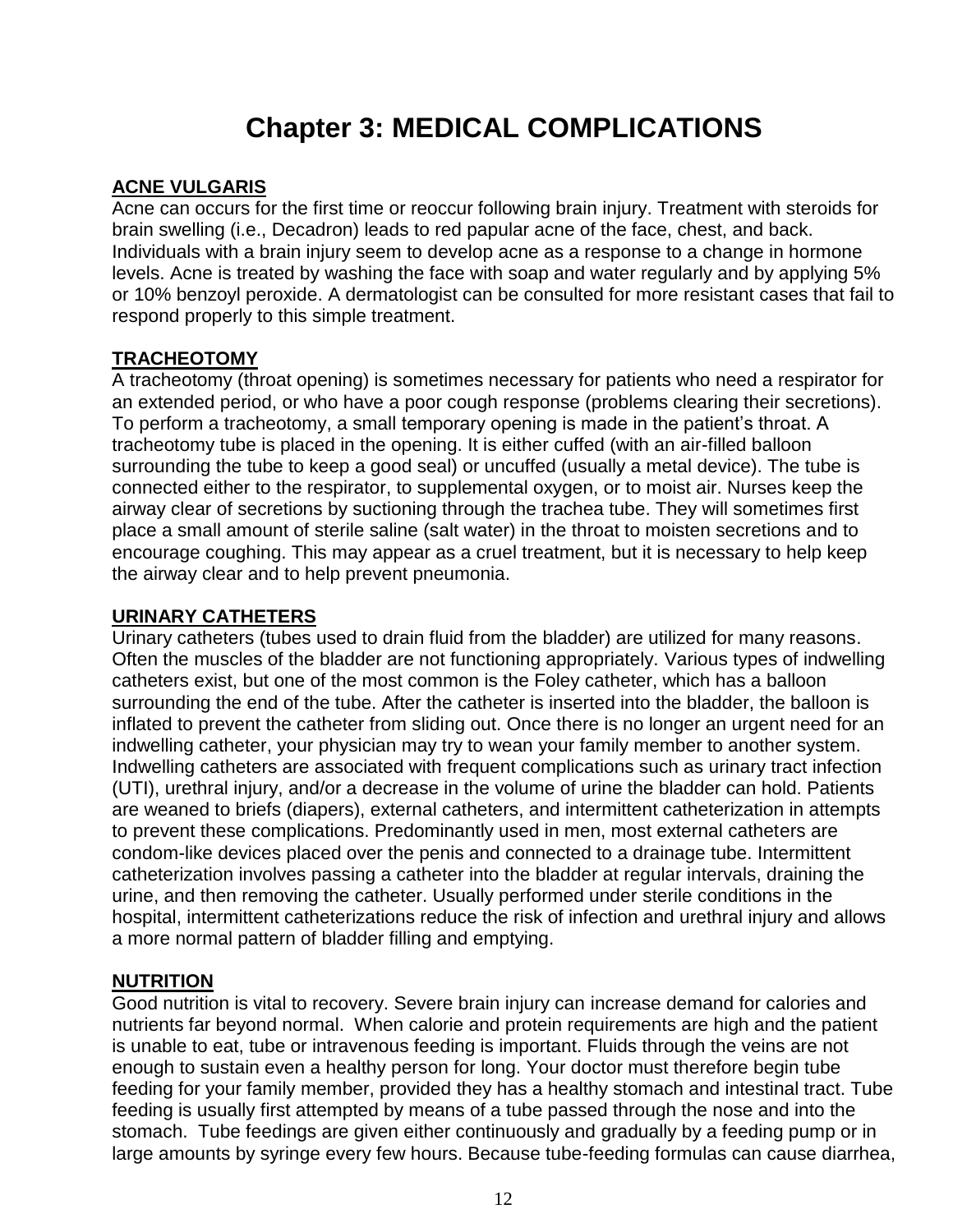they are often started at less than full strength and at a slow rate. If your family member had problems tolerating milk products before the brain injury, your physician will choose a tubefeeding formula that does not contain milk products.

Intravenous feedings to supply all nutrients are given either when the GI tract is not working adequately or when calorie requirements are too high to be supplied through the GI tract alone. This is called total parental nutrition (TPN) and is usually given through large IV's in the neck or upper chest. The feedings contain protein, carbohydrates, fats, vitamins, and essential minerals. The patient on TPN is monitored closely by blood tests for tolerance of the formula.

The increased nutritional requirement following a brain injury is caused by an outpouring of adrenaline and other hormones from glands in the body. Sometimes in this hyper-metabolic state, there is also elevation of heart rate, respiration, high blood pressure, fever and sweating. These responses are treated medically.

#### **FEEDING TUBES**

Tubes are sometimes passed through the nose into the stomach for two reasons: 1) suction, to remove substances from the stomach, and 2) feeding. This type of feeding is an important method of providing nutrition to your family member if they are not capable of eating on their own. Feeding directly into the stomach or intestine is important because IV fluids alone are not enough to maintain good nutritional status. X-rays are sometimes checked to confirm that the tube is properly positioned in the stomach or intestine. If your physician has ordered such a tube, *do not try to feed your family member without checking to be sure it is safe.*  Sometimes patients with a brain injury appear to swallow normally, but are at risk for breathing food and secretions into the lungs due to a weak cough or an abnormal swallowing mechanism (aspiration). The head of the bed should also remain 30 degrees or greater to avoid regurgitation and then aspiration.

Your physician may recommend surgery for placement of a feeding tube when prolonged internal feeding is necessary. A jejunostomy involves surgery to place a thin tube directly into the intestine. Another operation is usually required when the tube becomes displaced. A gastrostomy involves placing a feeding tube through the abdomen directly into the stomach. There are two major types of gastrostomies. The surgical type is permanent and requires no reoperation if the tube becomes dislodged. The other involves only local anesthesia and is easier to reverse, but is not indicated for all patients.

#### **SEIZURES**

The incidence of seizures after moderate to severe TBI is approximately 15-20% for the first year (and 25-30% for 4 years, although this time period is not well studied). Seizures occur in 3 time frames after traumatic brain injury: Immediate (within the first 24 hours), Early (24 hours to 1 week after injury), and Late (after 1 week post injury). Things which predispose to early and later seizures are depressed skull fractures, focal bleeding within the brain tissue associated with swelling, focal neurological deficits (hemiparesis), and penetrating injuries. If a patient has an "early" seizure, they are more likely to have a "late" seizure. An "immediate" seizure does not increase your risk of "early" or "late" seizures occurring. A prior seizure disorder significantly increases risk of seizures post injury.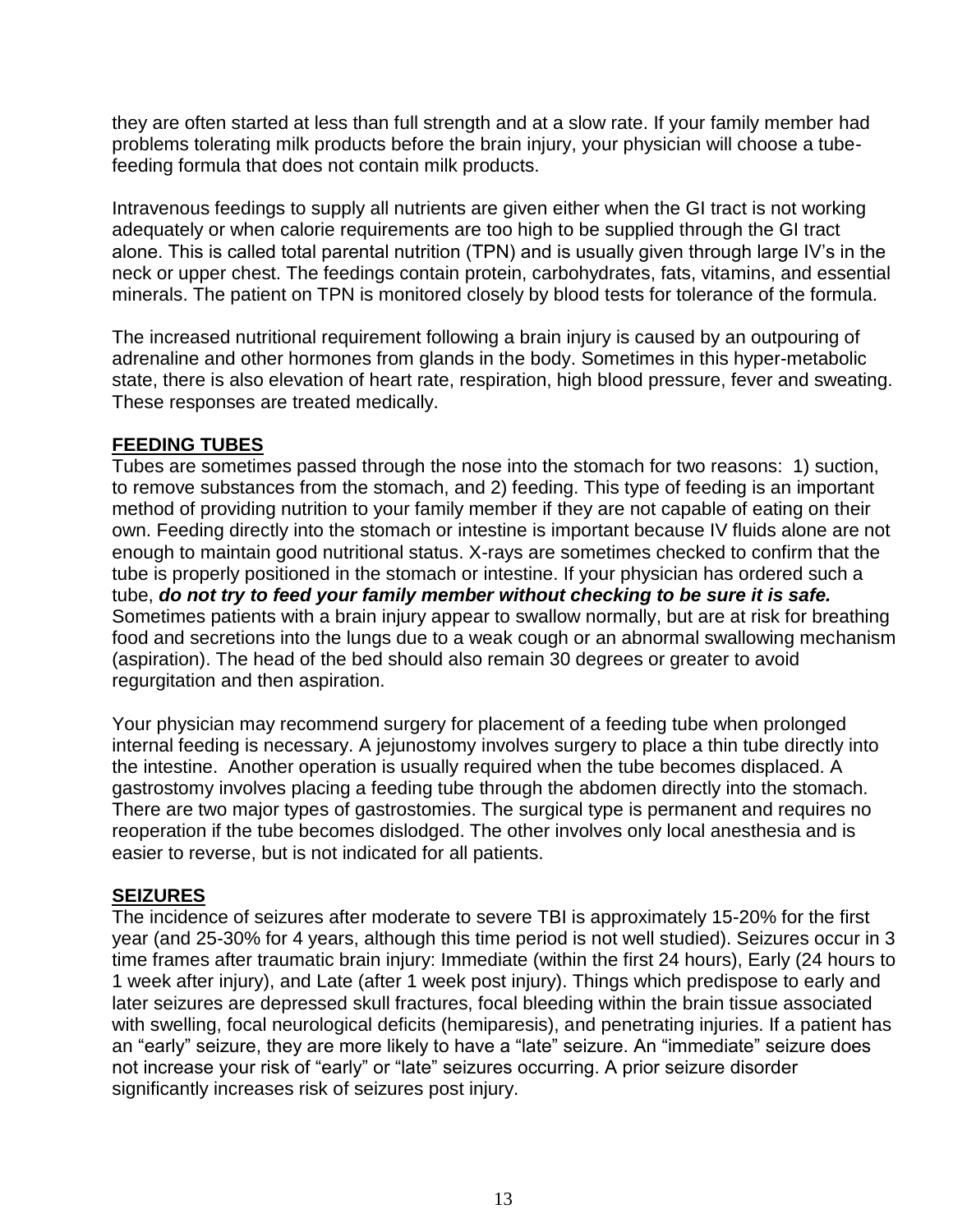# *TYPES OF SEIZURES*

**Generalized:** Commonly known as grand-mal seizures, cause stiffening (tonic) and jerking (clonic) movements of the arms and legs. The patient loses consciousness and often loses control of bowels and bladder.

**Partial:** Also known as focal motor seizures, cause no loss of consciousness, but are demonstrated by movements of a limb or the face only. Head injuries often produce this type of seizure.

**Complex partial:** Commonly known as petite mal seizures are episodes of changes in behavior accompanied by loss of consciousness. This type of seizure is not common of head injuries.

**Complex:** Also known as temporal lobe seizures, result in bizarre repetitive activities of which the patient has no memory.

#### **CARE DURING A SEIZURE**

Seizures are usually brief. If a focal motor seizure occurs, nothing special needs to be done. If a generalized seizure occurs, you should remove your family member from any dangerous situation in which they might hurt themselves. You should remove their glasses, and loosen the clothes around the collar. You should help them to lie on their side or stomach – not on their back (in case they should vomit). Do not hold them down, let the arms and legs move freely. It is no longer felt necessary to put something in the mouth. You should notify a physician. It is also recommended that you time how long that the seizure lasts. If a seizure persists (status epilepticus) medical attention is needed immediately.

This information is given to you so you will know what to do when you go home if a seizure should occur. If a seizure occurs while your family member is at PNRC, the staff will provide the care required.

The number of seizures can be increased by certain medications. Certain drugs irritate the brain tissue so much that the brain is more likely to have an epileptic seizure. This effect of alcohol and certain drugs is lowers the seizure threshold. Medications are used both to prevent and to treat seizures. Talk with your doctor about any medications you are taking and the potential side effects.

#### **NEURO-STORMING**

Storming is an abnormal sequence of medical events that can occur after a severe brain injury. It is sometimes referred to medically as ADS (autonomic dysfunction syndrome) or CAD (central autonomic dysfunction). It produces a rapid pulse, high blood pressure, elevated temperature, sweating, dilated pupils, muscular stiffness (rigidity), and decreased gastrointestinal motility. It occurs because chemicals leak out of the damaged brain causing neurotransmitter depletion and cell damage. If left untreated, it can be life threatening. Storming is controlled by removing excess sources of pain and stimuli, as well as by medications.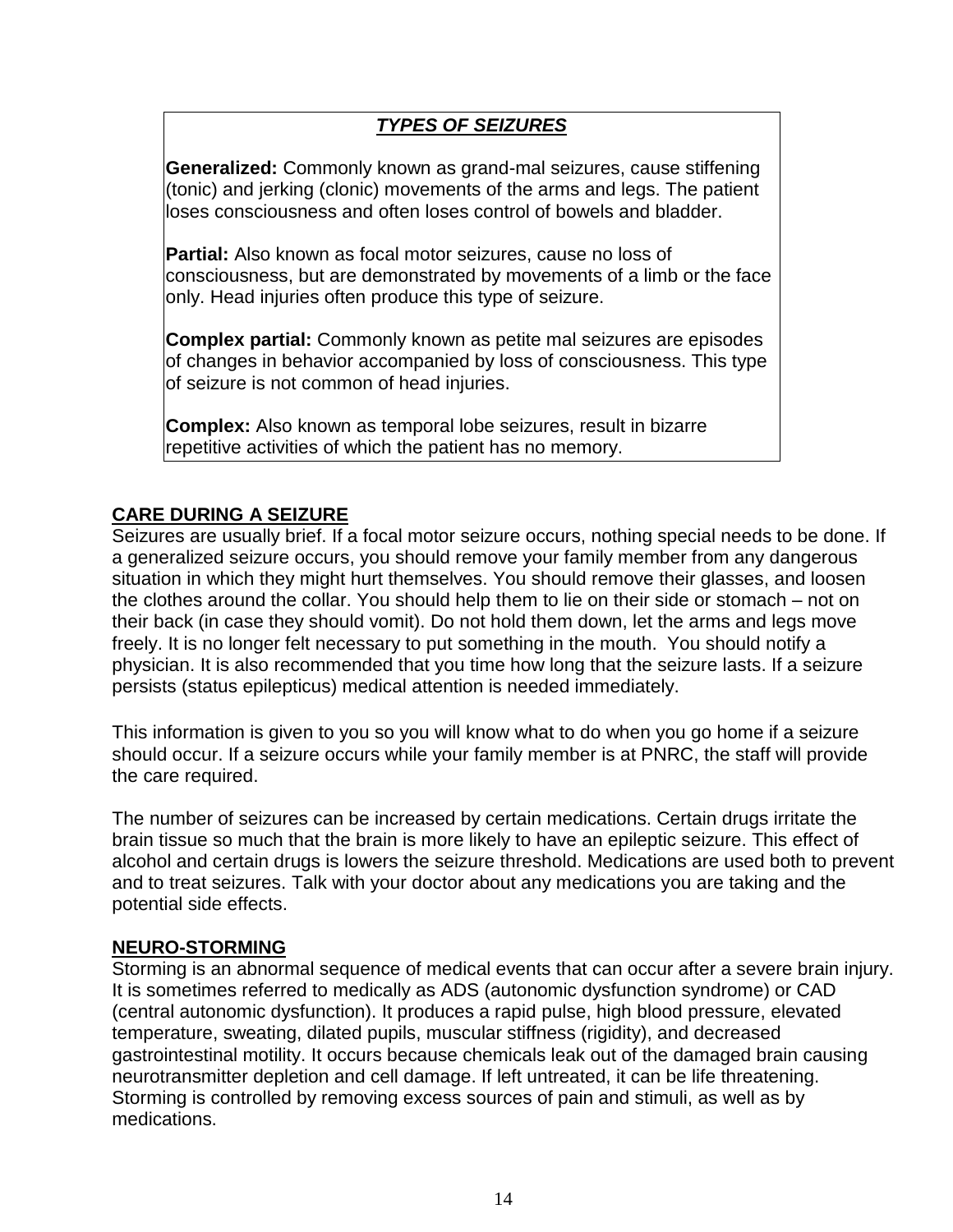#### **IMPAIRED CIRCULATION**

This occurs when the blood from your family member's arm or leg is unable to flow back to the heart normally. This can be caused by inflammation of a vein (phlebitis) or by blockage (blood clot or deep vein thrombosis – DVT) in a vein. This can cause swelling and pain and can be dangerous if a blood clot breaks off and flows into a major organ, such as the lungs (pulmonary embolus).

Example: Your family member may be unable to bend his/her knee completely because their calf muscle is swollen, red, and painful due to a blood clot.

A blood clot that travels to the lungs is called a pulmonary embolus (PE). A PE can be life threatening. It is considered a medical emergency.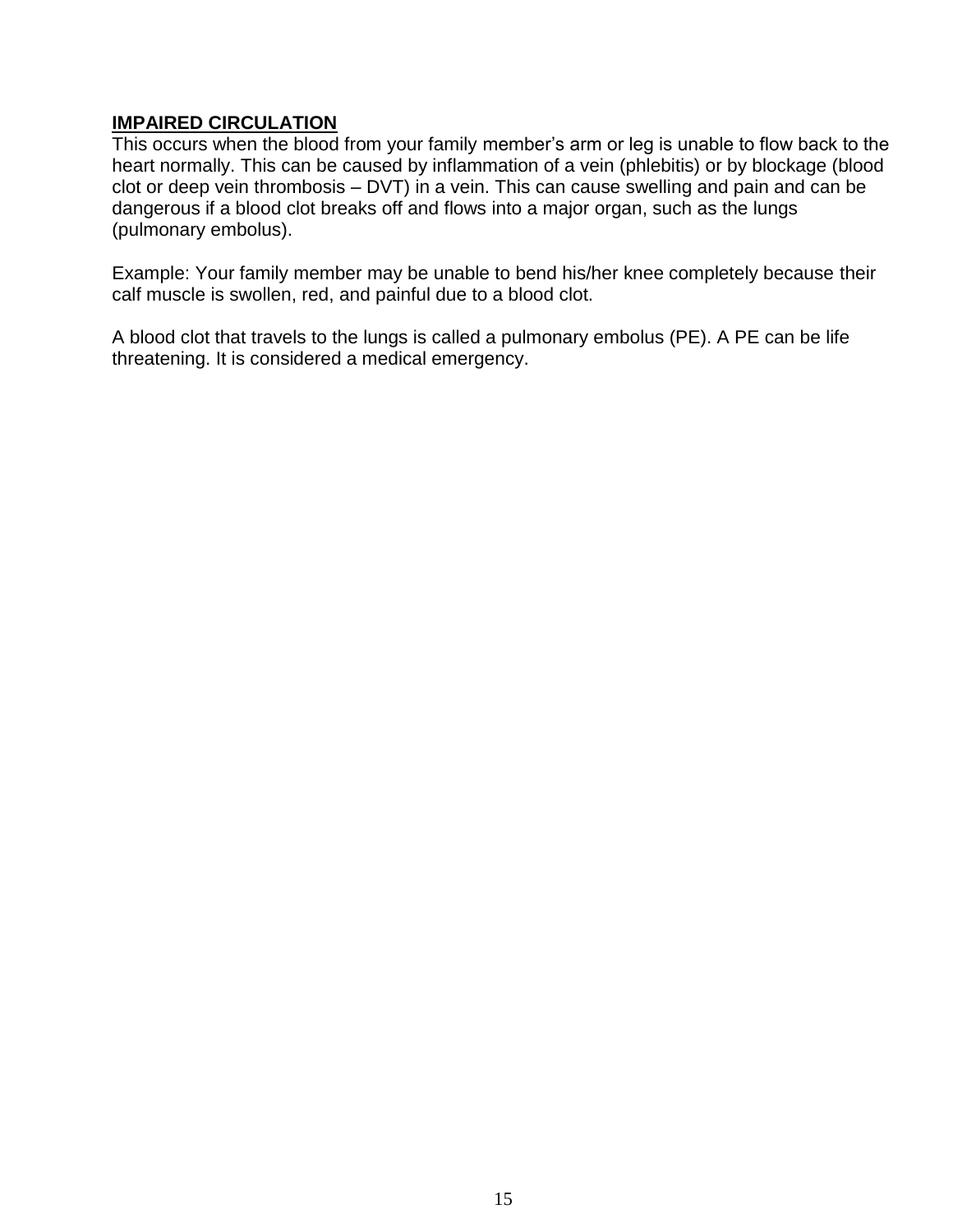# **Chapter 4: PHYSICAL DEFICITS**

Few people are aware of the many functions of the brain until they are faced with the results of a brain injury. Along with all of the cognitive or "thinking" and reasoning problems, there are usually physical problems that occur. Some of these problems will resolve gradually and some of them will be with your family member for the rest of his/her life. The following is a list of possible physical problems that your family member may have already or is currently experiencing.

### **ABNORMAL MUSCLE TONE**

*Hypotonia or decreased muscle tone:* This is felt when there is too little or no muscle resistance to a movement so that the limb (arm or leg) feels limp, heavy, and/or floppy like a "rag doll". Because muscles are not helping to "hold" the joints in place, protection is very important in this phase.

Example: Your family member's arm may feel very heavy and falls off of the wheelchair or bed easily. An arm trough or tray may be utilized to prevent the arm being traumatically pulled from the shoulder when it falls

*Hypertonia (spasticity) or increased muscle tone:* This is felt when there is an increasing resistance to moving the limb (arm or leg) which can range from a slight giving way or require considerable effort to move the limb. Because the joint is not being stretched, stretching and position are important to prevent contractures of the joints during this phase. Your therapist will be teaching ways to prevent contractures as well as reduce tone through positioning.

Example: The knee may feel "stuck" and only be able to bend with a lot of effort by another person.

#### **MUSCLE WEAKNESS/PARALYSIS**

This occurs when your family member's ability to move the limbs, head, or trunk is impaired/ absent. This weakness or paralysis can occur because of brain damage in specific areas, a lack of use of the muscle, and/or from an injury to the muscles or nerves. Muscle weakness can be improved by exercising the limbs, walking, and becoming more mobile. However, this may be permanent or may be a very slow progression of recovery.

Example: Your family member may have difficulty dressing selves self because their arms are too weak or paralyzed or they may be unable to stand up well because the leg muscles feel very weak or the knee "buckles".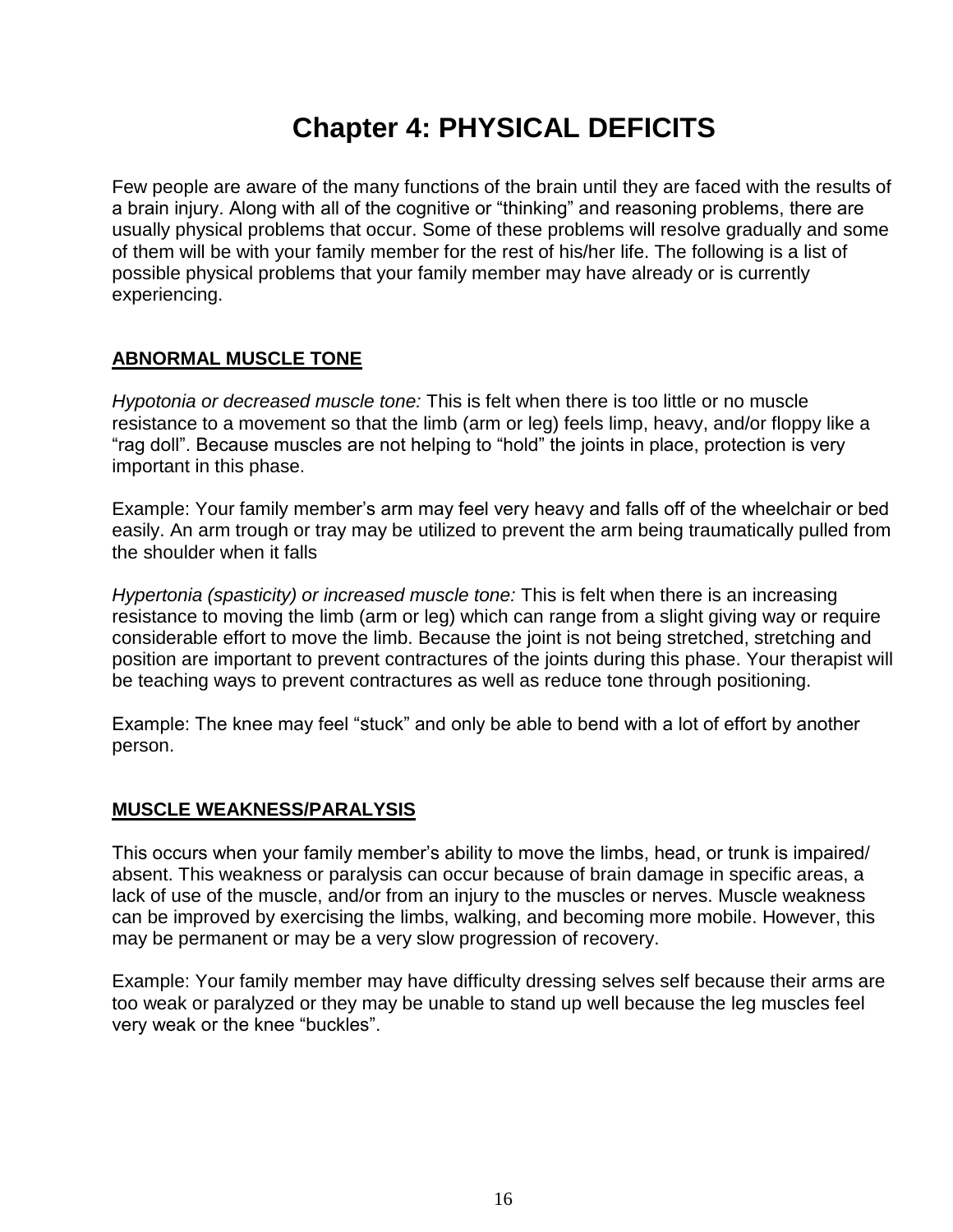#### **IMPAIRED MOTOR CONTROL**

This occurs when your family member's ability to move is impaired because of injury to the brain rather than to the spinal cord or muscles. With motor control deficits, the problem is not weak muscles, but the inability to move the muscles when desired. This lack of control may be demonstrated in a variety of ways such as a complete or partial lack of movement, uncontrolled spontaneous movement (spasms) or the inability to control speed, variety, or accuracy of movements.

Example: Your family member attempts to walk, but their left foot keeps crossing over in front of their right foot because they are unable to completely control the movements of their invovled leg.

#### **JOINT CONTRACTURE**

This occurs when your family member's ability to move a limb is impaired because of shortening of the muscles and/or other connective tissues at the joint that prohibits normal movement. This can also be due to heterotopic ossification which is a deposit of bone material in muscles and other soft tissues around a joint that prohibits full movement of that joint. Heterotopic ossification usually occurs around the shoulders, elbows, hips, or knees and it can be treated medically in the early stages. Sometimes surgery is required to release the contracture. A good stretching program and appropriate positioning can assist with preventing contractures from forming. Contracture development will prevent the individual from achieving normal function.

Example: Your family member's knee may be "stuck" in a bent position and it can only be straightened with prolonged stretching and heat, or it may not straighten out even with considerable effort from another person.

#### **IMPAIRED BALANCE**

This occurs when your family member's ability to support their body weight in normal alignment is impaired in either standing or sitting. There are many factors that effect balance such as vision, proprioception (which is information from your joints that communicates the position of your limbs to the brain), and the vestibular system which communicates to your brain the position of your body (such as standing, sitting, or laying down) in relation to your surroundings.

Example: When standing, your family member may lean to one side and require the help of another person to prevent them from falling, but to your family member it feels like they are standing up straight.

#### **IMPAIRED COORDINATION**

This occurs when your family member's ability to perform intricate, detailed activities or to control speed or accuracy of movements is impaired.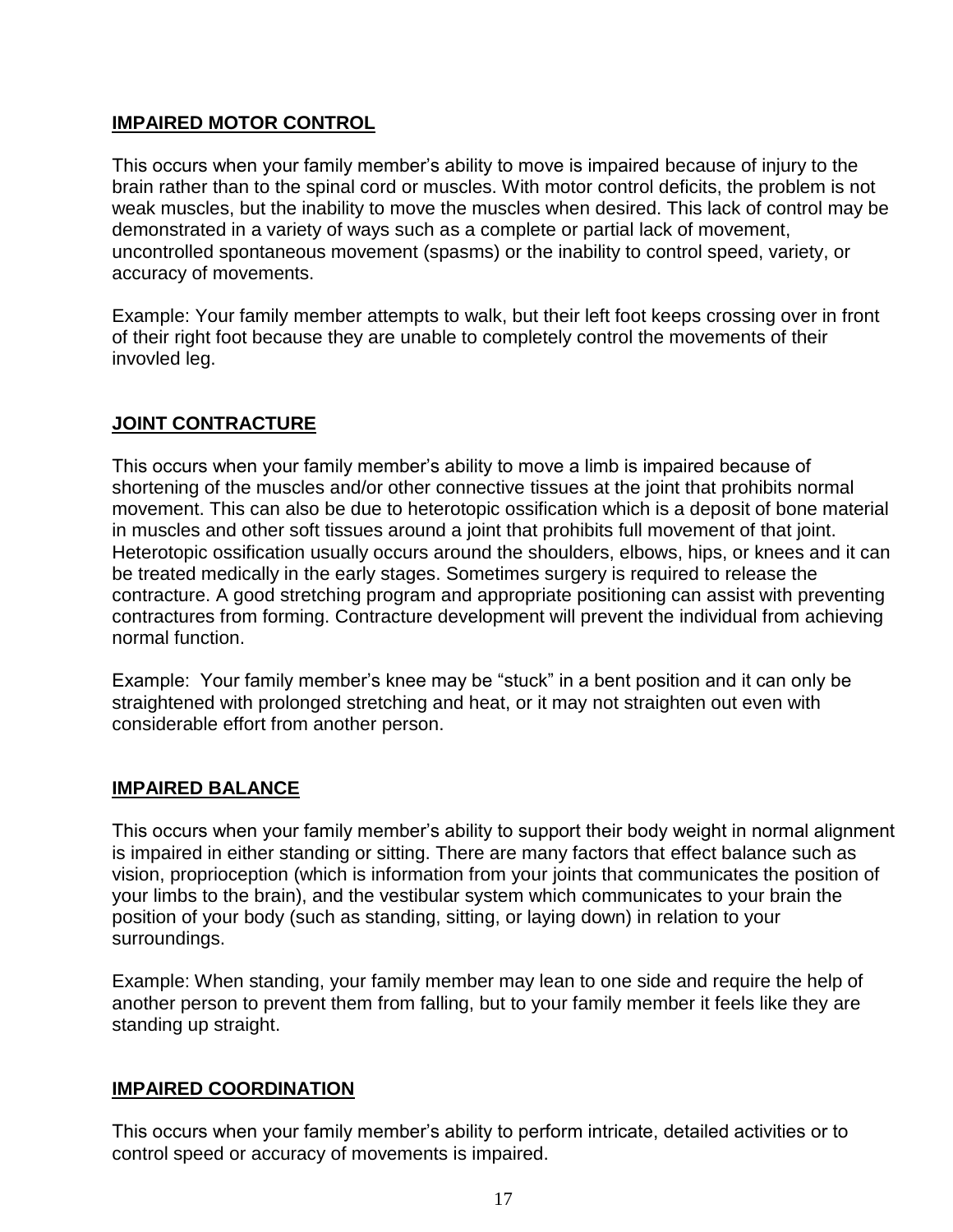Example: Your family member may have difficulty tying their shoes because their fingers move slowly and it is difficult to maneuver them correctly to perform the task.

#### **BREATHING PROBLEMS**

This occurs when your family member's ability to breathe normally is impaired because of muscle weakness, abnormal muscle tone, or paralysis of the muscles that perform breathing such as the diaphragm and the muscles attached to the ribs. Your family member's ability to breathe can also be affected by sitting, standing, or lying posture.

Example: It may be easier for your family member to breathe when they are sitting up straight in the wheelchair or standing up straight as opposed to slumping over.

#### **DECREASED ENDURANCE**

This occurs when your family member's tolerance of activity is decreased because of a combination of prolonged bedrest, muscle weakness, breathing problems, abnormal muscle tone, fluctuations in blood pressure, etc.

Example: Your family member may only be able to sit in the wheelchair for 2 hours at a time before needing to lie down to rest, or they may only be able to walk 100 feet before needing to sit down to rest.

#### **IMPAIRED SENSATION**

This occurs when your family member's ability to feel pressure, touch, pain, temperature, position, deep pain, or to differentiate between sharp and dull objects is impaired. It can either be decreased so that they do not feel the sensations or only partially feel them, or it can be increased so that they are hypersensitive to the sensations.

Example: Your family member may place their hand on a hot stove burner and sustain a serious burn without even feeling it. Or when your family member goes outside, their hands may become "tingly" and almost painful in response to the cold.

#### **DECREASED SKIN INTEGRITY**

This occurs when your family member develops an open area of skin ranging from an abrasion to a serious pressure sore (decubitus or bedsore) from friction or excessive unrelieved pressure over a bony area such as the elbows, heels, or bottom. Too much unrelieved pressure on a body part decreases blood circulation to the skin which leads to skin and tissue breakdown that can be very difficult to heal. This can cause serious medical problems that could lead to hospitalization if not promptly and properly treated.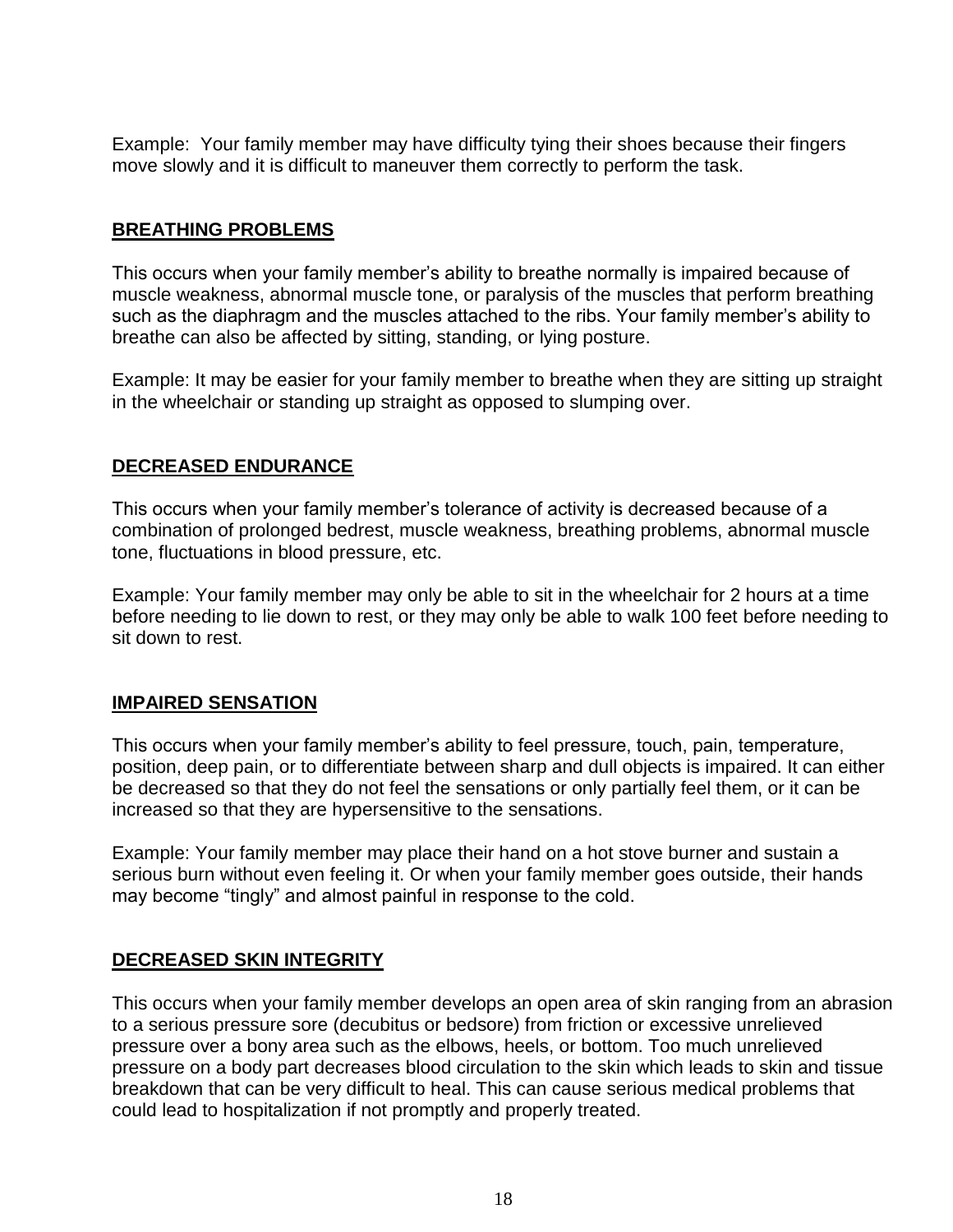Example: Your family member may sit in a wheelchair for several hours a day, and unless they relieve the pressure on their bottom, they could develop a pressure sore and be placed on bedrest until it is healed.

#### **IMPAIRED HEAD/TRUNK CONTROL**

This occurs when your family member's ability to control their head and trunk movements are impaired because of a combination of muscle weakness, abnormal muscle tone, impaired balance, sensation, or coordination. This is also affected by the amount of support that is provided to the head and trunk during sitting, standing, or lying down. This lack of head and trunk control can affect all of your family member's mobility skills.

Example: Your family member may be unable to hold their head up to eat unless they have a headrest on the wheelchair, or they may be unable to sit on the side of the bed without back support.

#### **IMPAIRED MOBILITY**

This occurs when your family member's ability to get out of bed, walk, roll a wheelchair, or transfer to the bed, tub, commode, or wheelchair is impaired. This is due to several reasons such as muscle weakness, abnormal muscle tone, breathing problems, joint contractures, impaired balance, coordination, or head and trunk control.

Example: Your family member is unable to stand long enough to take a shower, or is unable to roll the wheelchair from your hospital room to therapies because their arms are too weak and they becomes short of breath.

#### **APRAXIA**

This occurs when your family member's ability to perform voluntary movements is impaired although strength, sensation, and coordination may not be impaired. When movement of a muscle is to occur, the brain receives messages from the body (muscles) and interprets and understands those messages. Next, the brain sends messages to the muscles "telling" what to do and how to move. Apraxia is a "short circuit" in the message from the brain to the muscles which prevents the muscle from knowing what to do. Occasionally the muscle may involuntarily or spontaneously perform a movement which did not require a message from the brain.

Example: When your family member's nose itches, they scratch it. But when someone tells them to scratch their nose, they cannot do it. Your family member's brain understands the request but the brain cannot send the right message to the muscle to scratch.

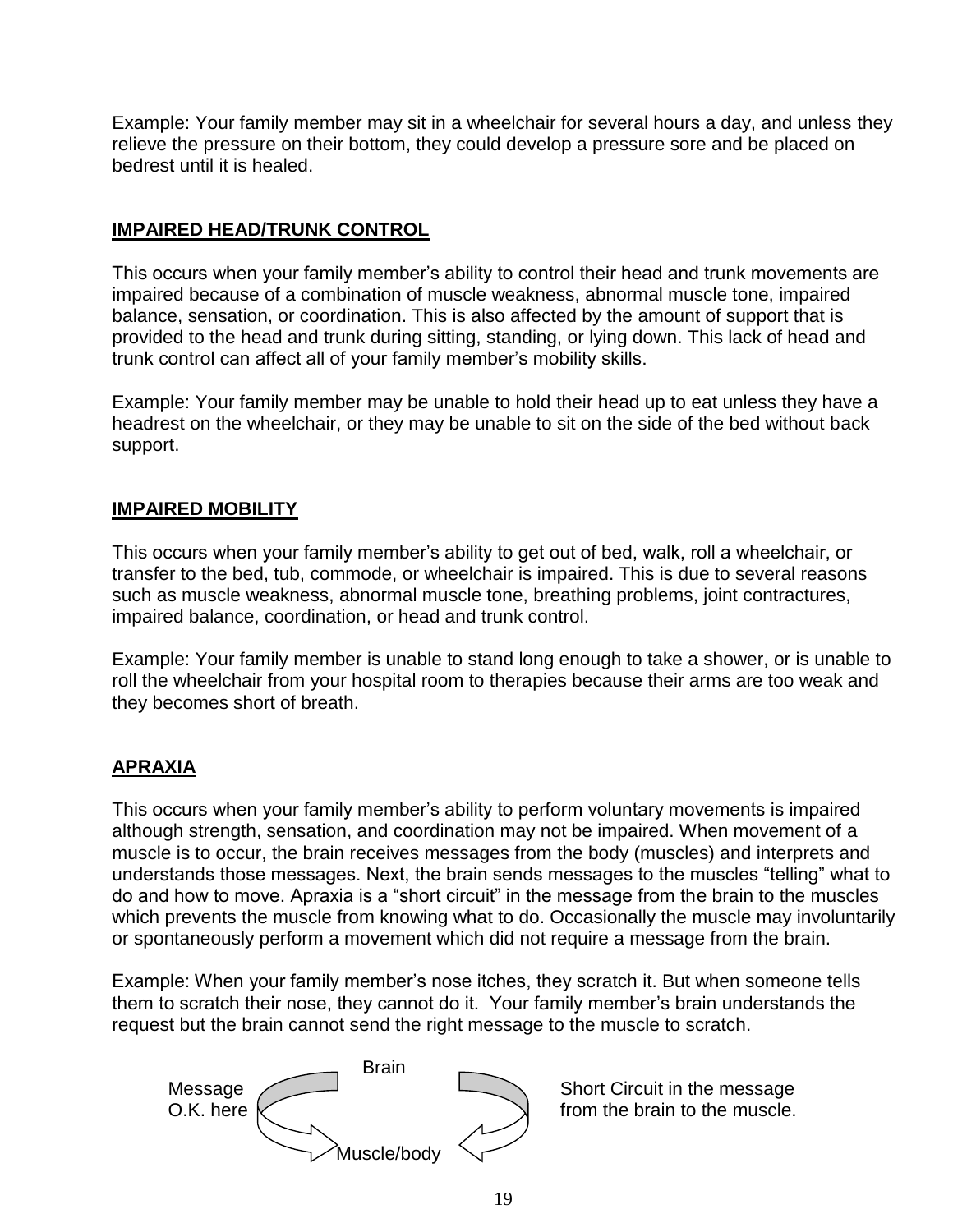# **ATAXIA**

This occurs when your family member's ability to perform voluntary movements is impaired because the ability to coordinate or harmonize the arrangement of movements is impaired. Types of associated uncoordinated movements are trembling (tremor), intermittent spasm – like movements (Chorea), vigorous jerking (Ballismus), and twitching (Myoclonus).

Example: Your family member is unable to button their shirt because they cannot control their arm and hand movements due to muscle spasms.

#### **IMPAIRED VISION AND/OR PERCEPTION**

This occurs when your family member's ability to see items or perceive them correctly is impaired. This can be caused by specific damage to areas of the brain or the nerves coming out of the lower part of the brain (cranial nerves), injury to the eye or eye muscles, and/or damage to the pathways between the brain and the eye. Types of visual deficits include a visual field cut (hemianopsia) where your family member cannot see items on one side, double-vision (Diplopia), ignoring items located on one side of the body (unilateral neglect), and difficulty judging the distance that items are located from the body (impaired depth perception).

Example: Your family member may have double vision and wear a patch over their eye to enable them to see one image instead of two.

#### **VERTIGO:**

Vertigo is often described as a spinning sensation. There are multiple causes for vertigo. It can be caused by damage to a specific area of the brain such as the cerebellum or temporal lobe. It can also be caused by movement of small crystals, call "otoconia." This is called BPPV (benign paroxysmal positional vertigo). Talk to a member of the rehab team if you or your family member is having vertigo.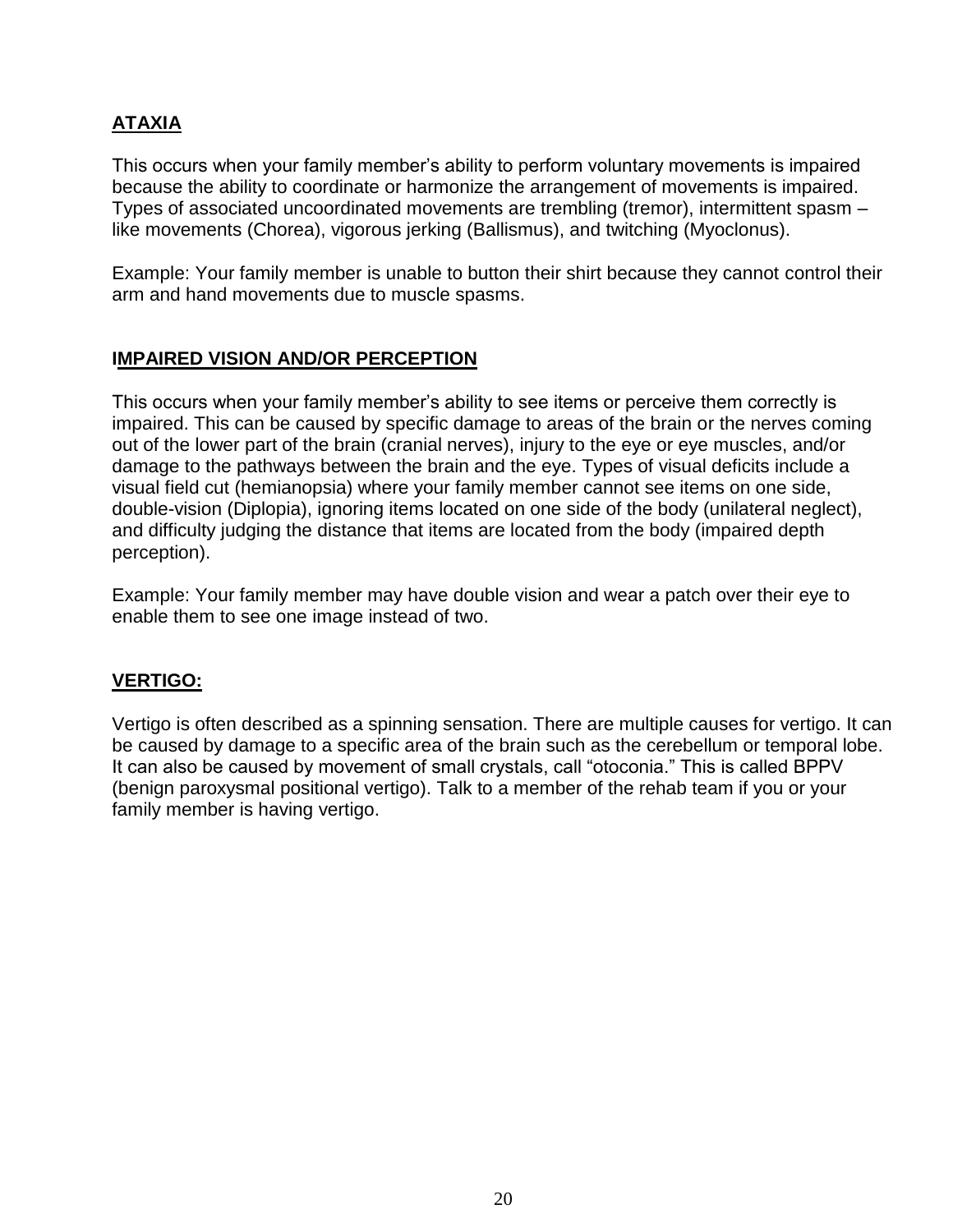# **Chapter 5: Measuring Cognitive and Behavioral Changes**

Brain Injuries are often classified by severity of injury using the Glasgow Coma Scale (GCS). The Glasgow Coma Scale is one of the most reliable scales for measuring outcomes for brain injury according to research studies. Essentially, the GCS measures 3 areas of functioning: verbal response, motor response, and eye movement. A score is calculated on the combined response in each area. The lowest score is 3 and the highest is 15 points. The score is reflected as follows: 3-9 a severe injury, 10-12 a moderate injury, and 13-15 a mild brain injury. Remember that each brain injury is individualized and different so there are always exceptions noted.

The Rancho Los Amigos Scale (Rancho Scale) is the most commonly used tool to assess the general level of cognitive and behavioral actions an individual demonstrates during the recovery process. The Glasgow Coma Scale is often used in more the initial injury and acute stages. The Rancho scale will be the most commonly referred to scale while in the rehab setting. Brain injury recovery is more like a marathon race than a sprint to the finish. You, as family, are considered a vital part of the treatment team.

#### **Key Points to Remember:**

- **There is no accurate way to predict exact recovery time or final prognosis.**
- **While individuals will progress similarly through the scale, each individuals takes their own pace.**
- **Progress is still progress!**
- **You family member will have good days and bad days which will progress or regress them temporarily within the scale.**

#### **Revised Rancho Los Amigos Cognitive Scale Revised 1997 by Chris Hagan, Ph.D., SLP, CCC.**

#### **Level I**: **No Response**

A person at this level:

• No response to pain, touch, sound, or sight.

#### **Level II**: **Generalized Response**

A person at this level:

• Generalized reflex response to pain.

#### **Level III**: **Localized Response.**

A person at this level:

 Blinks to strong light, turns toward/away from sound, and responds to physical discomfort, inconsistent response to commands.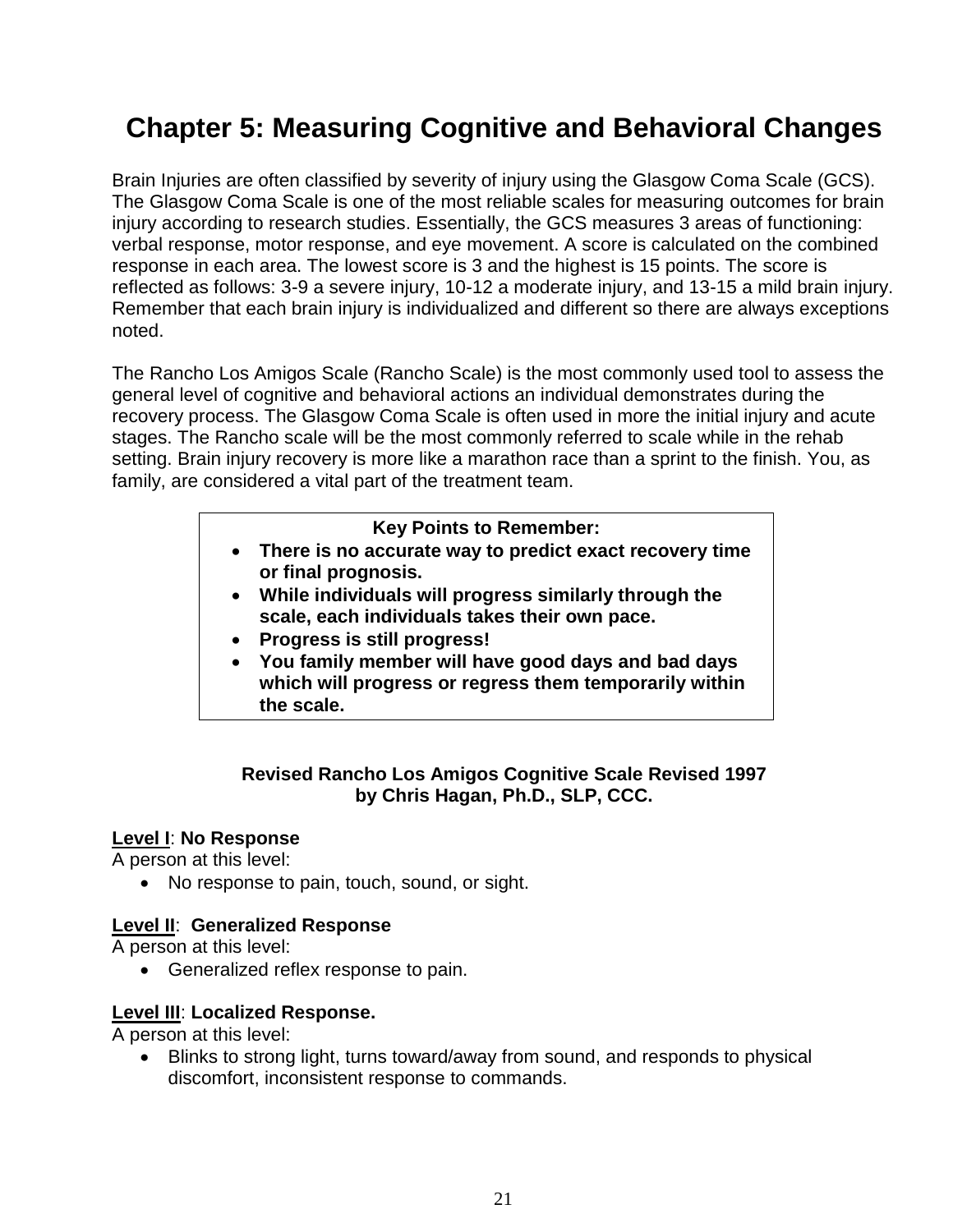| <b>Rehabilitation Focus for Levels I, II, and</b>                                                                                  | <b>What can I do?</b>                                                                                                                                                                          |
|------------------------------------------------------------------------------------------------------------------------------------|------------------------------------------------------------------------------------------------------------------------------------------------------------------------------------------------|
| III:<br>Medical and physical management<br>$\bullet$<br><b>Patient Protection</b><br>$\bullet$<br>• Prevent further complications. | Always explain what you are about<br>$\bullet$<br>to do.<br>• Keep comments and questions short<br>and simple.<br>• Limit visitors<br>Avoid over-stimulation.<br>Give extra time for responses |

### **Level IV**: **Confused – Agitated.**

A person at this level:

- Confused and frightened.
- Alert, very active/ restless.
- Overreacts with aggressive or bizarre behaviors.
- Able to begin simple routine activities such as dressing or talking.
- May require restraints for safety.
- Not able to concentrate for more than a few seconds at a time.

| <b>Rehabilitation Focus for Level IV:</b><br>• Reduce confusion and agitation<br>• Manage and decreased environment<br>stimulation.<br>• Develop a sense of safety | What can I do?<br>• Remind him/her that they are safe.<br>• Allow movements in a safe<br>environment.<br>• Avoid over-stimulation. Give breaks<br>to avoid. |
|--------------------------------------------------------------------------------------------------------------------------------------------------------------------|-------------------------------------------------------------------------------------------------------------------------------------------------------------|
|                                                                                                                                                                    | • Keep the room quiet and calm.<br>• Limit visitors.                                                                                                        |

#### **Level V**: **Confused – Non-agitated.**

A person at this level:

- Only be able to concentrate for a few minutes at a time
- May have difficulty with basic tasks such as brushing teeth and will need step by step instructions
- Attempt to fill in gaps in memory with made up memories/stories
- May get stuck on an idea or an activity and have difficulty switching to the next part of the activity
- May become overloaded when tired or from too much stimulation (too many people in the room, too much light, too much noise)
- Have difficulty remembering things told to him/her since the injury

| <b>Rehabilitation Focus for Level V:</b>                                                                                                                   | What can I do?                                                                                                                                                                             |
|------------------------------------------------------------------------------------------------------------------------------------------------------------|--------------------------------------------------------------------------------------------------------------------------------------------------------------------------------------------|
| • Orient to self, place, time/date, what<br>happened.<br>• Manage environment and needs of<br>client<br>• Develop awareness of self and the<br>environment | • Repeat what you say as needed.<br>• Orient to day, date, time, hospital<br>• Avoid over-stimulation. Give breaks<br>to avoid. Limit visitors.<br>• Bring in pictures and personal items. |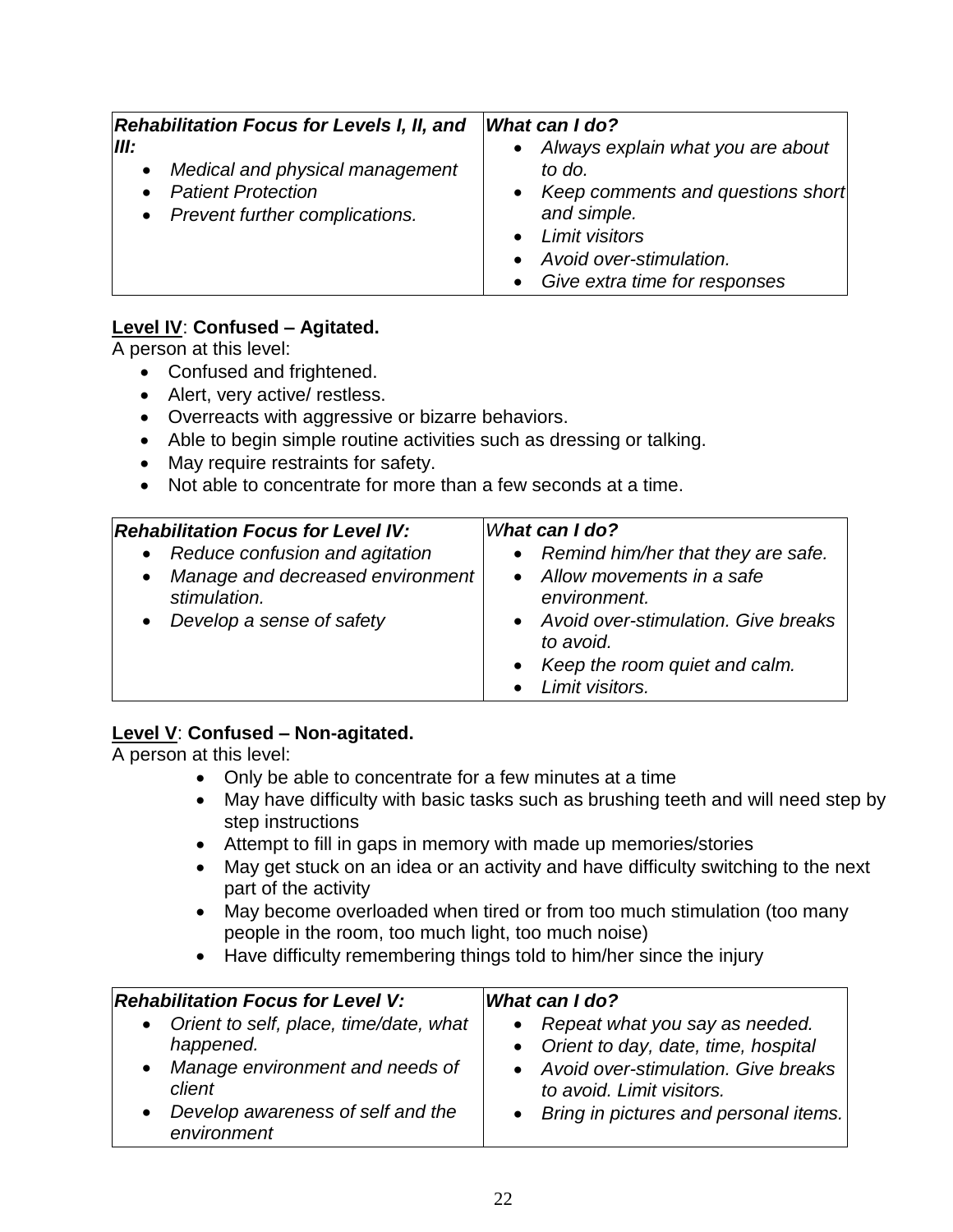### **Level VI**: **Confused – Appropriate.**

A person at this level:

- Have difficulty with memory and thinking problems.
- May be able to follow a schedule, but become confused with changes in the routine
- May know the month and the year
- pays attention for about 30 minutes, but may have trouble paying attention when there's too much noise or the task has more than 1-2 steps.
- Knows when they need to use the bathroom
- May know they are in the hospital because of an injury, but not understand the problems they are having
- associate their problems/deficits with being in the hospital and that these will be resolved as soon as they go home.

| <b>Rehabilitation Focus for Level VI:</b><br>• Orient to self, place, time/date, what | What can I do?<br>Discuss what's happened during the<br>$\bullet$                                                                                   |
|---------------------------------------------------------------------------------------|-----------------------------------------------------------------------------------------------------------------------------------------------------|
| happened                                                                              | day to improve memory                                                                                                                               |
| • Manage environment and needs of<br>client                                           | • Help with starting and continuing<br>activities.                                                                                                  |
| Develop awareness of self and the<br>$\bullet$<br>environment                         | • Encourage him/her to participate in<br>all therapies. They will not fully<br>understand extent of their problems<br>nor the benefit of therapies. |

#### **Level VII**: **Automatic- Appropriate.**

A person at this level:

- Can follow a set schedule
- Be able to do routine care without assistance, but move through these tasks with robot-like movements
- Have trouble paying attention in distracting or stressful situations/ environments
- Have difficulty with recognizing how their thinking and memory problems will affect future plans and goals
- Will continue to need supervision
- May be inflexible and rigid in thinking, may come off as stubborn.
- Be able to talk about doing a task, but have trouble actually completing the task

| <b>Rehabilitation Focus for Level VII:</b>                                                          | What can I do?                                                                                                                                                                                        |
|-----------------------------------------------------------------------------------------------------|-------------------------------------------------------------------------------------------------------------------------------------------------------------------------------------------------------|
| • Self-management of behaviors<br>• Behavior management with rehab<br>team<br>• Awareness of Others | • Talk to them and treat them as an<br>adult.<br>• Talk to them about their problems<br>that are due to the brain injury<br>without criticizing.<br>• Continue to encourage them to go to<br>therapy. |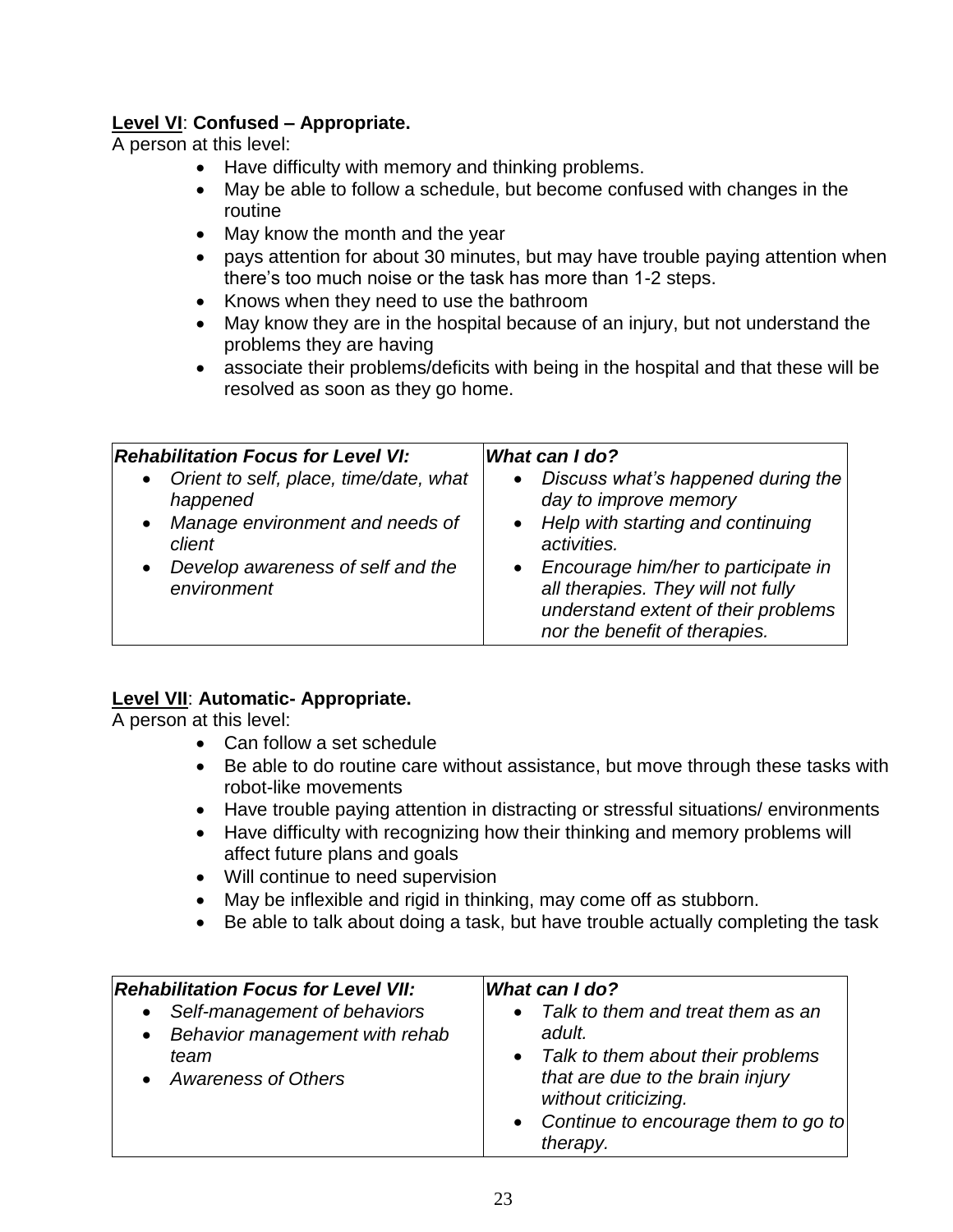#### **Level VIII**: **Purposeful – Appropriate.**

A person at this level:

- Recognize they have a problem in thinking and memory
- Begin to compensate for their problems
- More flexibility in thinking
- May be ready for driving evaluation by a trained professional and/or job training evaluations
- May show poor judgment in new situations and may need help with this
- Be able to learn new things at a slower rate, but may become overloaded with hard situations or emergencies

| self-care as independently as<br>possible. | <b>Rehabilitation Focus for Level VIII:</b><br>Self guidance<br>$\bullet$<br>Cognitive and behavioral<br>$\bullet$<br>management<br>Social competence | What can I do?<br>Be sure to check with physician on<br>their restrictions concerning driving<br>and working. Do not rely just on their<br>word as they may feel like they are<br>ready.<br>• Discourage them from drinking or<br>using drugs due to medical<br>complications.<br>• Encourage him to carry out their |
|--------------------------------------------|-------------------------------------------------------------------------------------------------------------------------------------------------------|----------------------------------------------------------------------------------------------------------------------------------------------------------------------------------------------------------------------------------------------------------------------------------------------------------------------|
|--------------------------------------------|-------------------------------------------------------------------------------------------------------------------------------------------------------|----------------------------------------------------------------------------------------------------------------------------------------------------------------------------------------------------------------------------------------------------------------------------------------------------------------------|

#### **Level IX: Purposeful and Appropriate with Standby Assistance on Request.**

A person at this level:

- Able to accurately shift back and forth between tasks for at least 2 hours at a time
- Able to use assistive memory devices when asked
- May need help sometimes with unfamiliar tasks
- Has awareness of impairments, but able to compensate for these for problems with daily tasks. However requires some assistance with pre-planning and consequences of actions/decisions
- Has decreased self-centeredness
- May still have problems with depression, irritability, low tolerance to frustration when not feeling well/under stress

| <b>Rehabilitation Focus for Level IX:</b>                                            | <b>What can I do?</b>                                                                                                                                                                                                       |
|--------------------------------------------------------------------------------------|-----------------------------------------------------------------------------------------------------------------------------------------------------------------------------------------------------------------------------|
| • Autonomy and self-actualization<br>• Counseling and training<br>• Inter-dependence | • Encourage them to use memory<br>aids such as note taking, use of<br>apps, calendars, reminders<br>• Discuss what kinds of situations<br>make them angry and what can be<br>done in those situations to feel more<br>calm. |

#### **Level X**: **Purposeful and Appropriate – Modified Independent.**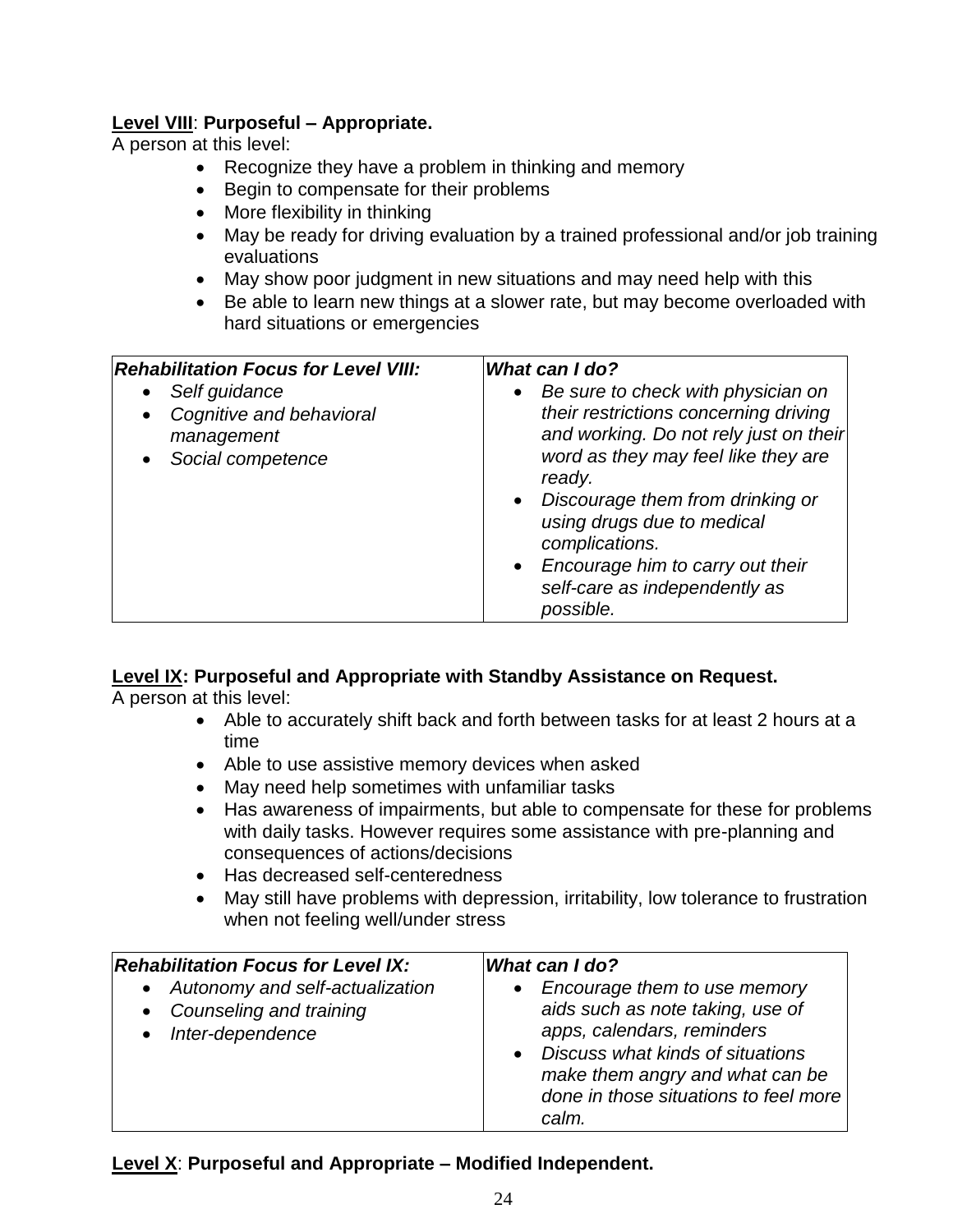A person at this level:

- Is able to handle multiple tasks simultaneously, but requires break to maintain concentration
- Able to independently complete all daily living tasks, but requires more time and use of compensatory techniques
- May have trouble with periods of depression
- May have irritability and low tolerance to frustration when sick or under stress

| <b>Rehabilitation Focus for Level X:</b>                                       | What can I do?                                                                                                                                                                                  |
|--------------------------------------------------------------------------------|-------------------------------------------------------------------------------------------------------------------------------------------------------------------------------------------------|
| Autonomy and self-actualization<br>Counseling and training<br>Inter-dependence | • Talk with them about their feelings.<br>• Learning to live with brain injury can<br>be difficult and it may take a long<br>time for the individual and family to<br>adjust. The case manager/ |
|                                                                                | psychologist/team will provide you<br>with information regarding<br>counseling, resources, and support<br>organizations.                                                                        |

# **Chapter 6: BEHAVIOR CONCERNS**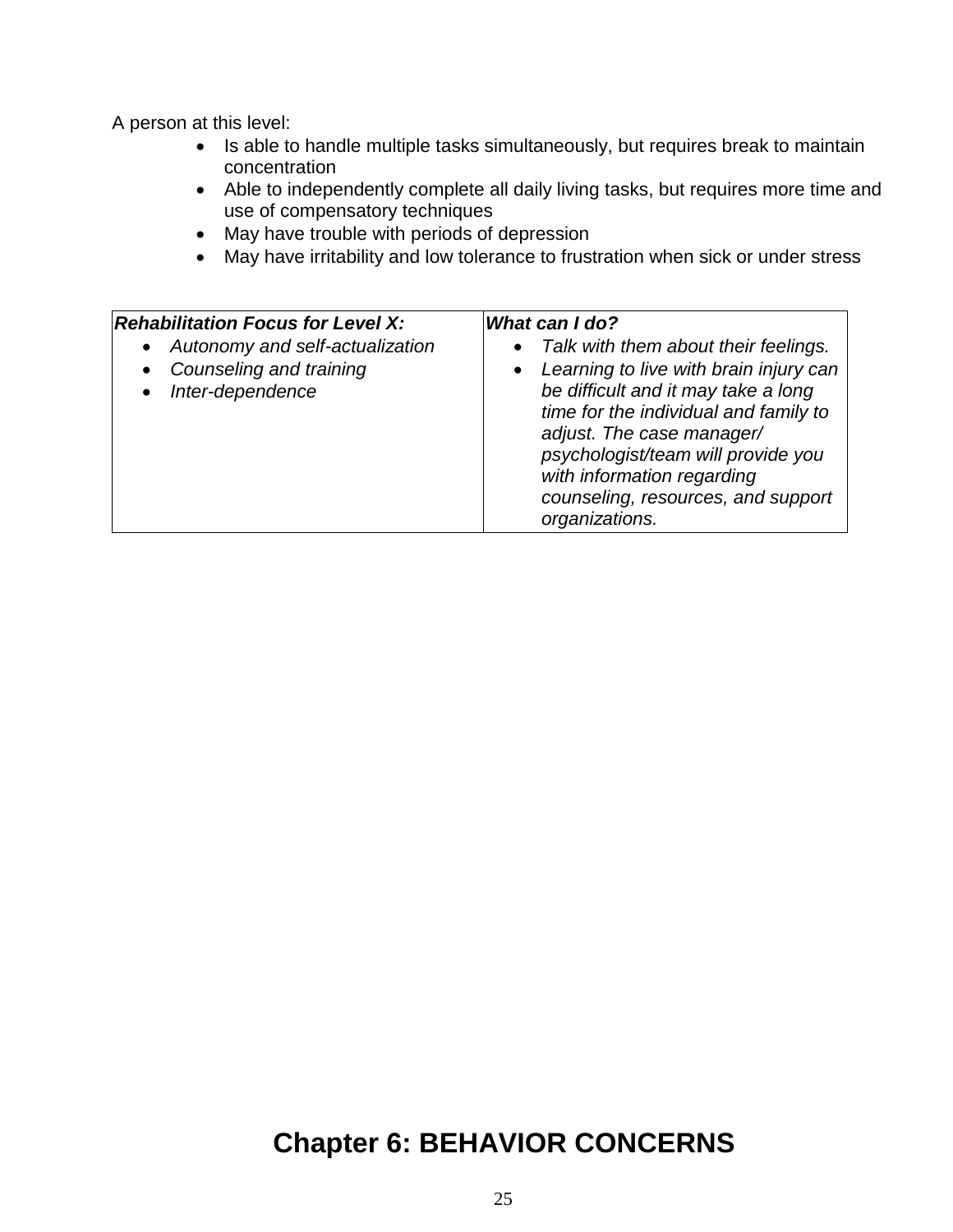# **GENERAL BEHAVIORAL EFFECTS OF BRAIN INJURY**

Behaviors often change following a brain injury. These are some of the behaviors you may or may not see in your family member following an injury. They may occur by themselves, together, or not at all. Remember they are results of the injury and should be dealt with as advised by the team.

- Agitation
- Denial/Over-optimism
- Impatience
- **•** Irritability
- Outbursts
- Perseveration
- Excessive Talking
- Inappropriate Social Behavior
- Egocentrism (Self-centeredness)
- Over-dependency
- Lability
- **•** Suspiciousness
- Depression
- **•** Lack of Motivation/ Initiative
- **Increased or Decreased Sexual Focus**
- Family Abuse

# **MANAGING BEHAVIOR PROBLEMS**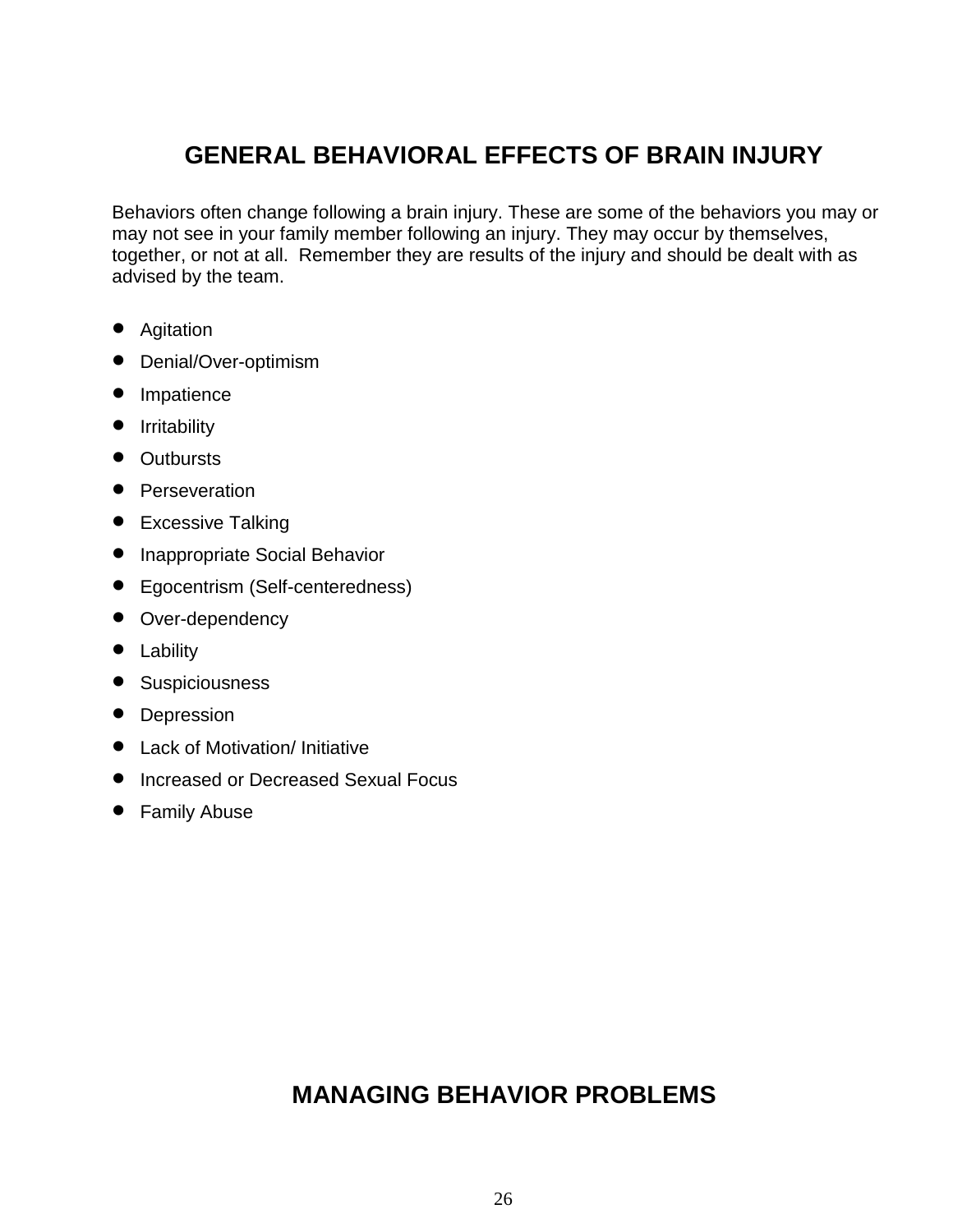A large majority of individuals with a brain injury have behavioral changes. It is possible that your family member will not have difficulty with all of the areas we are covering, but it is probable that they will experience at least some of them.

Behavior problems associated with brain injury are not easy to identify or understand. Because your family member may have experienced changes in how clearly they can think and how well they can control their emotions, they may behave inappropriately. Frequently, there is at least one person in the family who believes that the person with a brain injury is just being mean, manipulative, or vengeful when they act the way they do.

Research in brain injury shows that a personality characteristic that existed prior to the injury will often be exaggerated after the injury. Individuals with a brain injury can take on a different personality that includes impatience, verbal outbursts, physical threats, and all types of behaviors that you never imagined would ever appear in this person. This is, of course, one of the most difficult changes to live with, as though a complete stranger is coming home to live with you.

# **BRAIN INJURY BEHAVIORS AND MANAGEMENT TECHNIQUES**

All of the behaviors listed below are brain related and may be experienced in varying degrees in your family member. With mild to moderate injuries, some of these behaviors may rarely or never occur, while others will remain for an extended period of time. With greater levels of severity, chances are greater that the behaviors will occur and will demand attention.

While these behaviors are not caused by your interactions with the individual, they may be influenced by your response when the behavior occurs. Because this is such a new experience for you, it is difficult to know how to act and when to act. You can inadvertently contribute to your loved one's inappropriate actions. We want to help you avoid this situation.

Remember: Not all individuals with a brain injury will experience all of these behaviors.

#### **AGITATION**

One of the first behaviors that you will notice or may have already noticed is agitation. From a neurological standpoint, what is happening is that the patient is reacting to the environment in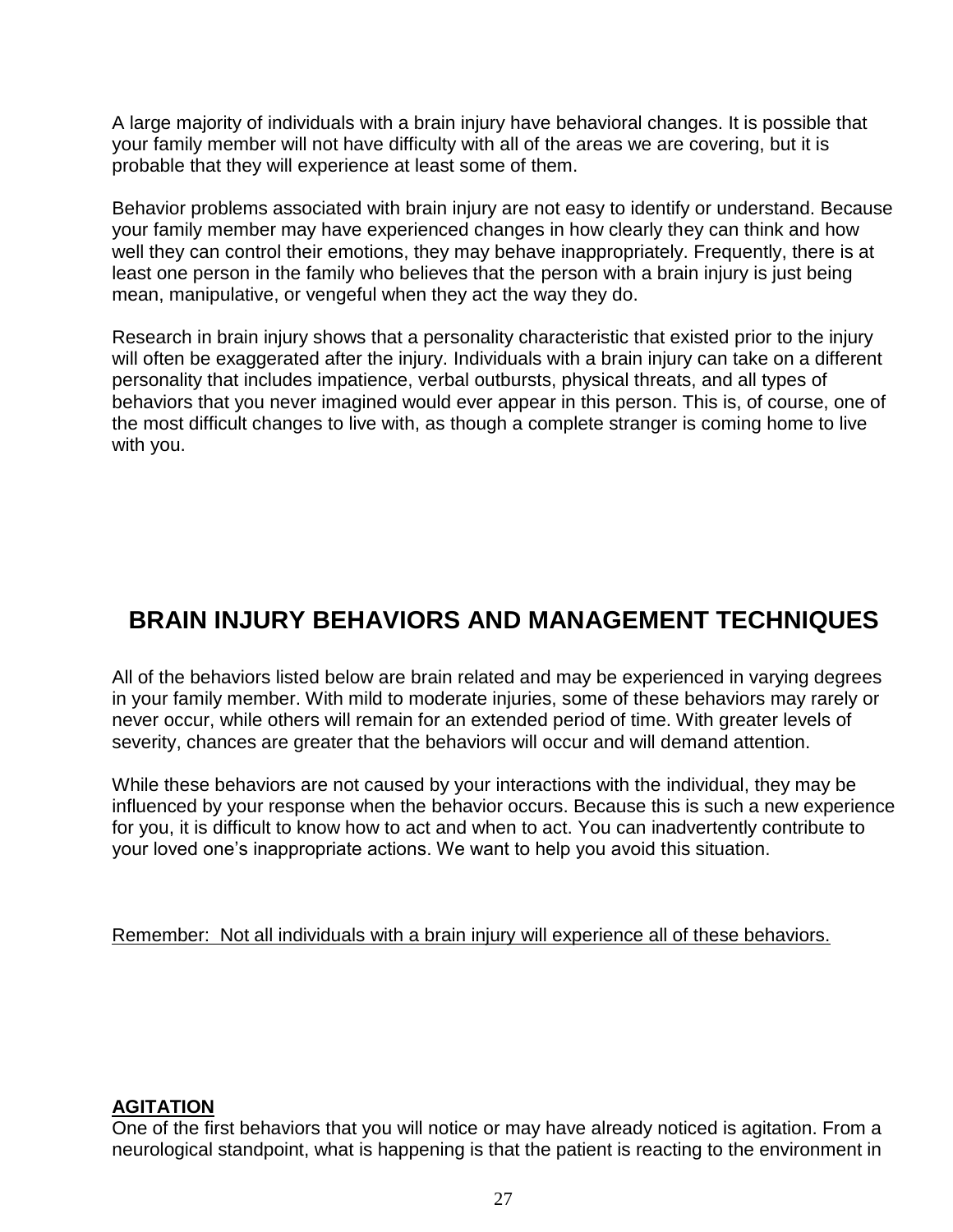an undifferentiated manner. That is to say, their agitation reactions are due to the fact that they cannot yet understand the difference between a nurse approaching with a shot and a therapist approaching to assist them with range-of-motion therapy. As time goes by, you will gradually notice a decrease in the agitation, particularly when things are going smoothly. However, when things are not, you will see an increase in this behavior. It is possible that you family member may always be much more easily aroused than they were prior to the injury. Increased sensory input such as loud sounds, bright light, and strong smells can increase agitation as well.

### *MANAGEMENT TECHNIQUES*

- Remember that within the first six months after injury, agitation is a stage that must be worked through.
- Do not take personally the agitated behavior that appears to be directed toward you.
- Never allow yourself to become combative in reaction to their agitation that will only lead to increased agitation.
- Sometimes it helps to first acknowledge their emotion, then try to distract/redirect them with another topic.
- Avoid overstimulation by reducing or removing stimulation (smell, light, touch, sound).

### **DENIAL/OVER-OPTIMISM**

From the time that your loved one began to talk again, you have probably noticed that they are not always realistic about what they are capable of safely doing. In the field of rehabilitation, we call it denial, and it is caused by a combination of decreased ability to self-critique one's behavior and abilities as well as increased feelings of being overwhelmed by their losses. However, as time goes on, it can lead to anger and depression. You may hear your loved one blame a long list of people who are at fault for their lack of progress. It is a delicate proposition to balance the protective quality of denial and the rehabilitative need for reality. It is not usually necessary to take away all hope of living independently, going back to work, etc. The best way to handle these issues on discharge is to indicate that there are a number of steps that the individual must go through before these goals are obtainable.

# *MANAGEMENT TECHNIQUES*

- Allow the individual to hold onto some denial to maintain their motivation to participate in rehabilitation.
- Never out-and-out lie to your family member, for example, saying they will be able to do something that seems very unlikely.
- If the individual insists they can do something and it would not be dangerous to them or anyone else, allow them to try the activity. This can lead to a realization that they are not quite ready to complete this task on their own.
- It is important for you to know that those times when your loved one is obstinate and refuses to be cooperative may be their way of avoiding (denying) facing the fact that the activity is too difficult for them.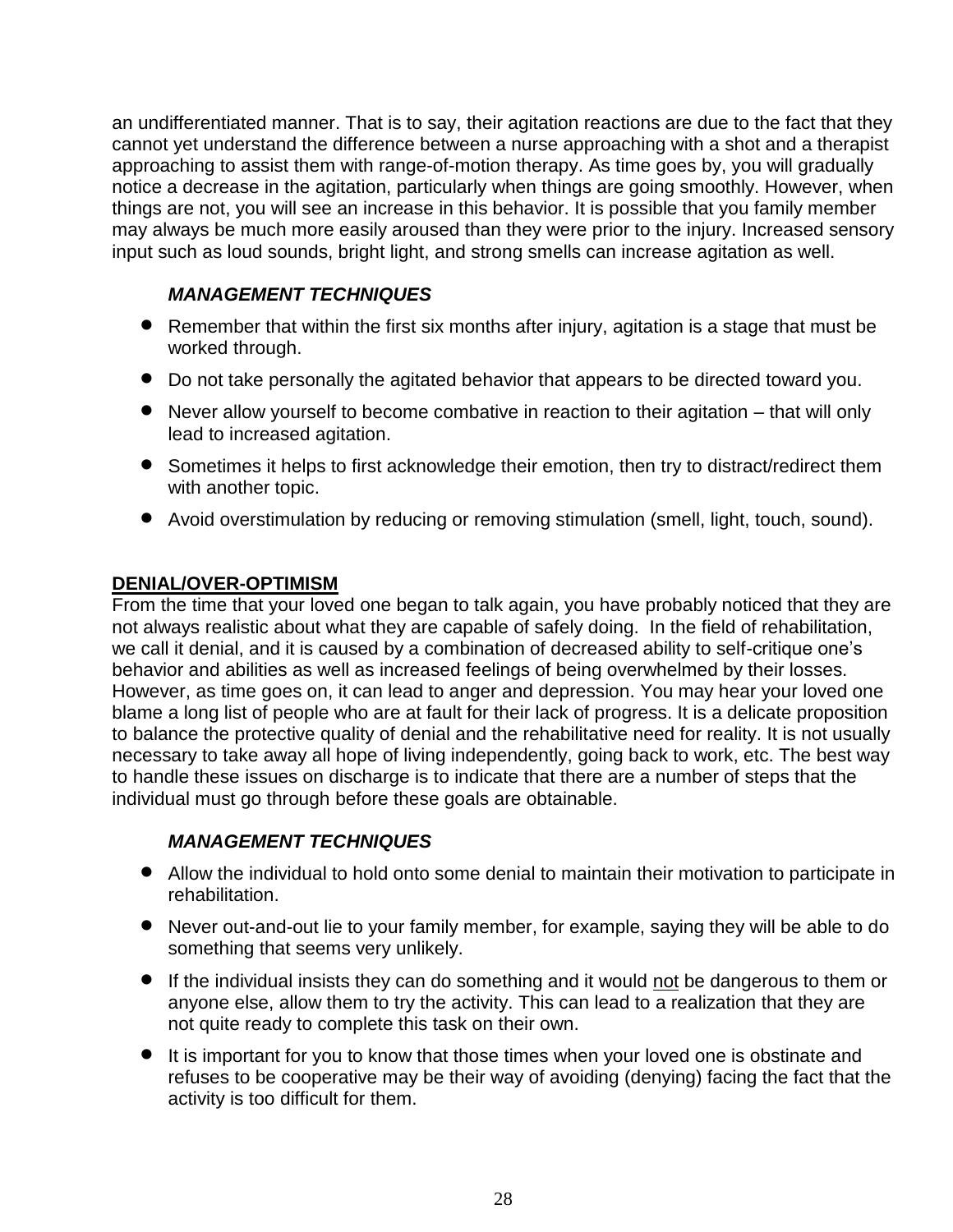Participation in a brain injury support group is often a good place for the individual to hear other individuals talk about their difficulties and how they have dealt with them. This can make it a little easier to identify their own deficits and admit them.

#### **IMPATIENCE**

If your family member did not like to wait for people or events prior to the accident, you are or will be soon, facing some trying times. Your loved one may possibly lose most of the patience they had and, if they were impatient to begin with, they may not want to wait for anybody or anything.

A great deal of recovery from a brain injury occurs during the first year, although progress can continue for years and years. It is usually at quite a different rate of change from early months. Both patients and families can have a difficult time understanding that they may need to be patient over a span of several years, and not hold on to the idea that progress will proceed smoothly and expediently.

There are three additional factors that appear to explain the presence of impatience in the individual with the brain injury's everyday routine. First, the areas of the brain that help them to control their emotions have, in all likelihood, been damaged, leaving the, with little control over frustration and anger. Second, brain injury often leads to self-centered behavior. Because they tends to look at all happenings from only their point of view, they have a hard time understanding other individuals' reasons for being delayed or late in responding to their wants and wishes. Third, because of the cognitive difficulties, they may misinterpret a situation, or find selves very impatient, with what other people think is irrational or poor judgment on their part.

#### *MANAGEMENT TECHNIQUES*

- Resign yourself to the fact that you may be living or interacting with a person whose patience may appear nonexistent.
- Remind your family member of the steps that are necessary before he can accomplish the event about which he is complaining.
- Do not let your family member set arbitrary time frames for accomplishing a specific goal. This will only set them up for disappointment and frustration.
- Try to have your family member focus on the fact that recovery from brain injury is a long process that cannot be sped up through anything but hard work.
- Teach other family members to recognize his impatience and, in an adult manner, remind your loved one to try to be polite. You may choose to apologize to others if they were offensive.
- Teach your loved one to discriminate and not blow off steam at innocent individuals.
- When they complain about things not occurring fast enough, remind them of all the positive accomplishments they have achieved.

#### **IRRITABILITY**

One of the most prominent and universal personality changes after brain injury is an increase in irritability. This may be temporary or it may last a long time. This can be disconcerting to families who are not used to living with such a grouchy person. Because of damage to the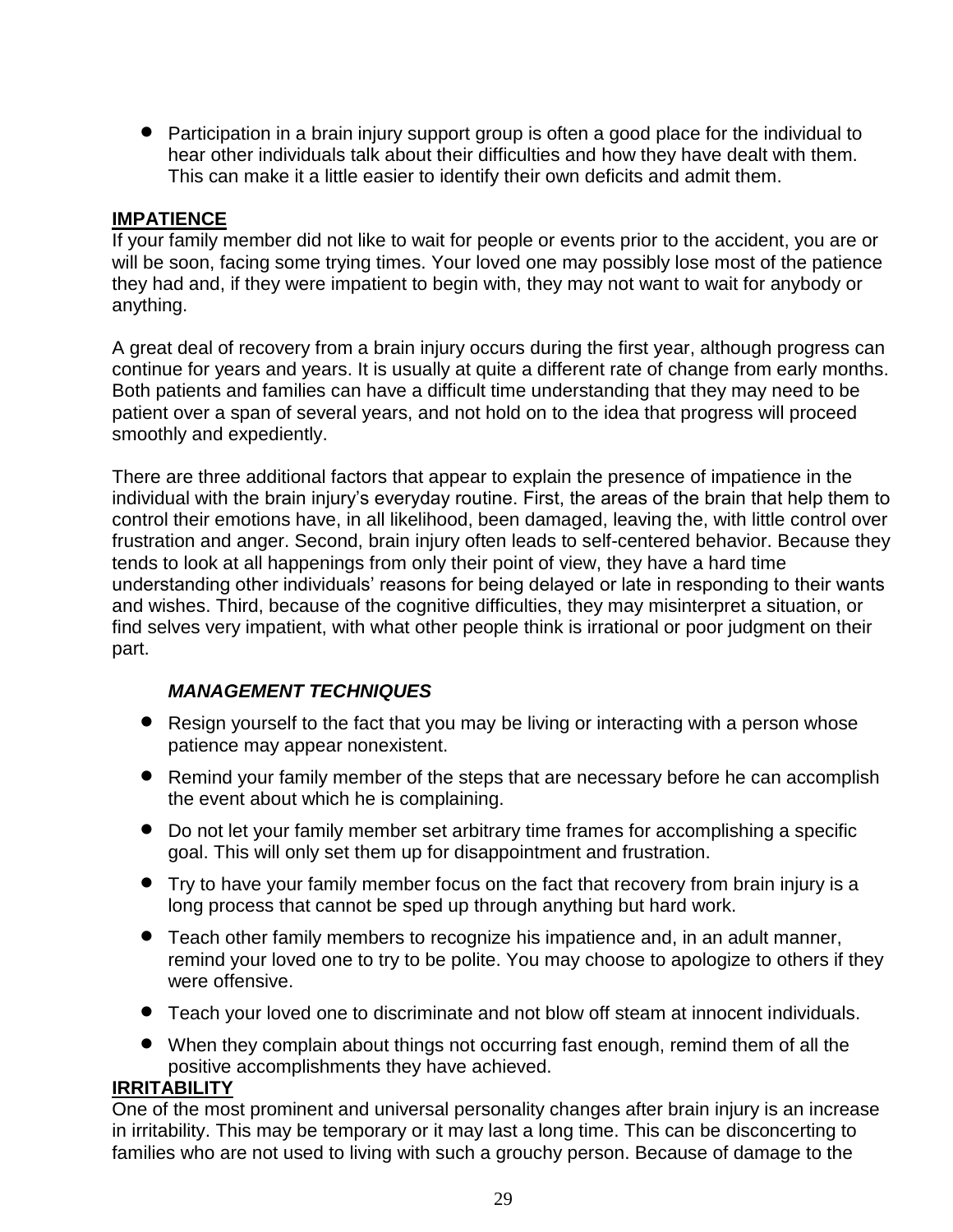person's filtering system, they may not be able to block out excessive noises. Because of cognitive deficits, they cannot always figure out why certain things are necessary. Because of memory problems, they may not remember that they just told you 30 minutes ago that they did not want something. Nothing at home may seem to please them. They may complain about everything.They may find it difficult to watch TV because the noise annoys them.

## *MANAGEMENT TECHNIQUES*

- It is useless to ask, "Why are you so grouchy?" They probably do not understand or even realize the magnitude of their personality change.
- If there are certain people that your loved one finds irritating, minimize the time that is spent with them.
- Keep surprises and changes to a minimum, individuals with a brain injury do not react positively to either of these.
- Allow the person to talk through their problems, as this can reduce their agitation. You may have to listen to the same topic over and over and over.
- Keep excessive noise to a minimum.
- Reduce bright lights.
- Do not take the irritability personally. You are not the cause of the bad mood.

#### **OUTBURSTS**

When that short fuse causes an explosion, the person can display a multitude of physical and verbal outbursts. Excessive swearing is a common characteristic and it can be very embarrassing to family members. Frequently, the individual with a brain injury will blurt out something that they are sorry for later, but they continue to do this, no matter how badly they say they feel every time it happens.

Although individuals with a brain injury can become physically abusive, this does not mean that you should have to live in terror of this abuse. There are brain-injury facilities set up to deal with this serious behavior problem. If you find physical abuse becoming unmanageable, explore the possibility of a behavioral center. See resource section at the end of this book for further sources.

#### *MANAGEMENT TECHNIQUES*

- React calmly, and with a relaxed/calm tone of voice and calm facial expressions ask them to express selves without swearing. If you react too strongly, it may increase the frequency if they are trying to get your attention.
- Let them know that verbal abuse or screaming is not the best way for them to get their needs met.
- Teach the family member the skill of stopping and thinking before they speak. You can devise a signal to get the person to consider carefully what they are going to say. This silent signal is effective in public because it does not have to look like you are treating them like a child.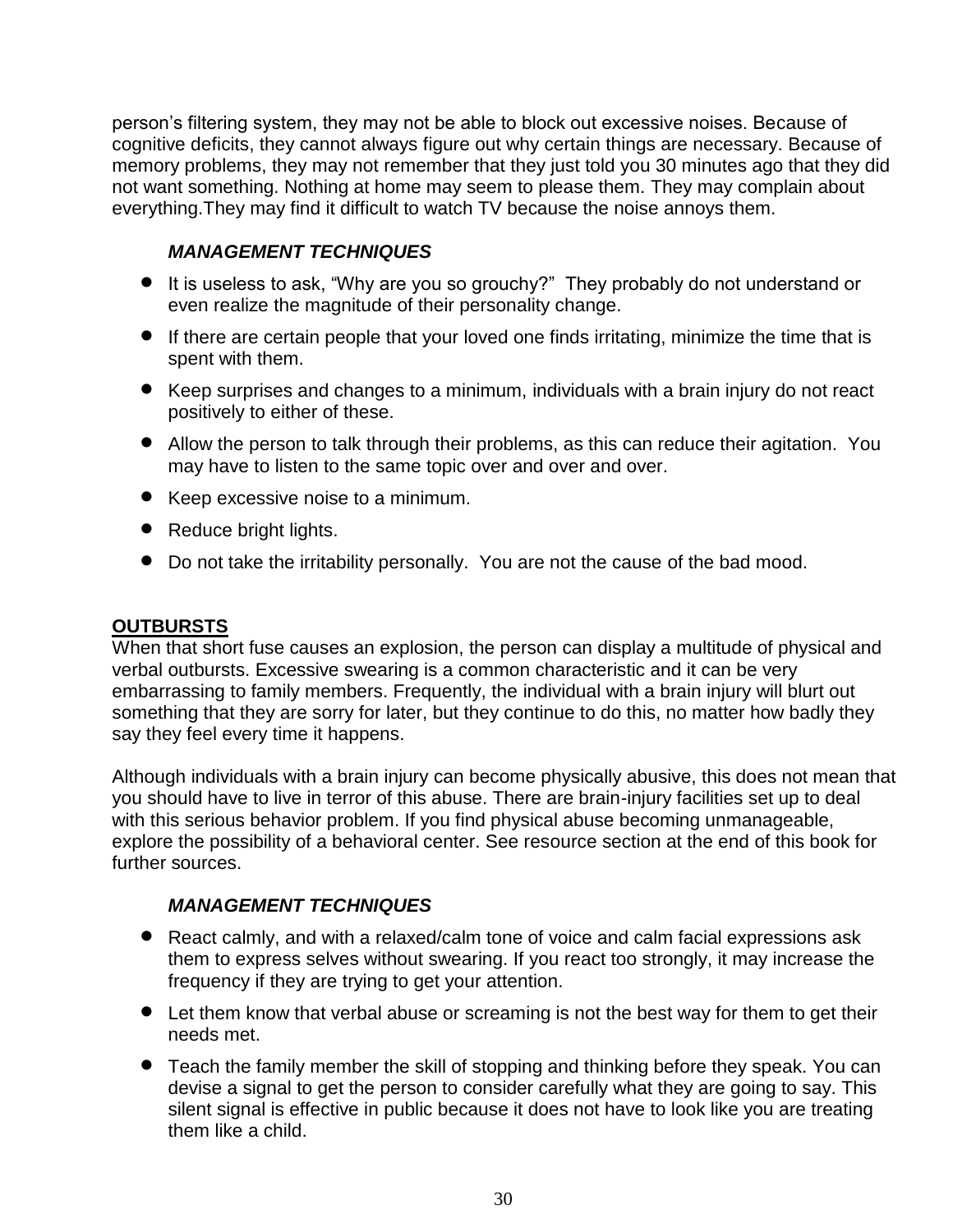- Talk to friends and explain to them about these brain injury behaviors. Tell people not to take the behavior personally.
- Learn to build a thick coating around any sensitive feelings you have.
- Do not badger the person about past transgressions it won't help.
- Do not allow yourself to live with physical abuse get professional help.
- Be sure to reward the person when you notice the outbursts have decreased.

#### **PERSEVERATION**

The definition of perseveration is talking about something over and over or obsessing on an action or idea over and over. Brain injury entails two main characteristics that lead to this type of behavior. First, difficulty with short-term memory causes the individual to have little or no recognition that this issue was discussed less than half an hour before. Second, the cognitive problems related to inadequate problem-solving skills lead the individual into the necessity of rehashing issues incessantly because they are never adequately resolved or solved by the person themselves. Therefore, you will more than likely have three or four conversations that occur over and over again. It may be next to impossible to change this behavior entirely, but there are some ways you can learn to live with and tolerate it.

# *MANAGEMENT TECHNIQUES*

- If there is a certain issue that the individual dwells on, set up a designated time each day for that particular discussion. Then do not participate in any conversation regarding that issue except at that specific time.
- Be firm and say that you refuse to discuss the same topic anymore. Do not feel bad about being up-front with the person.
- Try to divert the conversation to another topic. Frequently, it is easy to lead them into another train of thought.
- Continually talking about an area of concern is a sign of anxiety. In many ways the talking is therapeutic. Take what you can tolerate and then divert the individual.
- When they are constantly talking about a worrisome issue, they are physically experiencing anxiety. We all know that stress and anxiety can have a negative effect on one's physical health. Thus, by diverting the topic, you are actually doing them a favor by minimizing the time they obsess on the issues.
- Audio taping or videotaping the discussion and an agreed upon go-between may also be helpful.
- Have your family member write down the problem, the solution, who they discussed it with, and then "date" the document and keep it available.

# **EXCESSIVE TALKING**

Because of the physical insult to the brain and the effect of anxiety, the patient may engage in excessive talking. In the beginning of the hospitalization and rehab process, family members are usually elated when the patient begins to talk. However, when it becomes excessive talking, it can at times be annoying and inappropriate. Excessive talking happens for several reasons, including poor memory for what was previously said, inability to filter thoughts without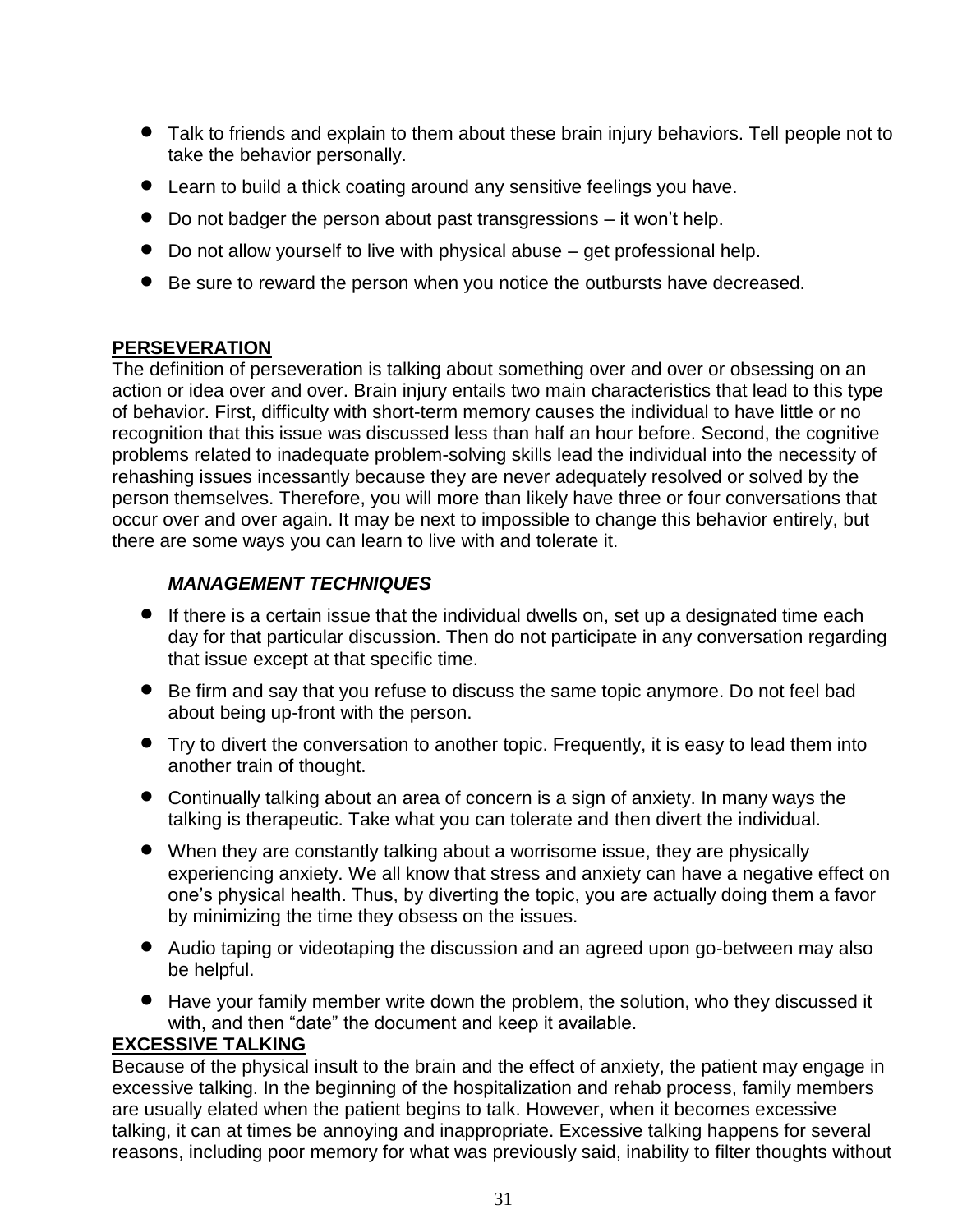verbalizing them, and poor problem solving ability. Initially, patients have little or no ability to control their excessive verbalizations. If your family member talks excessively, you will need to assist them in establishing new skills to control verbalizations. Helping the patient to know what to say, when to say it, and how long to talk can be a long, drawn-out process. One of the most effective procedures is to use nonverbal cues, such as snapping your fingers, or tapping on the shoulder to indicate that the patient has said enough. Do not use verbal cues or confrontation, as the patient might respond in an argumentative fashion.

### *MANAGEMENT TECHNIQUES*

- Use a nonverbal cue to alert the individual that they are talking excessively.
- Remember that people sometimes talk as a means of reducing tension and anxiety.
- Redirect them to a nonverbal task, such as a household chore or writing a letter to a friend.
- In extreme cases, do not feel that you must respond to your family member. Do not feel guilty for not responding.
- If your loved one is talking on and on about an issue, have them put their concerns on paper.
- Schedule times when they can vent about a particular issue.

#### **INAPPROPRIATE SOCIAL BEHAVIOR**

Although your family member may not be recognized as having had a brain injury from outward appearances, it is sometimes the inappropriate social interactions that give them away. There are various reasons for the presence of this deficit. The first, of course, is cognitive issues whereby the individual does not completely understand what is going on, but still joins in the conversation. Another factor that is related to inappropriate social behavior is the area of Egocentrism (being self-centered). Because the individual may interpret everything said from their own viewpoint, there is very little thought about others in their responses. The subtleties of social situations are lost. The person must be retrained to think before they act or talk. They will need to change their interactions, depending on the audience.

#### *MANAGEMENT TECHNIQUES*

- You will need to retrain your loved one in the social amenities.
- Do not get discouraged social skills are not acquired overnight.
- When you get ready to go out, remind your family member that they are not to talk to strangers about personal matters.
- If they use a memory notebook/activity planner, have them write down what other family members' schedules are.
- Remember that bringing your family member back home after the injury is like starting all over again to become socialized in our complex world.

# **EGOCENTRISM**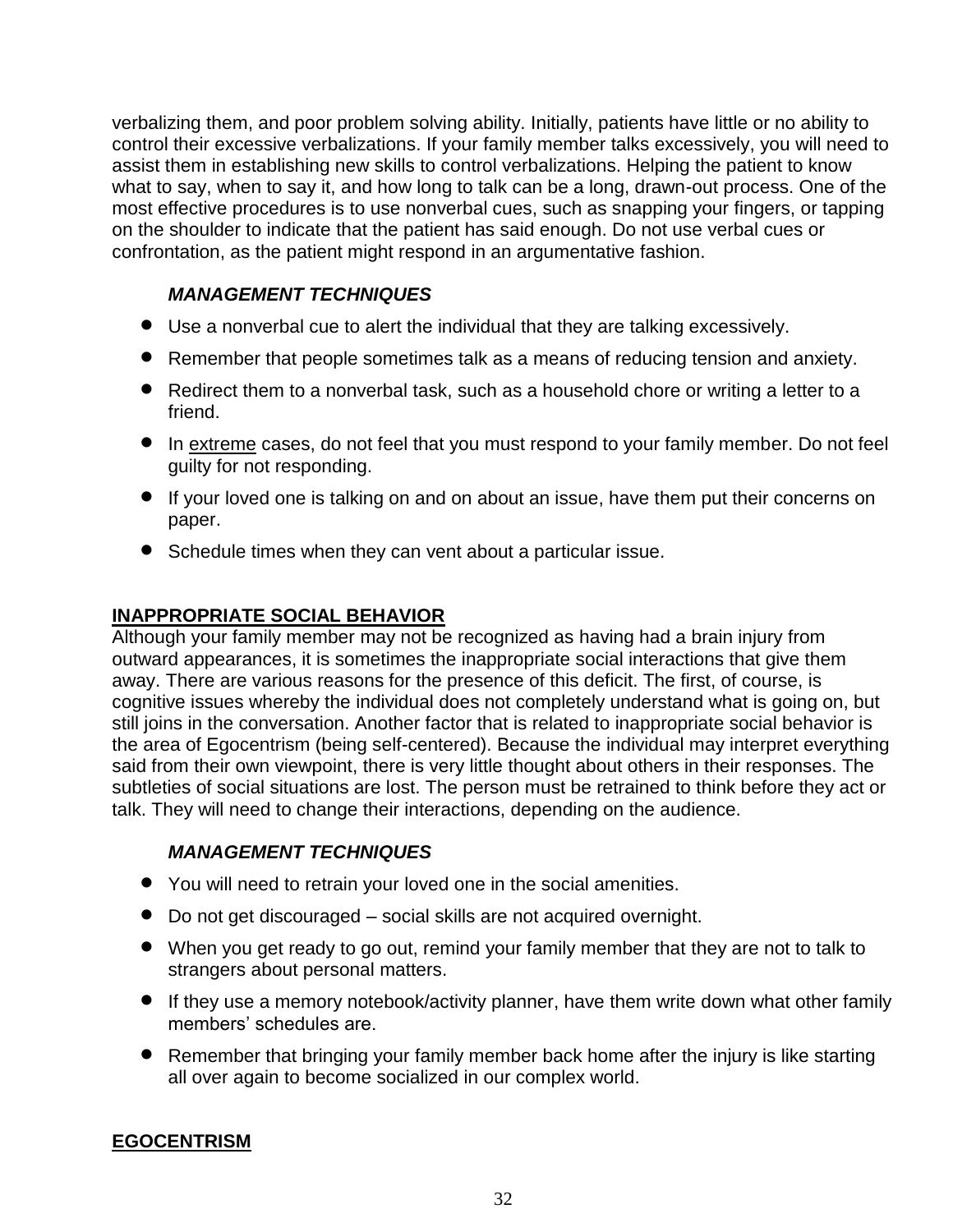Often individuals with a brain injury will take a completely self-centered approach to life. The world revolves around them and their problems. All family members must address their issues immediately, if not sooner. No one understands the difficulties they are having. To some degree, it is true that no family member completely comprehends what the individual is experiencing. Nevertheless, this is no excuse for their insisting that their needs be put above the needs of others. Your family member will have to relearn the reality that the world is made up of many other people and their wishes and desires are also important. This job falls on you because you are going to be the one to help them reintegrate into the community. They may need to be told in many different ways that the world does not revolve around them.

#### *MANAGEMENT TECHNIQUES*

- Do not let your whole family schedule center around the individual with the brain injury. Let them know that their needs are important, but so are the needs of the other family members.
- Do not allow the person to put you on a guilt trip.
- Help the person to understand the point of view of other people. Sometimes they have to be guided to put themselves in another person's place.
- Help them to realize that people outside of the family may think that they are immature if they act self-centered.
- Participation in a brain injury support group often helps the person to focus on other people's problems and not just their own.

#### **OVER-DEPENDENCY**

The role of rehabilitation is to help the individual with a brain injury become as independent as possible. Thus, it is important that on discharge you know exactly what your family member can do for themselves. The minute you give in and do things for them, you will begin to undermine weeks or months of rehabilitation efforts. We all enjoy being waited on at times, and you may feel that you want to show the person that you love him, but doing things for them that they can do on their own is not the way to show this love. Following a brain injury, individuals also become dependent on others in making important decisions. If it is not a critical issue in which your loved one really needs your help to arrive at the right conclusion, force them to make the decision themselves and accept whatever they choose.

#### *MANAGEMENT TECHNIQUES*

- Allow the individual to make as many of their own decisions as possible.
- Refuse to tell them what to do unless it is absolutely necessary.
- Encourage outings with people outside the family.
- Do not allow yourself to be overprotective.
- Encourage them to become active in a support group maybe the individual will find someone they can help rather than concentrate on being helped.
- Assisting and guiding the individual to assume an independent role can be a long, tedious process. Be patient and do not get discouraged.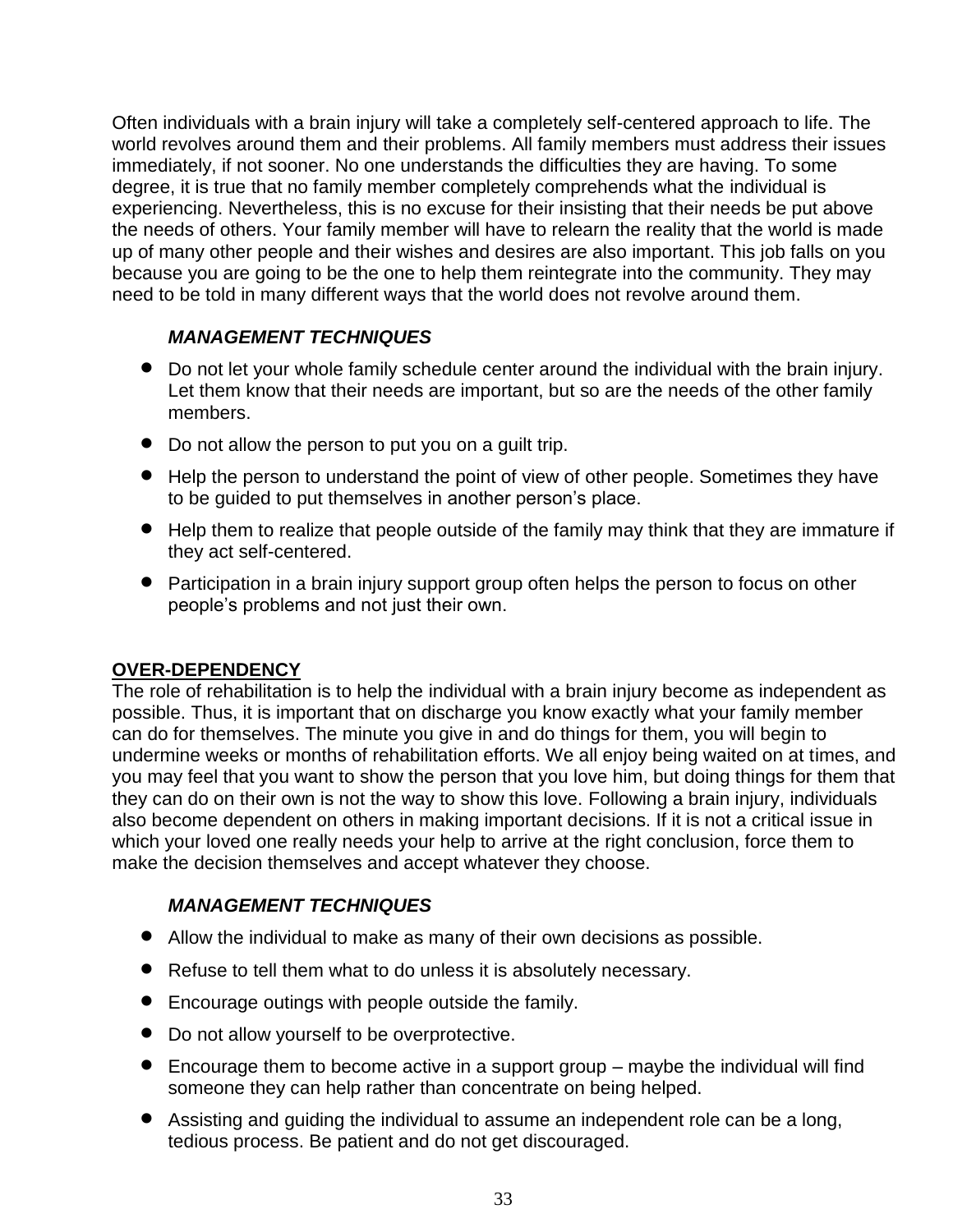• Do not allow yourself to get caught up in the "guilt trap". This is when the loved one manipulates you by saying, "If you really cared about me you wouldn't make me do this on my own."

#### **LABILITY**

Lability means a loss of control over emotional responses. Many people become concerned about this and believe that the injured person must be tremendously upset about an issue based on the fact that they were openly sobbing. Yes, indeed they are sad, but they may not be feeling as much emotion as it appears. Instead, due to the injury to the brain, they may not be able to maintain the emotional controls they have developed over the years. This lability is due to damage to parts of the brain that allow the person to exhibit control. They may not be any sadder than you or I about the dog that was ran over, but will outwardly appears to be devastated. Another example might be that a joke that is only moderately funny may send the person into an uncontrollable laughing fit. These extremes lead to the presence of intense, quick mood swings that make life with your loved one somewhat unpredictable and can be very wearing.

#### *MANAGEMENT TECHNIQUE*

- Never criticize the individual for his excessive emotions this is something over which they has little control.
- Do not bring the crying to their attention. You can hand them a tissue, but continue on with your conversation.
- If you think a change in the topic of conversation would help, change it.
- If possible, try to keep your emotions under control. This will present a good model for your loved one.
- Remember that the individual has difficulty dealing with stress at any level. Try to modify the stress levels within the home environment so that their emotions can be kept on an even level.
- If the person has trouble with excessive crying, try to notice when things are fairly even, and praise them for maintaining this control.
- Focusing on a physical exercise will sometimes help control the crying.

#### **SUSPICIOUSNESS**

Individuals with a brain injury often have difficulty drawing appropriate conclusions regarding social situations. As a result, they may become paranoid (have delusions) to the point that their behavior and thinking bear little relation to reality. This can be disconcerting to family members who are putting everything they have into helping this individual, and are being unjustifiably accused of wrongful deeds. The best way to handle this is to try to separate yourself from these false accusations – do not allow them to get you down.

#### *MANAGEMENT TECHNIQUES*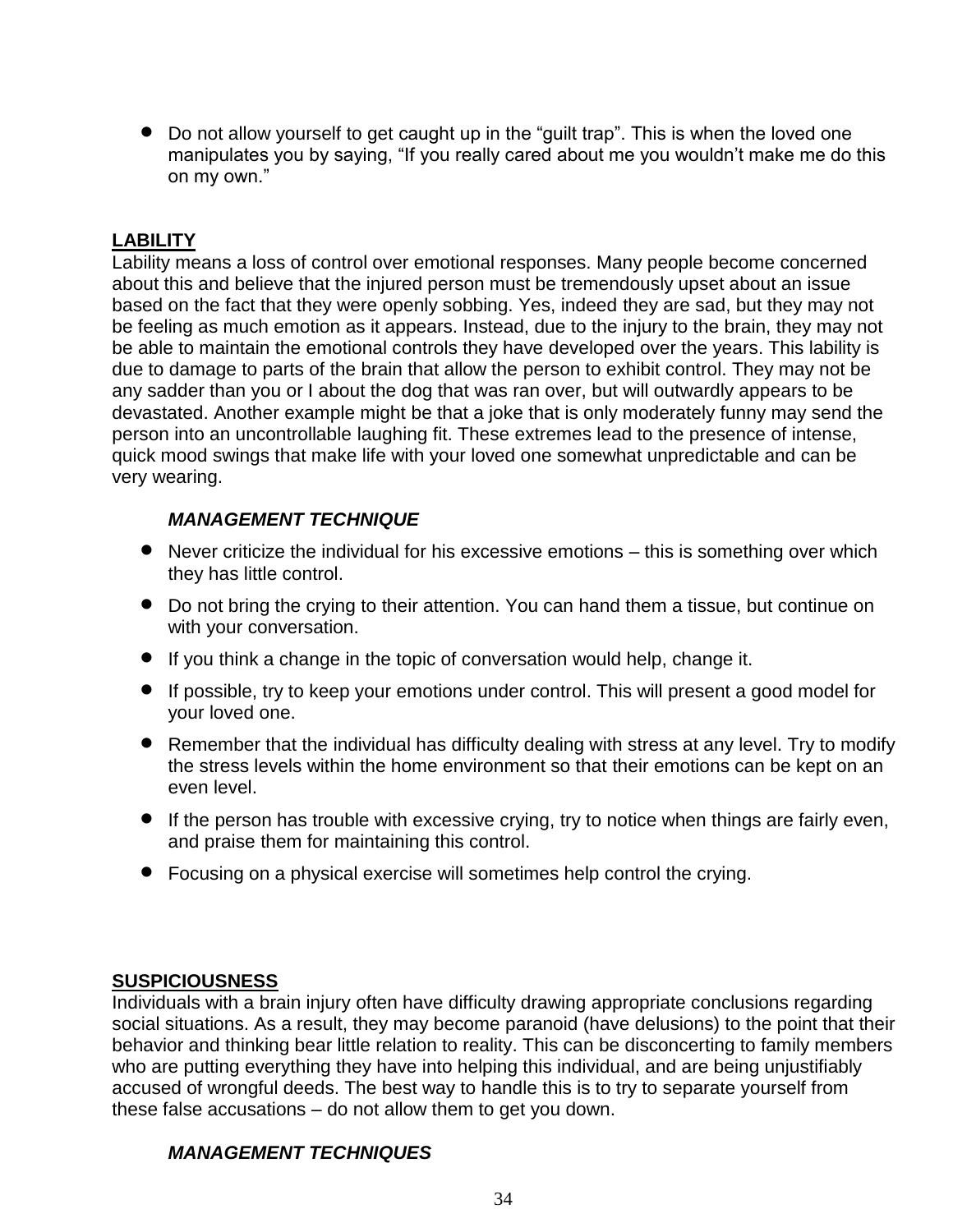- Try not to show your anger they will interpret this as an admission of guilt.
- If there is a therapist involved with the individual, ask them to help you work through the issue that is of particular concern to the individual. Sometimes if you talk together, it will alleviate the concern.
- Try to guide your family member's thinking in a more positive direction.
- If their suspiciousness is extreme, the best stance to take is to ignore, ignore, ignore.
- Do not argue about their suspicious thoughts. You will never convince them through arguments.

#### **DEPRESSION**

It seems unusual to think of depression as a sign of progress. However, in the field of brain injury it often is. The occurrence of a depressed state indicates that the individual is giving up some of the denial that is often counterproductive to progress. It is important for the person to realize that they do have deficits that will have an impact on their future. Even with the positive effect of letting go of denial, safeguards apply regarding a person experiencing depression. Once you notice that your family member is depressed, you must be able to walk a fine line between keeping them motivated and helping them to realistically modify their goals.

A reduction in energy and excessive sleep are physical changes that often occur following brain injury. It is important for family members to differentiate these normal reactions from depression.

#### *MANAGEMENT TECHNIQUES*

- Consult your physician to rule out that the increase in sleep is due to some physical factor.
- Take all expressions of suicidal thoughts and plans seriously seek professional assistance and guidance immediately
- Do not allow the individual to vegetate get them out and about as best as you can.
- Do not allow the person to make you feel that you are the cause of the depression. They probably know better. Even so, do not accept the guilt.
- If the depression is extremely severe, consult a physician familiar with brain injury regarding the possibility of medication.
- Do not become over-protective once you have obtained professional help.
- Work on your own mental health. Be optimistic in your thinking as much as possible.
- You may have to remind your family member of the good things that are happening.
- Watch carefully for signs that they may be turning to drugs or alcohol as a method of handling the depression.

# **LACK OF MOTIVATION**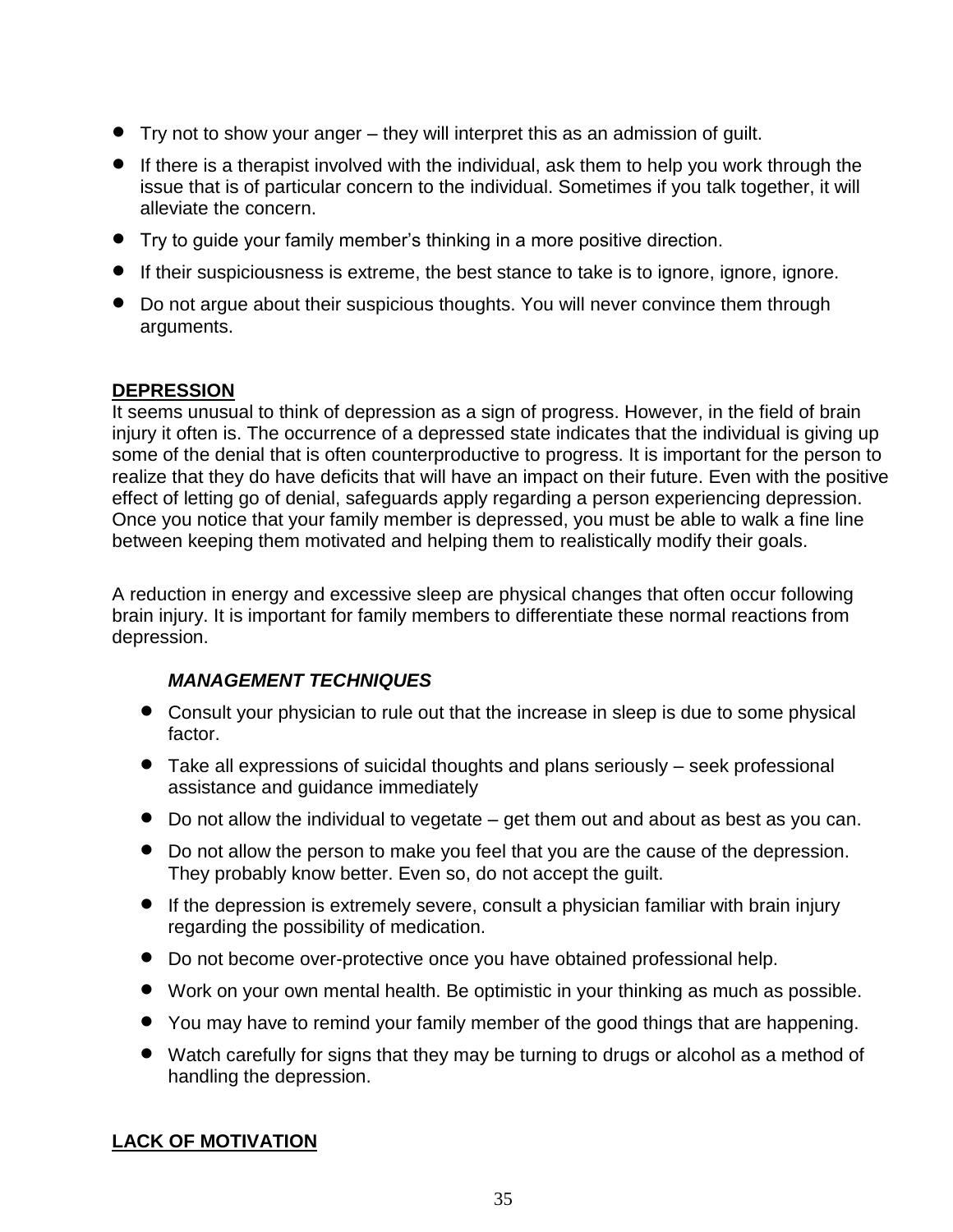There are two main issues that lead to the appearance of lack of motivation in the individual. First, one cognitive deficit related to head injury is that the brain-injured person has difficulty with planning and goal setting. They do not know where or how to start a project, so they often do not begin. They often also recognize that they do not have the abilities they had before the injury, but do not want to admit to this deficiency. They act like they are not interested – unmotivated. The reality is that they are interested but may be incapable of doing what would have been simple for them before the injury.

#### *MANAGEMENT TECHNIQUES*

- Give the individual with the brain injury the needed supervision to start a task, because you now know that getting started can be the biggest hurdle.
- Never assume that because they did a task perfectly before the injury, they are being lazy or obstinate if they do not complete it now.
- If they ask for help on an activity, never assume that they do not need it.
- If possible, break tasks down into smaller parts so that he can easily understand, remember, and master them.
- Get your loved one involved in a brain injury support group.
- Never ask questions such as, "Do you want to .....?" There is too much opportunity to remain passive and say, "No." Give them a choice of two or three activities from which they must agree to choose.

#### **INCREASED SEXUAL FOCUS**

A person's sexual orientation and activity level can be modified after a brain injury. In some cases, the area of the brain that regulates various hormones become abnormal. In others, the person's ability to restrict expressions can be altered. A small percentage of patients turn away or reject sexual activity following a brain injury. However, a large percentage place their major focus on remarks, actions, innuendoes, or anything remotely related to the subject of sex. Individuals in the social circle of both your family and the patient may turn away because they are uncomfortable in the person's company. The result is usually social isolation. Once this occurs, your family member begins to blame others for the isolation. They will have a difficult time understanding how they were offensive.

#### *MANAGEMENT TECHNIQUES*

- Each time the individual behaves inappropriately, a designated family member should tell them in a non-threatening and non-combative manner that the behavior is not appropraite.
- Therapists and attendants should, as much as possible, position selves so that they are not in arm's reach.
- Telling the patient, "I am a married woman," or "I will tell your mother," is generally not helpful.
- Never lecture about the morality of their behavior.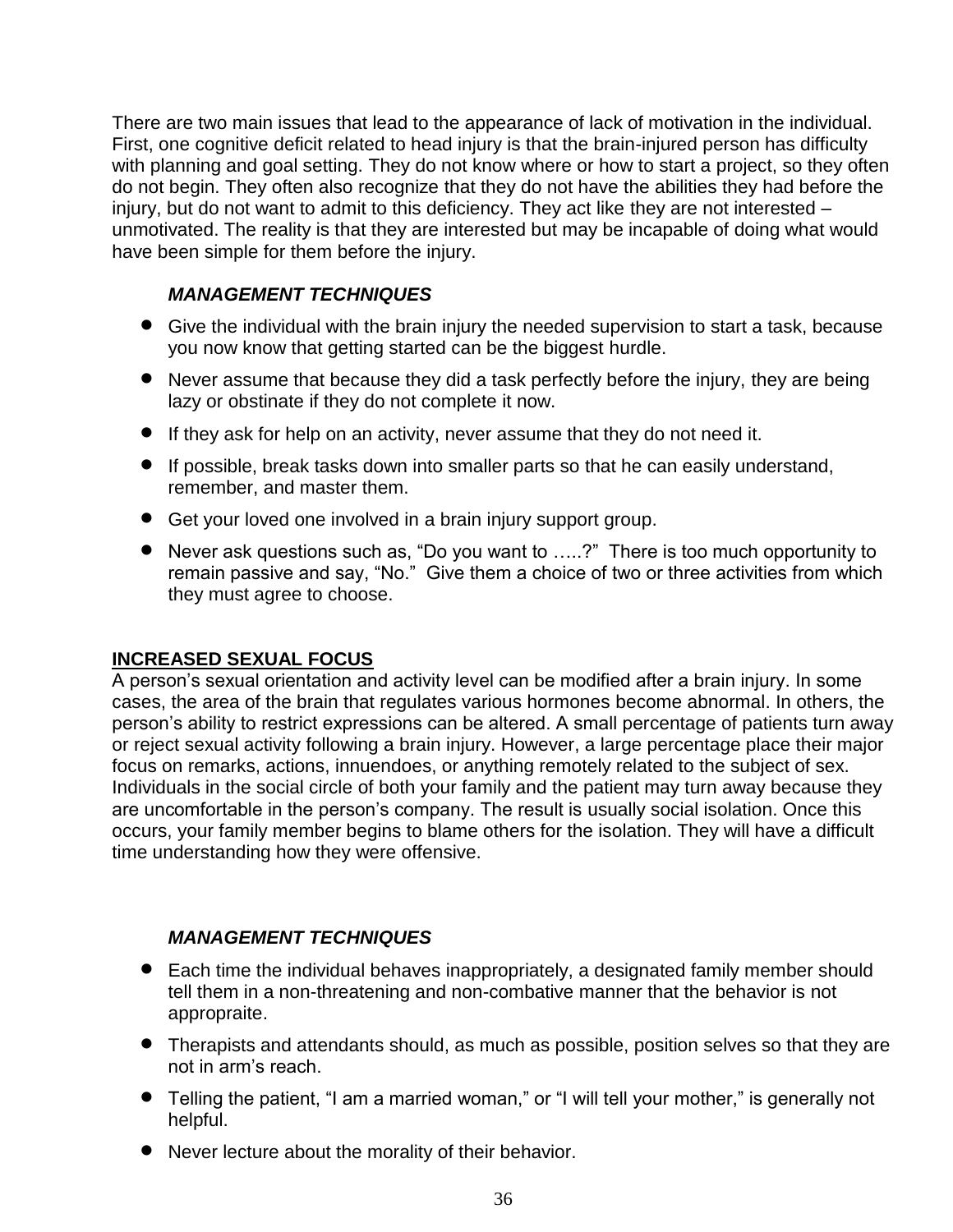● Keep cool and do not overreact.

#### **FAMILY ABUSE**

Managing and coping with brain injury behaviors can definitely be a challenge to the commitment to your loved one. One of the most aggravating things that a family can experience is that the family member can be polite to other people. Once you see that they can act appropriately, it is more difficult to accept the abusive behavior that continues on a regular basis at home. There are different explanations for this that provide a framework for understanding.

First, we all tend to relax more with family, as opposed to strangers or acquaintances. However, the individual with a brain injury's interpretation of that may go beyond what is considered acceptable. They may be in the habit of saying whatever they think to their family, knowing that it is not a problem. However, the family may not be able to cope with the openness and abrasiveness that occurs after a brain injury.

Second, after a brain injury, and individual often loses some of their social judgment capabilities and are not effectively able to reason out the appropriateness of either their own behavior or the behavior they expect from others.

Overall, a family's patience can wear after months of care for this individual. What makes it more challenging is that the individual with the brain injury has little insight into the impact that they are having on the family unit.

#### *MANAGEMENT TECHNIQUES*

- Do not allow a pattern of family abuse to become established in your home. You will need to make some allowances, but continued abuse is not acceptable.
- Never continually bring up reminders of their abusive behavior. (Respond to inappropriate behavior, but do not "nag".)
- There should be family rules that the person is aware of prior to coming home.
- Do not take the abuse personally this will only interfere with your ability to implement effective behavior controls.
- Treat each occurrence as an isolated incident. They probably do not remember that they acted this same way yesterday.
- Keep in contact with your support systems you need to have someone with whom you can discuss problems of family abuse.
- Remember that almost all threats are made without thinking.
- Do not allow yourself to live in a reign of terror. If problems persist, you may need to consider a residential program geared at behavioral control.
- Join a support group in your area so that you can find out how others have handled this problem.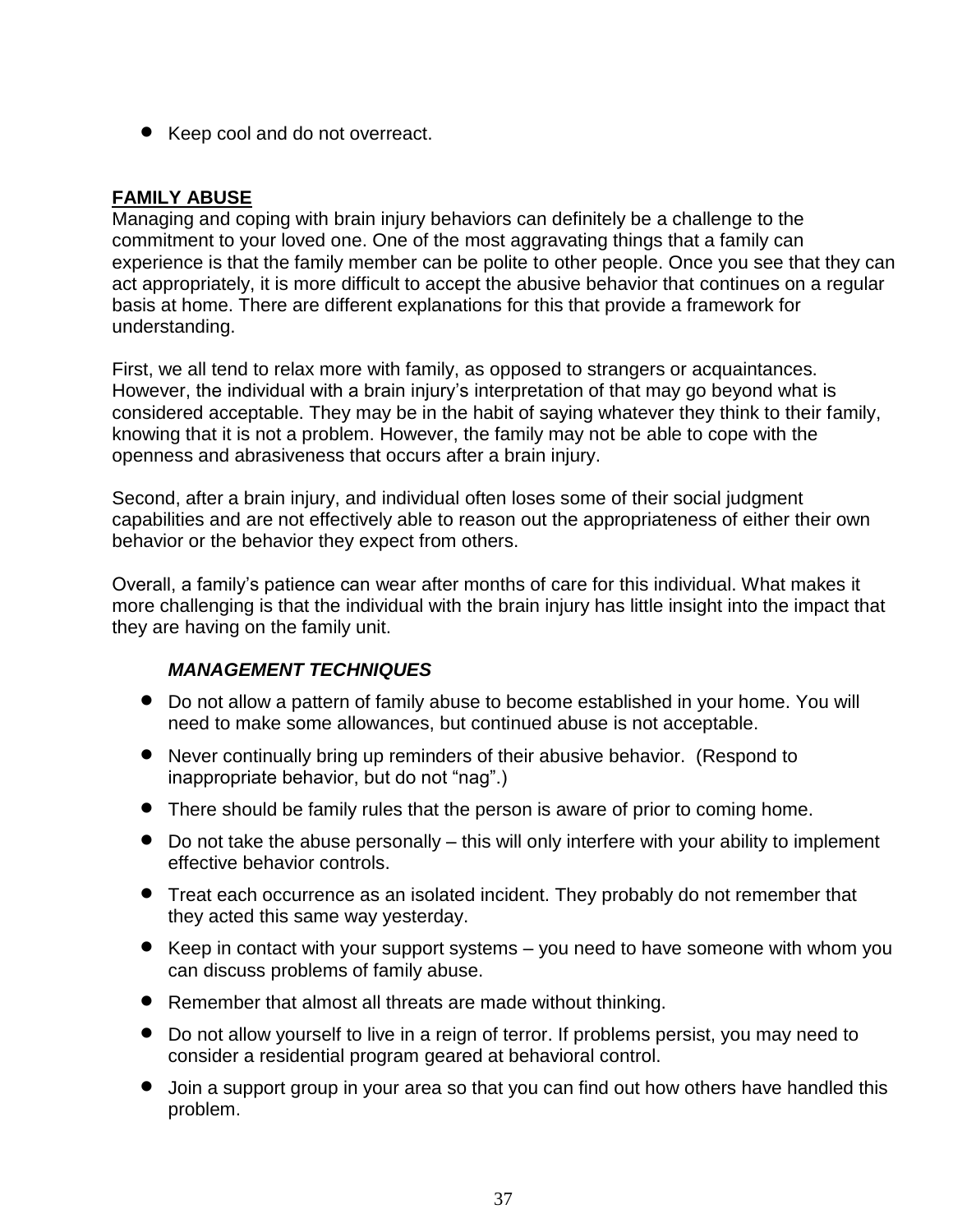# **Chapter 7: COMMUNICATION, COGNITION, AND SWALLOWING PROBLEMS**

# **COGNITION**

Brain injury also affects an individual's cognition, the ability to process information. The following is a list of general thought processes that can be affected by such an injury.

- Attention/Concentration
- Perception
- Lack of Initiative
- Slowed responses
- Memory
- Comprehension/Understanding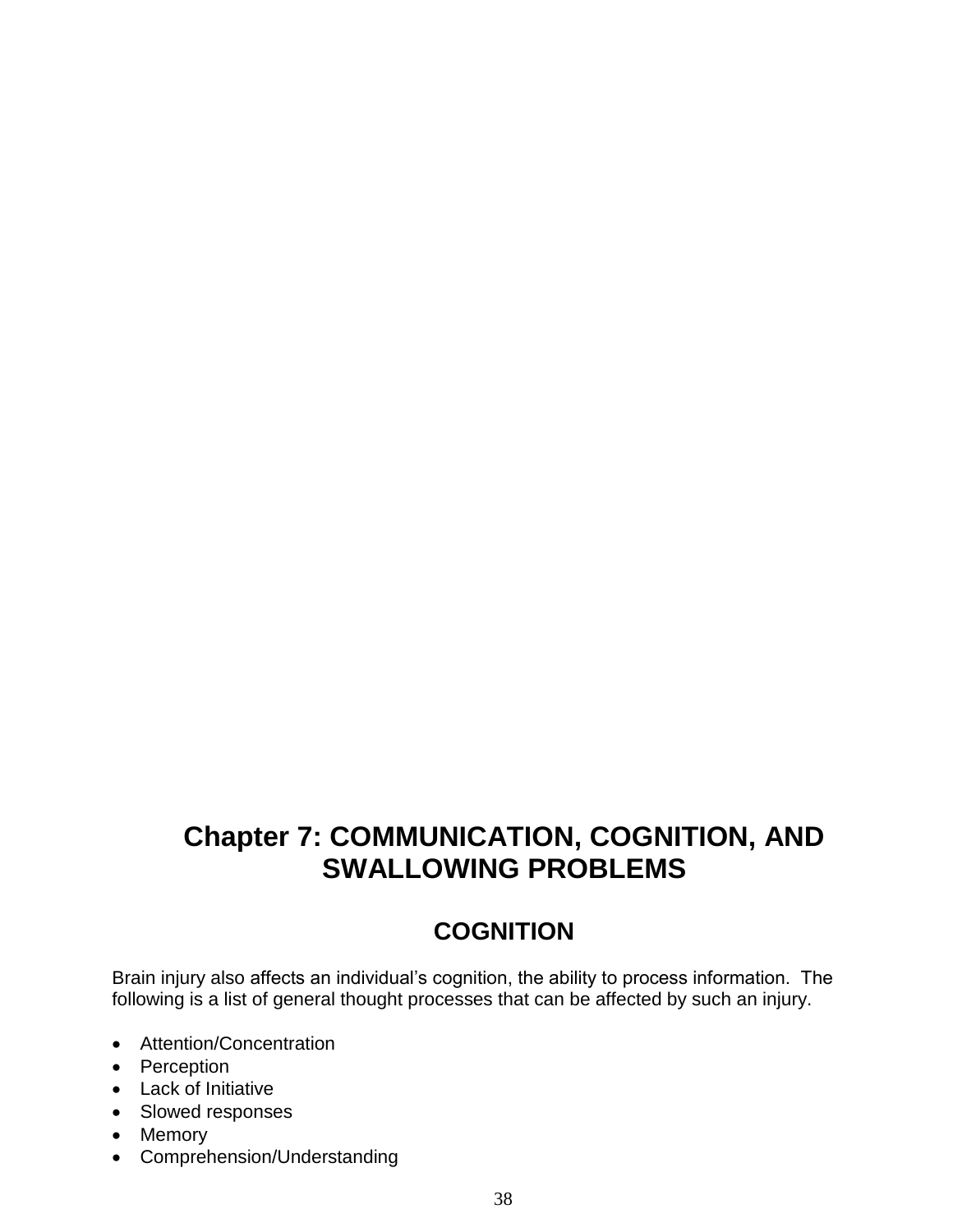- Sequencing
- Expression
- Flexibility
- New Learning
- Judgement

# **MANAGING COGNITIVE PROBLEMS**

Cognitive problems refer to difficulties in using the thinking skills that are important in the learning process. More simply stated, our cognitive skills – memory, problem solving, attention/concentration, sequencing (completing activities in the correct order), understanding information, and expressing language, help us live day-to-day without getting into a lot of trouble. After a brain injury, the cognitive problems are the last to resolve, and in many cases, are lifelong.

### **MEMORY DIFFICULTIES**

Your family member's memory problems may be confusing to you. At first, they may not be able to recall day-to-day information, but as they recover, those memory difficulties seem to resolve. They still may not be able to recall names of therapists, schedules, or recent activities, but they may recall immediate events and names that occur on a regular basis. Memory for incidental information and specific details may remain impaired for a length of time or may never resolve. This inconsistency occurs frequently with a brain injury. It has been named the "Swiss cheese" memory by professionals, because some information "falls through the holes" and other information is retained.

One of the most devastating effects on your family member is the residual memory difficulty. This difficulty affects their ability to learn new information, such as may be needed in their job or in the classroom setting.

Memory difficulties usually do not resolve. Instead, your family member will need to learn compensatory techniques to function in the home, work, or school environment.

#### *MANAGEMENT TECHNIQUES*

- Encourage your family member to use a day planner or other memory aid, and to carry it with them at all times. Assist your family member in organizing their days in the planner and recording the pertinent information.
- Encourage your family member to use their day planner. When they meets someone new, have them write the name and a cue, either a drawing or a description, to help them recall the person.
- Keep all important daily items (keys, planner, etc.) in a central location.
- Keep a list of all necessary information in case of an emergency near each phone.
- Develop a centralized information center (calendar, message board, etc.) in a frequently used location (refrigerator, etc.). This is where all information relating to the family (appointments, etc.) should be kept.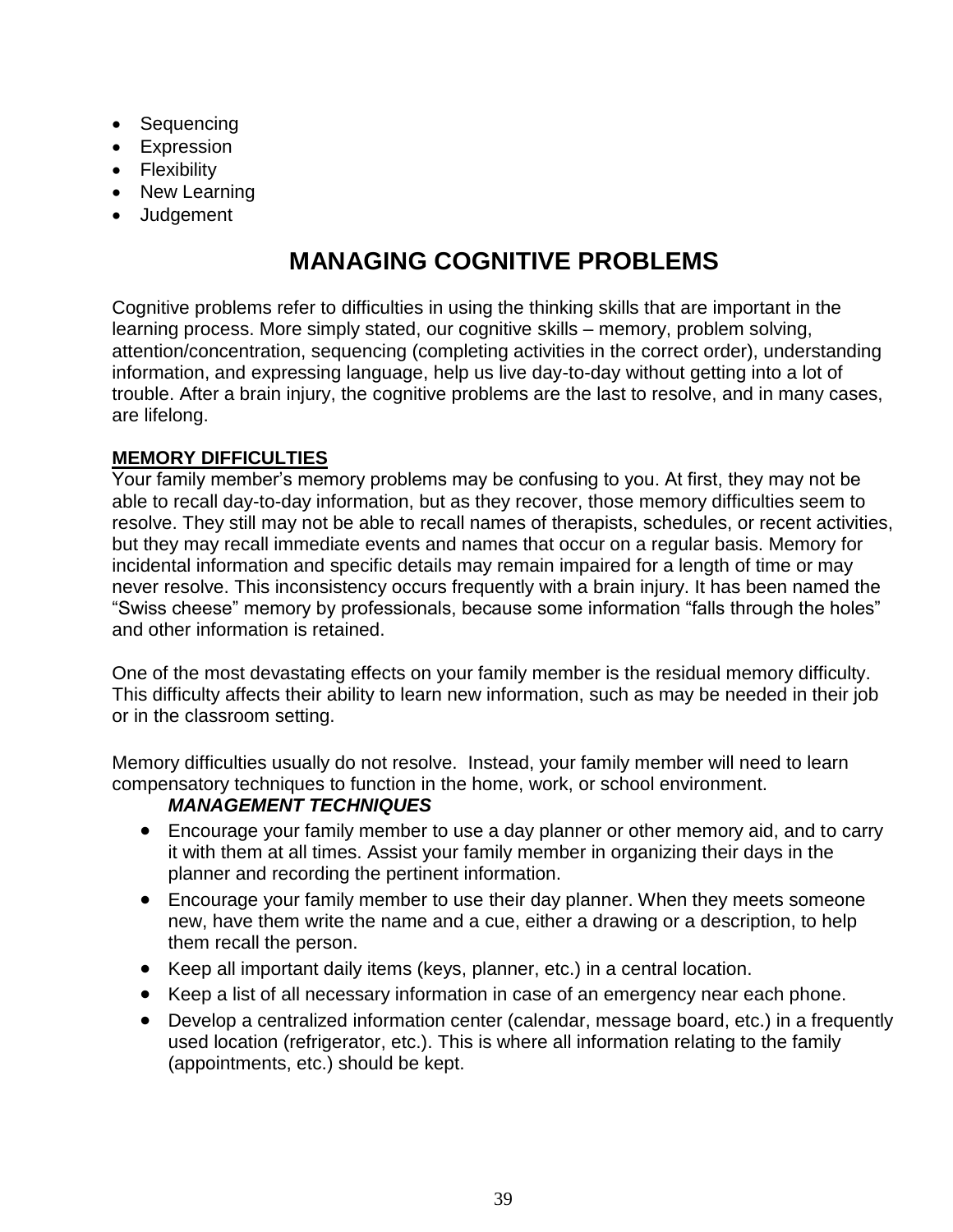#### **PERCEPTUAL PROBLEMS**

Perceptual problems result from a difficulty in processing the information obtained through your ears, eyes, touch, or movement.

Your family member's ability to hear sounds clearly may not be affected. However, they may not be able to understand what is said to them. This may happen because they do not perceive the different sounds in words. They may have difficulty understanding similarsounding numbers and words, particularly new information such as room numbers and addresses. Often, 15 will be confused with 50, 30 for 13, etc. It may seem as if your family member does not hear what you are saying because it takes him longer to process information.

Visually, your family member's ability may be intact ((20/20) vision). However, they may not correctly interpret or perceive correctly what the eyes see. Details may be missed. Different shapes, sizes and angles may not be noticed. A person may under focus or over focus on details, missing the connection of how this detail relates to the entire picture/problem. Your family member may not be able to obtain as much information through touch as they once did. This does not mean they won't feel sensations as they once did, but their interpretation of what they feels may take longer. They may not be accurate at discriminating objects by touch; therefore they may take longer to find keys, lock and unlock doors, and manipulate hand-held tools. They may also take longer to write or type words.

#### *MANAGEMENT TECHNIQUES*

- Many perceptual difficulties improve with time; however, some remain. Your family member may continue to have difficulty following directions, either written or verbal, particularly when distractions (i.e. noise, other people talking) are present.
- Make certain that you have your family member's attention before giving them directions.
- Have them repeat numbers, letters, and directions back to you. Encourage them to write down important information so they can refer to it.
- Walk your family member through new environments. Reinforce directions for a new environment with maps and written directions for easy reference.
- Give your family member more time for tasks that require manual dexterity. Remember that activities they once enjoyed may now be frustrating. They may also experience difficulty with fine manipulation skills, such as opening envelopes, unscrewing lids, or working locks.

#### **ATTENTION PROBLEMS**

Attention difficulties consistently occur after a brain injury. There are 5 defined levels of attention: focused, sustained, selective, alternating, and divided. These are hierarchical in nature meaning that you must be able to focus before you can maintain your attention. Distractions (i.e. someone talking in the hall) may make it more difficult for your family member to attend. Your family member's ability to focus or attend affects progress in therapy.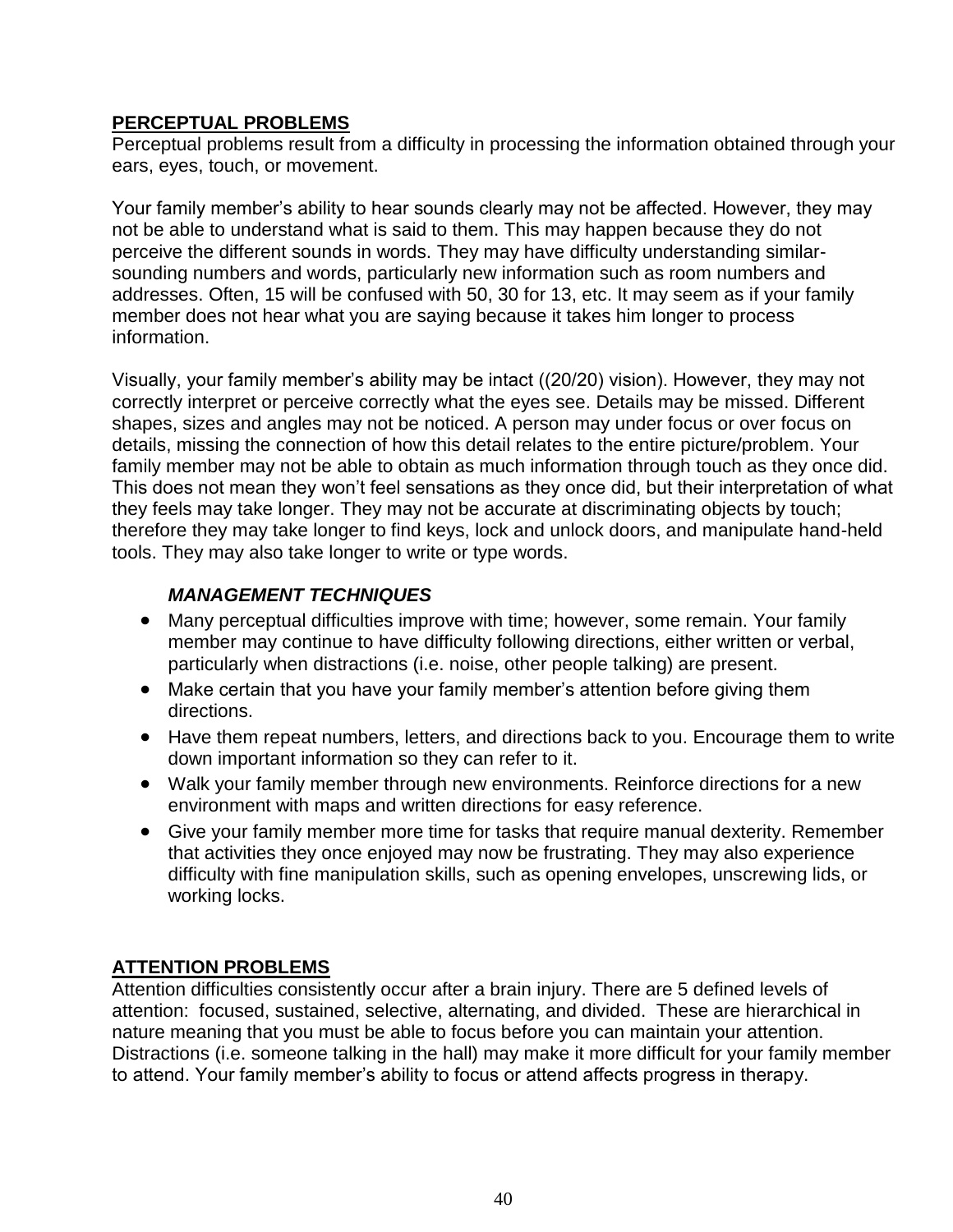### *MANAGEMENT TECHNIQUES*

- Remove anything that your family member does not absolutely need for his present activity. This could include limiting the number of people in the room or turning off the TV.
- Structure your family member's environment so that it is organized. Everything should be kept in its place.
- Designate space in your home in which your family member can work. Clear the work environment of extra clutter. Close doors so they can have the privacy they needs.

# **LACK OF INITIATIVE**

Initially or early in the recovery process, apathy or lack of initiative will often develop. Your family member may be confused and unable to conceptualize and plan activities. All projects or goals, however small, are overwhelming. It is less threatening and less anxiety provoking to just sit and not do anything. This lack of initiative is extremely frustrating to families. Your family member may be content to spend most of the day in front of the TV set. They may say they don't want to do anything else. They may plan activities in great detail but not get past the first activity on the list. It is because it may take them all day to accomplish it. Your family member may no longer be interested in their previous hobbies.

### *MANAGEMENT TECHNIQUES*

- Have your family member make a daily schedule including time frames necessary for each activity.
- Give your family member time to develop new hobbies and interests. More active interests may hold their attention and keep them moving.

# **COMPREHENSION/UNDERSTANDING DIFFICULTIES**

Comprehension difficulties may inhibit your family member's ability to correctly understand what is happening in their environment. They may not appropriately interpret what they hear or see. They may be confused when they attempt to understand what they hear and see. Your family member may appear to be out of the realm of conversations. They may either not answer questions or respond they respond inappropriately. When you discuss a newspaper article with your family member, you may discover that they misinterpreted much of the article or that they did not finish the article. They may have lost interest in the article because they did not comprehend the details or main points. Your family member may find that they have greater difficulty understanding information presented in the classroom.

#### *MANAGEMENT TECHNIQUES*

- Your family member will probably have residual (continued) difficulty following conversations. Strongly encourage them to ask for clarification of questions they do not understand.
- Expect your family member to have difficulty with reading. In discussions, reiterate the important details for them through your conversation.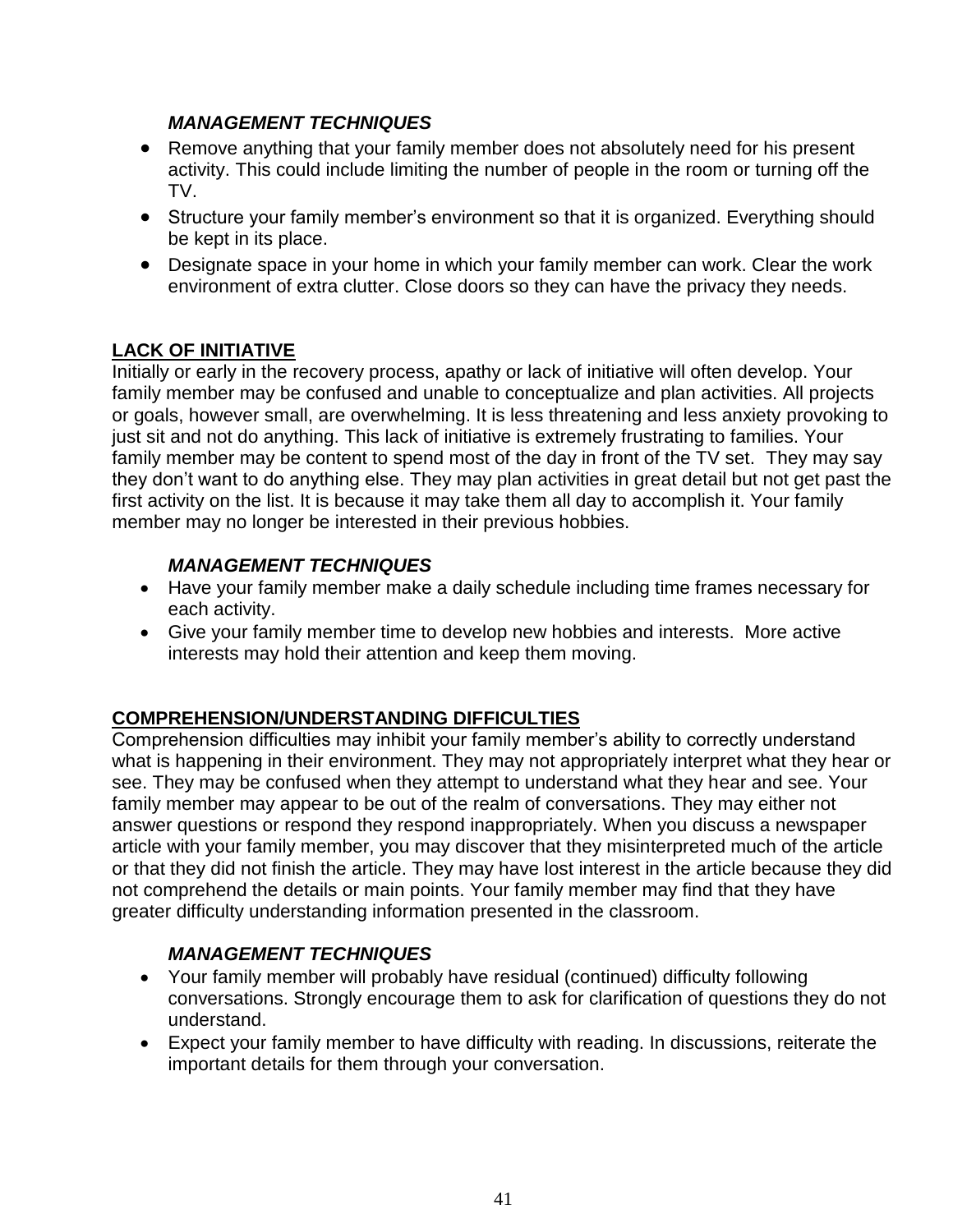### **EXPRESSIVE DIFFICULTIES**

One's ability to express themselves is a reflection of the integration of concentration, comprehension, memory, and initiation. To express themselves, a person must concentrate on what the other person is saying, understand it correctly, remember it, formulate the appropriate thought, and initiate a verbal, gestured, or written response to the other person. Your family member may have difficulty in one or all of these avenues of expression. Verbally, they may not be able to find the correct word. They may use the wrong word or a nonsense word (a word without meaning). Nonverbal expressions (gestures, body language, eye contact or facial expressions) are as important to communication as the words used.

You may notice your family member not making good eye contact or that htheir face is not as expressive as it once was. You may also notice that they stands too close to people when they talks to them. The most complicated level of expression is the written word. Putting thoughts on paper may be much more difficult for them than it was before.

### *MANAGEMENT TECHNIQUES*

- Set up a cueing system to let your family member know when they are getting off topic.
- Direct instructions from you on eye contact and other communication skills will be most helpful. Privately discuss these issues with your family member so they can be aware of other's responses to their communications.
- Ask your family member's speech-language pathologist which cues work best for them when they have word-retrieval difficulties.

#### **SEQUENCING PROBLEMS**

Sequencing, as it relates to brain injury, refers to the ability to put the steps or processes associated with speech, movement, memory, or daily activities in the proper order. Sequencing difficulties that are related to speech and movement are usually referred to as apraxia. Your family member may be able to recall words, letters, sentences, and numbers, but he may not recall them in the order presented. They may have additional difficulties recalling proper sequences to complete simple activities of daily living, such as cooking.

# *MANAGEMENT TECHNIQUES*

- Sequencing difficulties can often be offset by compensatory methods. Encourage your family member to ask people to repeat numbers and addresses. Request that they write down all numbers and that they recall numbers in chunks of two or three. For example, the phone number 6-8-4-2-3-2-0 becomes 684-23-20. In that way, they only need to recall three series of two or three numbers instead of seven individual numbers.
- Outline the steps in a task for your family member. Place the detailed outline by the activity.

# **DELAYED RESPONSES**

Your family member's ability to respond or react may be a great deal slower because of the brain injury. There are two primary reasons for this slowed response: 1) damage to the motor strip results in a generalized slowing of the physical response, and 2) responses that were automatic before the injury no longer are. Your family member needs more time to process, integrate, and respond than they did before the brain injury. The overall effects of slowed response for your family member will be 1) taking longer to perform most activities, which can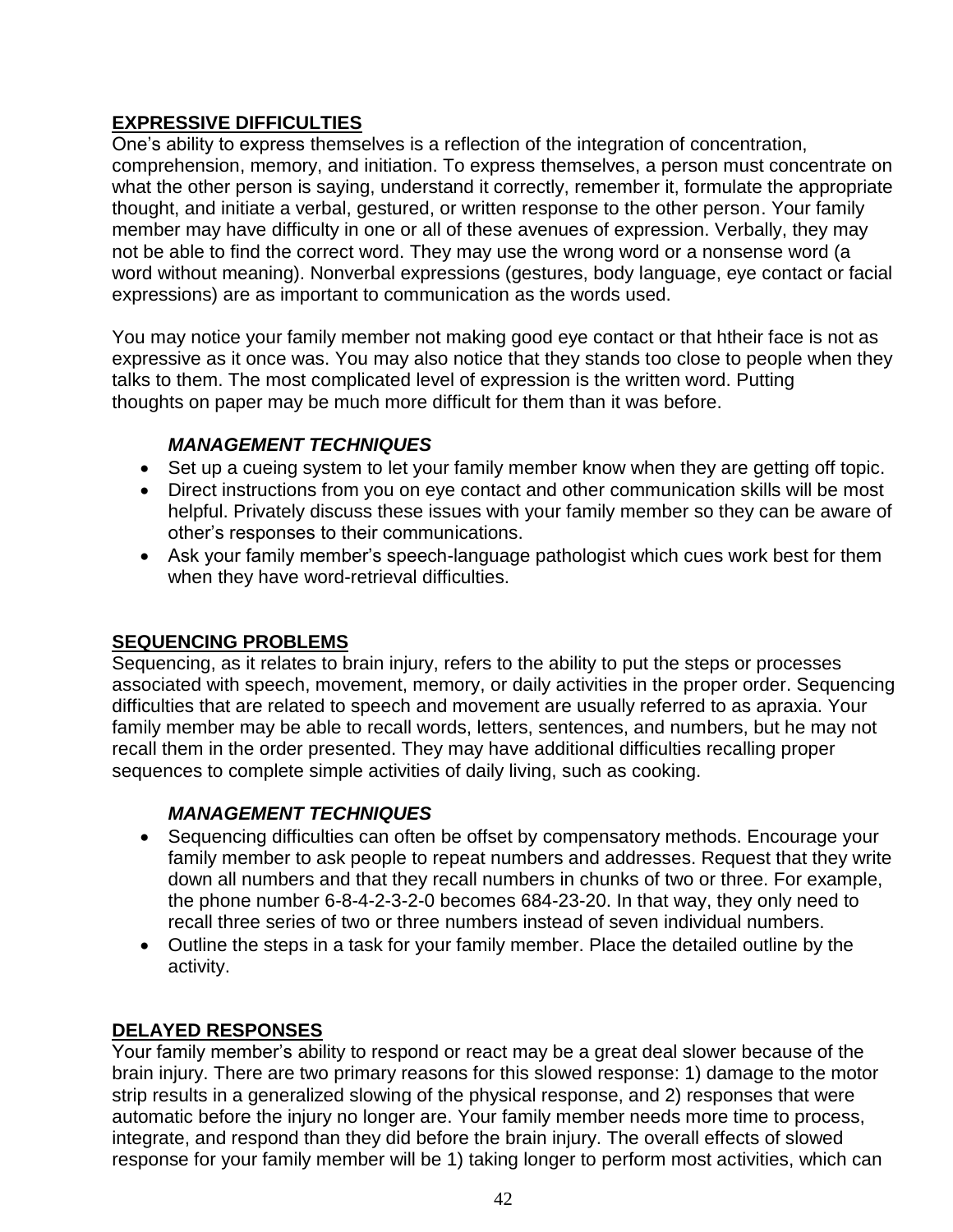cause significant problems in a job or classroom situation, 2) taking too long to act in emergency situations, and 3) taking longer to formulate a verbal response. = In social situations, your family member may not be as quick or witty as they once were. By the time they processes the information, the chance for the joke has probably already passed.

# *MANAGEMENT TECHNIQUES*

- Give your family member the time they need to complete household tasks. Task completion is more important than a quick response.
- Your family member may have difficulty in a job or classroom setting that measures performance by the quantity of work produced.
- Encourage your family member to continue to participate in social outings and interactions.

### **INFLEXIBILITY**

Your family member may become quite inflexible in their thinking. In the early stages of recovery, the inflexibility might be demonstrated by their unwillingness to accept any change in their routine or schedule. This rigidity reflects their need for consistency and structure. As they improve, the inflexibility might be demonstrated by difficulty in problem solving. The family member may only be able to come up with one solution and unable to see alternatives. They will have a tendency to want everything done exactly the way they remember it was done before the injury.

# *MANAGEMENT TECHNIQUES*

- Realize that changes are difficult for your family member, therefore try to prepare them in advance of any changes in their daily routine. Consistency and structure should be the priority.
- Because your family member will have a great deal of difficulty seeing alternatives, they will return to what is safe and comfortable. Gently encourage them to try new ideas and procedures for completing home, school, and work activities.
- Be prepared for problems at work. You cannot handle them for your family member, but you can be supportive when they bring the issues to you.

# **DIFFICULTY WITH NEW LEARNING**

One of the most devastating effects of brain injury may well be the memory difficulty associated with new learning. Your family member may have considerable difficulty learning new job skills, new information in school, new procedures to be used in therapy, and new routines in the home. Difficulties in memory, concentration, organization, sequencing, and problem solving will all slow the new learning process. However, the memory difficulties are the biggest problems to this process. To improve new learning of a task, your family member will need to repeat that particular task over and over again until it becomes automatic.

# *MANAGEMENT TECHNIQUES*

Your family member will need to allow more time for learning new information.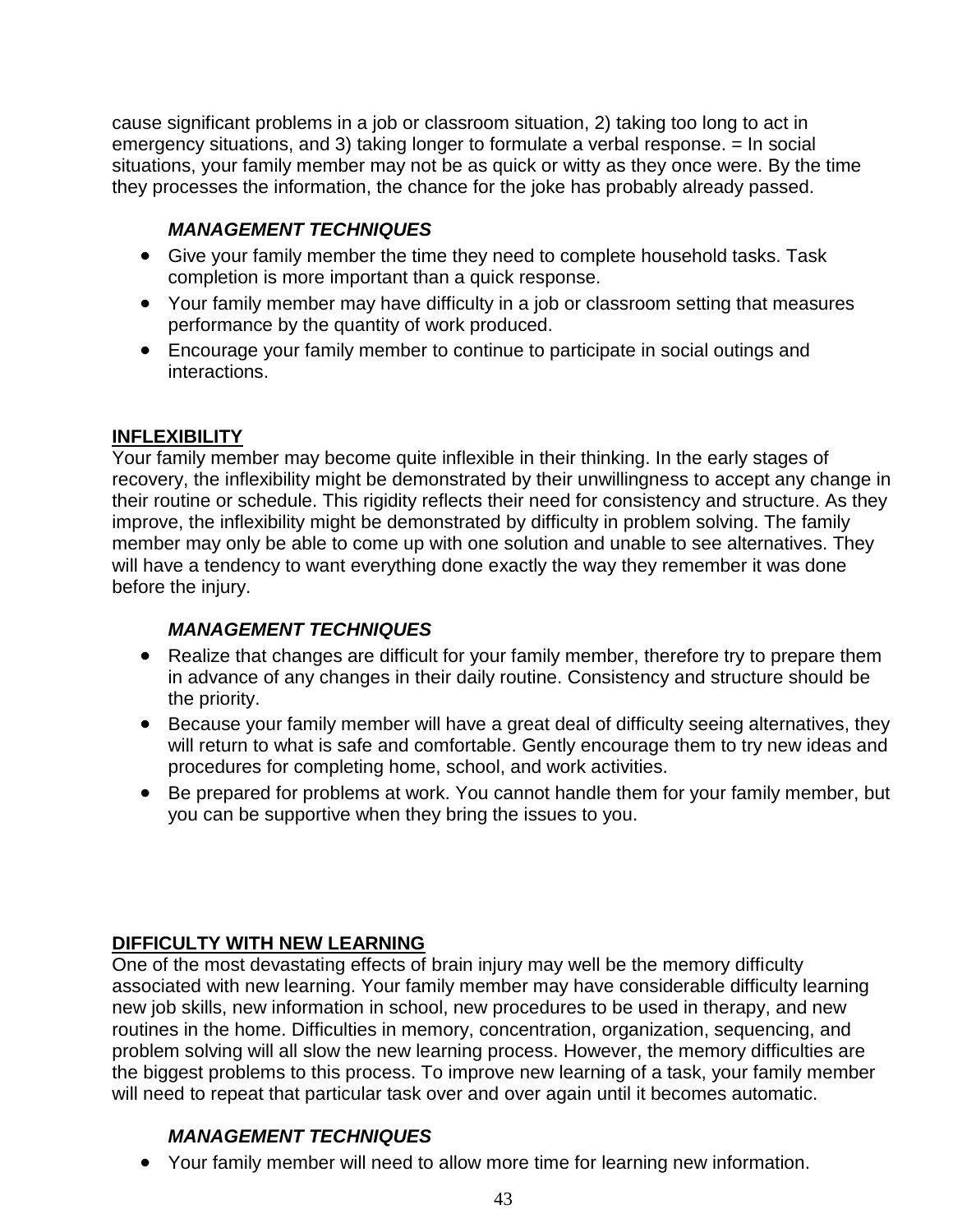- Have your family member practice or rehearse the new task several times to increase learning.
- Try to break down the information into smaller chunks of information to learn (i.e., break tasks into steps or develop an outline for information).
- Present a new task in the same sequence each time (i.e., transfer using the same steps in the same order each time).

#### **DYSARTHRIA**

Dysarthria is a weakness or paralysis of the muscles related to speech production and swallowing. Your family member may exhibit one or all of the following characteristics:

- $\rightarrow$  Difficulty with respiration
- $\rightarrow$  Articulation
- $\rightarrow$  Voicing
- $\rightarrow$  Rate of speech
- $\rightarrow$  Chewing
- $\rightarrow$  Oral motor movements

Dysarthria can occur as a result of a stroke, brain injury, and other neurological disorders (i.e., Guillian Barre Syndrome).

#### *MANAGEMENT TECHNIQUES*

- Have your family member talk slowly and clearly.
- Have your family member overemphasize sounds and words.
- Have your family member repeat information if you did not understand they said.
- Encourage your family member to practice the oral motor exercise program established by the Speech Language Pathologist.
- Encourage your family member to use simple words and phrases when communicating with you.
- Allow your family member enough time to complete their responses. Do not finish sentences for them.

#### **APRAXIA**

Apraxia is when a person has difficulty with the planning and sequencing of voluntary muscle movements. There are 2 types of apraxia that can affect a person's communication: (1) verbal apraxia – inability to sequence the movements for speech sounds, and (2) oral apraxia – inability to perform voluntary movements of the tongue, lips, cheeks, and larynx. Your family member's speech may sound distorted or consist of random words/phrases. They may be able to say automatic phrases such as "I'm fine" or "Thank You", but unable to tell you what they had for lunch. This makes communicating basic needs very difficult and frustrating.

#### *MANAGEMENT TECHNIQUES*

Encourage your family member to use simple words and phrases when communicating.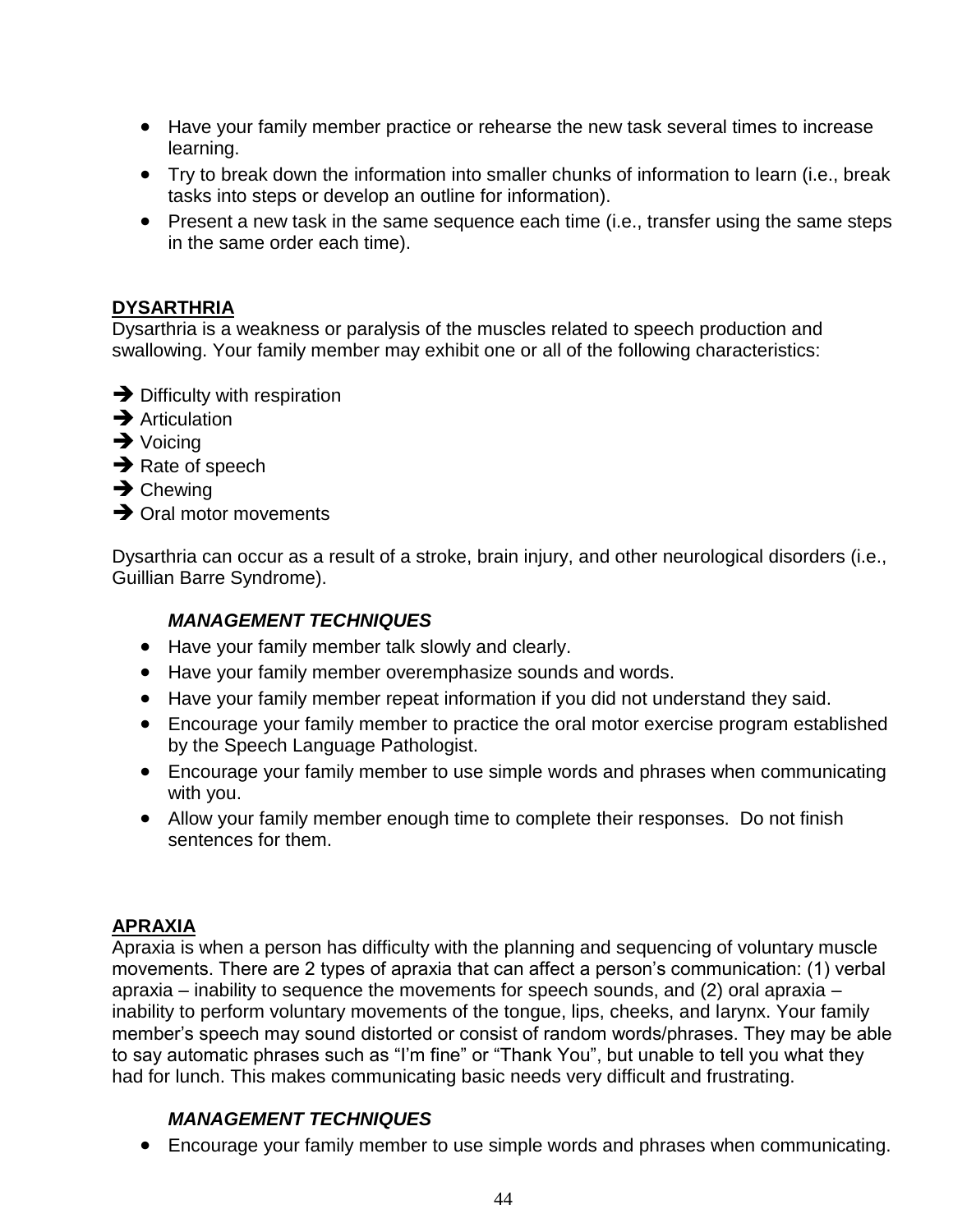- When your family member is not understood, encourage them to use gestures or drawing to get their message across.
- Allow time for your family member to communicate their thoughts.
- Talk with the speech pathologist about specific cuing techniques that might work with your family member.

#### **SWALLOWING DIFFICULTIES (Dysphagia)**

Difficulty with chewing and/or swallowing is a common problem following a brain injury. The problems your family member exhibits may be easy to identify such as severe coughing or choking with foods, liquids, or saliva. Other problems are more subtle and not as easy to identify. Your family member's cognitive deficits may also interfere with swallowing. For example, patients with decreased attention may require supervision to ensure adequate intake. A speech-language pathologist will work with you and your family member to help identify and manage these problems. Patients with swallowing problems are often placed in **dining group** where a speech pathologist provides supervision, education, and training

#### **WARNING SIGNS OF SWALLOWING PROBLEMS MAY INCLUDE:**

- **x** Collection or pocketing of food under tongue or in the cheeks.
- Spitting food out of mouth/tongue thrusting.
- **\*** Poor tongue control.
- **\*** Excessive tongue movement.
- **x** Slow oral transit time (more than one second).
- Delay or absence of elevation of Adam's apple (thyroid cartilage).
- Coughing or choking.
- **\*** Excessive secretions.
- Drooling
- Wet, gargly voice after eating or drinking.
- **\*** Regurgitation of material through nose, mouth, or tracheotomy tube.
- **\*** Inadequate intake of food and/or fluid.
- **\*** Unexplained weight loss.

#### **\*\*Note\*\***

Some persons with dysphagia can aspirate silently without exhibiting any of the above signs.

#### *MANAGEMENT TECHNIQUES*

- If your family member is showing signs of a swallowing problem, the Speech Language Pathologist will complete a thorough evaluation. This evaluation may include an x-ray study called a Modified Barium Swallow study.
- If swallowing problems are identified or your family member is at risk for aspirating (food/liquid going into lungs), a swallowing program or exercises will be recommended.
- It is of the utmost importance that the program be followed closely. Close communication with the speech-language pathologists must be maintained.

#### **ORAL HYGIENE:**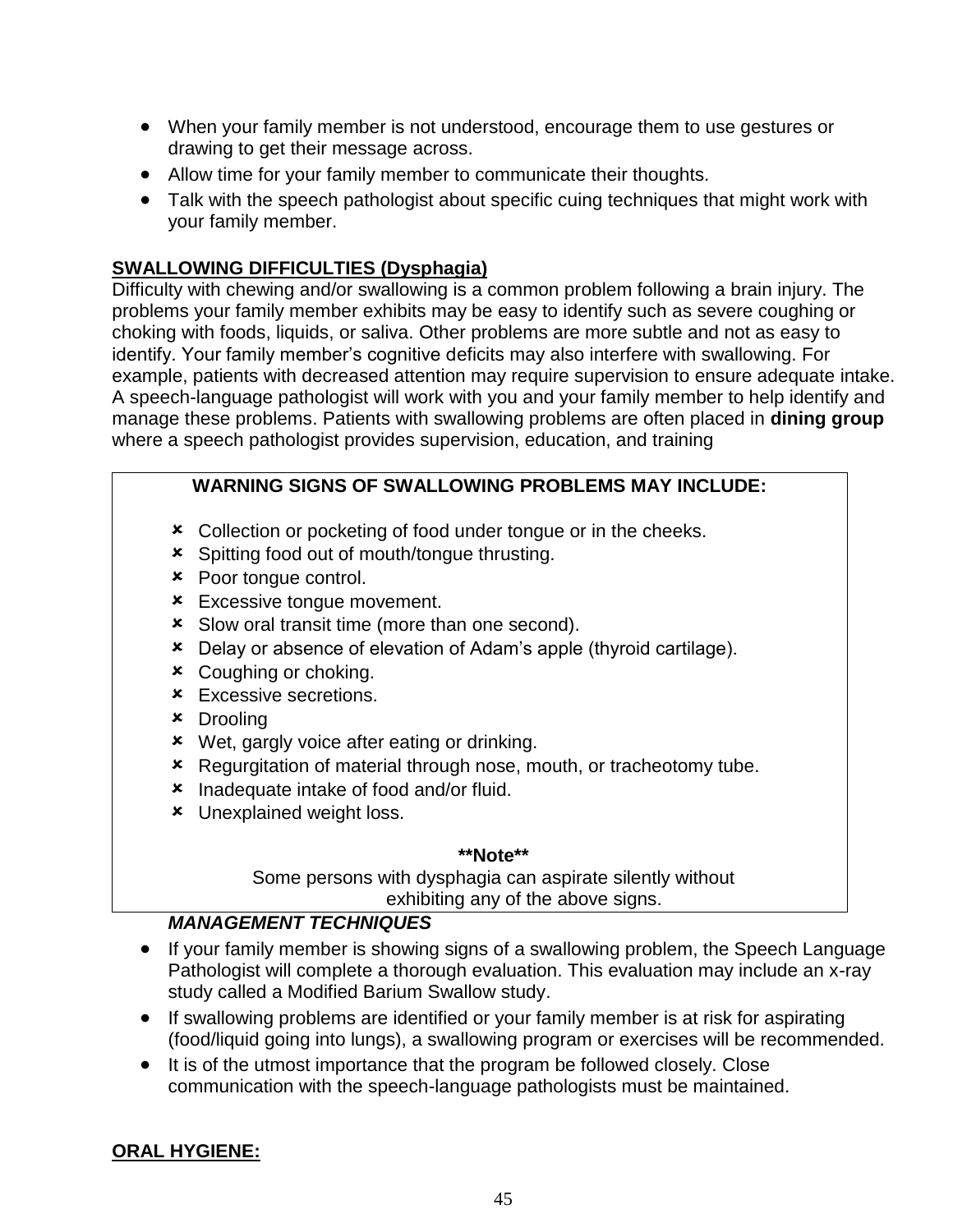The person with a brain injury and their family members are often concerned with other problems in motor or cognitive function. Sometimes other concerns such as oral hygiene might seem less important. If your family member has problems with respiration or has prior poor dental health, oral hygiene can present lead to other problems such as gum disease, infection, bone loss, or excessively dry mouth. If your family member has a tracheotomy (a tube which is placed into the trachea to assist with breathing), dry mouth is a frequent outcome. The patient may have a feeding tube (nasogastric tube in the nose, or percutaneous gastrostomy tube in the abdomen into the stomach) and may breathe through the mouth. This can add to a person's dry mouth (called xerostomia) and can cause pain and halitosis.

### *MANAGEMENT TECHNIQUES*

- Brush twice a day with fluoride toothpaste
- Eat a healthy diet limiting sugary beverages and snacks
- Consider an oral rinse. Oral rinses may also be attempted or lemon glycerin swabs may be used for comfort and cleaning.
- Use an electric toothbrush to remove plaque (biofilm or bacteria growing in the mouth)
- Initiate smoking cessation.
- Your family member may not be able to do any of these at first. Your Speech Language Pathologist (SLP) will talk with you about how to best provide oral care.
- If your family member has missing teeth or a mouth injury as a result of a brain injury, gums can be very sensitive or painful. The person may resist having anyone attempt to clean their teeth.
- If the family member has a nasogastric tube or PEG tube, cleaning the teeth and gum surfaces with a toothbrush may not be possible because aspiration (when food or liquid enters the windpipe or lungs instead of the esophagus and stomach) might occur.
- *Carefully considered oral care is very important when the family member cannot clean in the usual manner.*

# **JUDGEMENT**

One behavior or personality characteristic that can be effected or become more noticeable, is the ability (good or bad) to make judgement calls. Every day, we are forced to make decisions and to use our experiences and knowledge to have good judgement to know when things are right or wrong or when they are good or bad situations. In today's times, the internet, including the information, social media, and accounts that it contains, is very heavily relied upon. This is discussed further in chapter 11.

# **Chapter 8: RETURN TO RELATIONSHIP AND INTIMACY**

This section is about relationships, intimacy, and sexuality. When we talk about sexuality we are talking about more than what goes on behind the bedroom door. Sexuality is the total person! It has to do with appearance, grooming, personality, and basically how a person presents selves to others. It is also what a person thinks about themselves, their body image, and how they interact and get along with people – in fact it is who they are as a person. It even includes the things they feel inside and might not share with others. We all want to be loved by others – it is an important part of life. If your family member is recovering from a brain injury, they may have changed in some ways that have negatively impacted their ability to maintain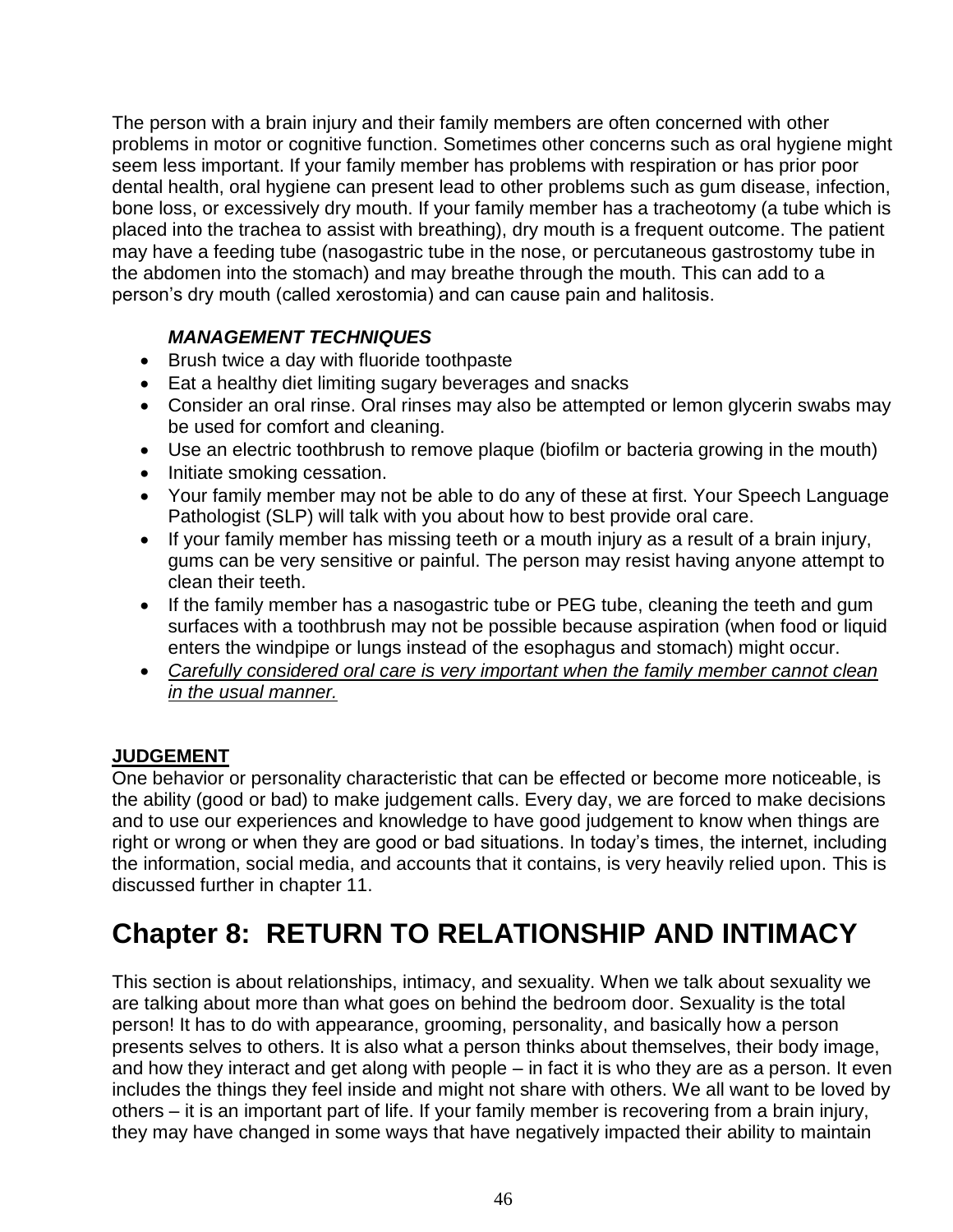healthy relationships, feel good about their sexuality, and interact appropriately with others. It may be difficult for them to feel loved and valued as a person.

There are three ways that a brain injury can affect relationships, intimacy, and sexuality: physical limitations, changes in their behaviors and feelings, and cognitive impariements which decrease the ability to communicate effectively.

#### **PHYSICAL LIMITATIONS:**

The following are some of the physical limitations that might interfere with their ability to be sexually intimate or which could affect their self-esteem and relationship with their spouse/ significant other:

- 1. Sensory deficits in any of the five sensory areas of smell, taste, touch, sight or hearing.
- 2. Balance or vestibular impairments
- 3. Spasticity
- 4. Decrease in voluntary movement or control of movement
- 5. Incontinence of bowel and/or bladder
- 6. Sexual dysfunction such as erectile dysfunction
- 7. Orthopedic injuries, fractures, and precautions

This is a partial list. Keep in mind that some of these limitations may only be temporary, while others may take longer to resolve. It is possible that some of these limitations will be permanent, however there are ways to compensate and adapt to these changes! Please feel free to discuss any of your concerns in these areas with your family member's physician, nurse, or occupational/ physical therapists. They will make recommendations on positioning, medications, and/ or treatment which may help resolve some of these physical limitations.

#### **CHANGES IN BEHAVIORS AND FEELINGS**

Here is a list of some of the more common difficulties in this category:

- 1. Change in sexual interest (more or less than before)
- 2. Change in personality style or features
- 3. Agitation/ restlessness
- 4. Decreased initiation or motivation
- 5. Sadness/ depression
- 6. Lowered self-esteem or feelings of not being "normal."
- 7. Impulsivity
- 8. Self-centeredness (it's all about them)
- 9. Aggression or anger (irritability)
- 10. Worries or fears (going to the worst case scenario)

One of the most frequent difficulties reported after brain injury is an increase in sexual preoccupation by in the individual with the brain injury, while less frequently reported is a decreased sexual interest. If this becomes a significant problem, more extensive counseling and even medication intervention may be indicated. Check with your physician to address these difficulties.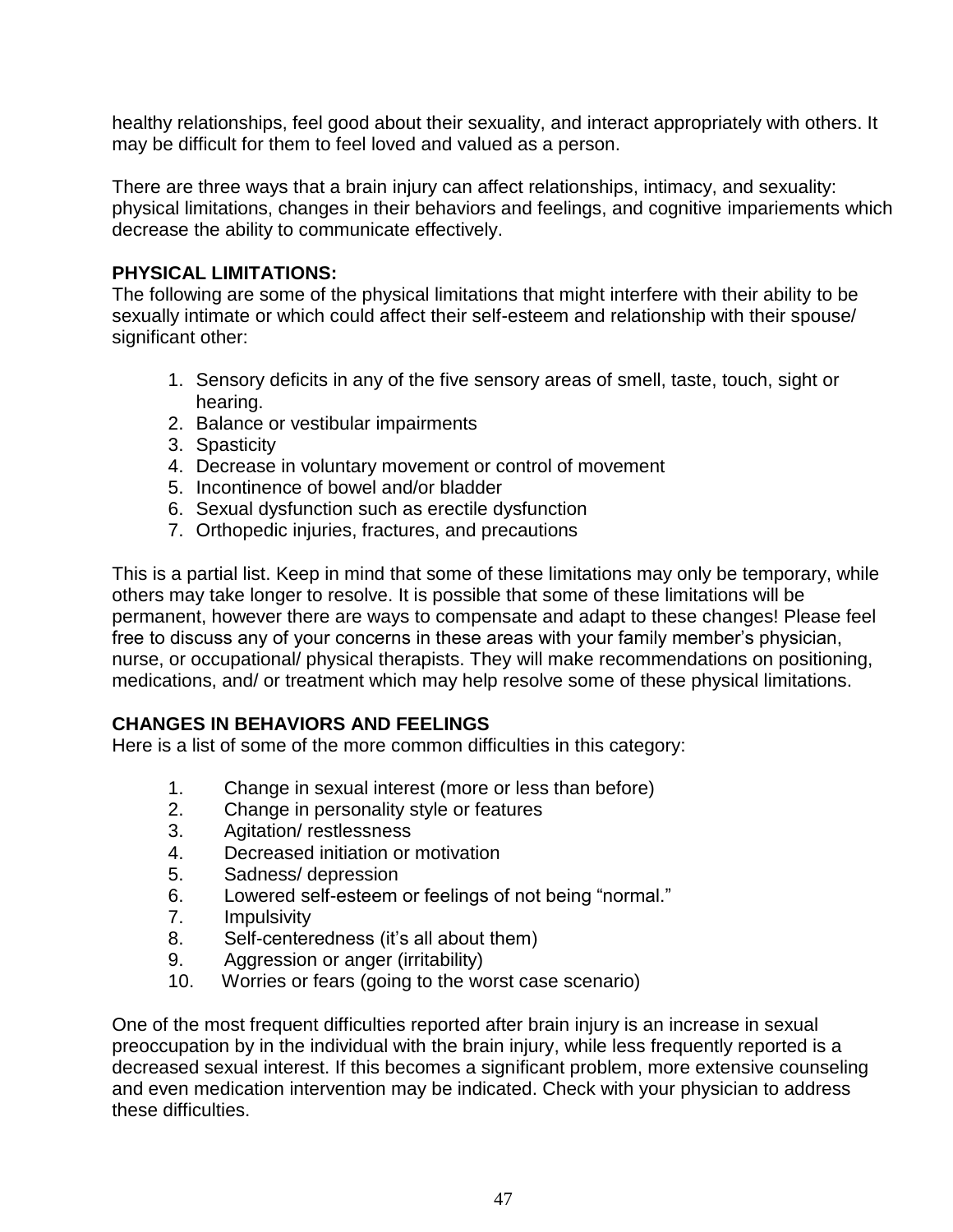Again, many of these changes may be temporary as your family member moves through the stages of recovery; however some may be more longstanding and even permanent. We encourage you to discuss your concerns with your family member's rehabilitation team. It is important to be patient and try not to take these behaviors personally as it is part of the recovery process.

### **COGNITIVE AND COMMUNICATION PROBLEMS**

The following are some of the more typical problems associated with this area:

- 1. Confusion
- 2. Difficulty making decisions
- 3. Diminished short term or long term memory
- 4. Sequencing and organizing difficulties
- 5. Perceptual problems
- 6. Diminished attention and concentration
- 7. Difficulty talking or saying what you mean
- 8. Decreased insight (not understanding what problems you currently have)
- 9. Difficulty with time management
- 10. Distractibility

#### **RECOMMENDATIONS:**

As a family member, you may find the topic of sexuality and intimacy difficult or embarrassing to discuss with others. You may feel this way for several reasons:

- You think it is not an important part of the recovery process.
- You think it is a taboo subject for rehab.
- You feel uncomfortable discussing such a personal issue.

However, if sexuality and intimacy was an important part of your life prior to the brain injury, we it should continue to be an important part of your life after. On the other hand, if this issue was not important to you before then it may not be now. In either case, the rehabilitation team feels very comfortable discussing these topics with you. If we are unable to answer your questions, we will refer you to someone who is able. Communicate your concerns!

Communication with your loved one is also very important to relationship and intimacy. Here are some recommendations on how to effectively communicate with your loved one:

- Allow them to vent their feelings without over-reacting
- Discuss behaviors, not the person
- Honestly, but gently, tell them how you feel
- Avoid blaming, judging, or condemning
- Realize that they may have difficulty expressing selves because of the brain injury
- Be patient, you may have to repeat yourself several times to be fully understood.
- If there is a memory problem, you may have to communicate in writing.

In many cases time for healing, education, and communicating your concerns is all that is needed to resolve these difficulties you may be having in your relationship, while in other cases professional counseling and/or medication may be helpful.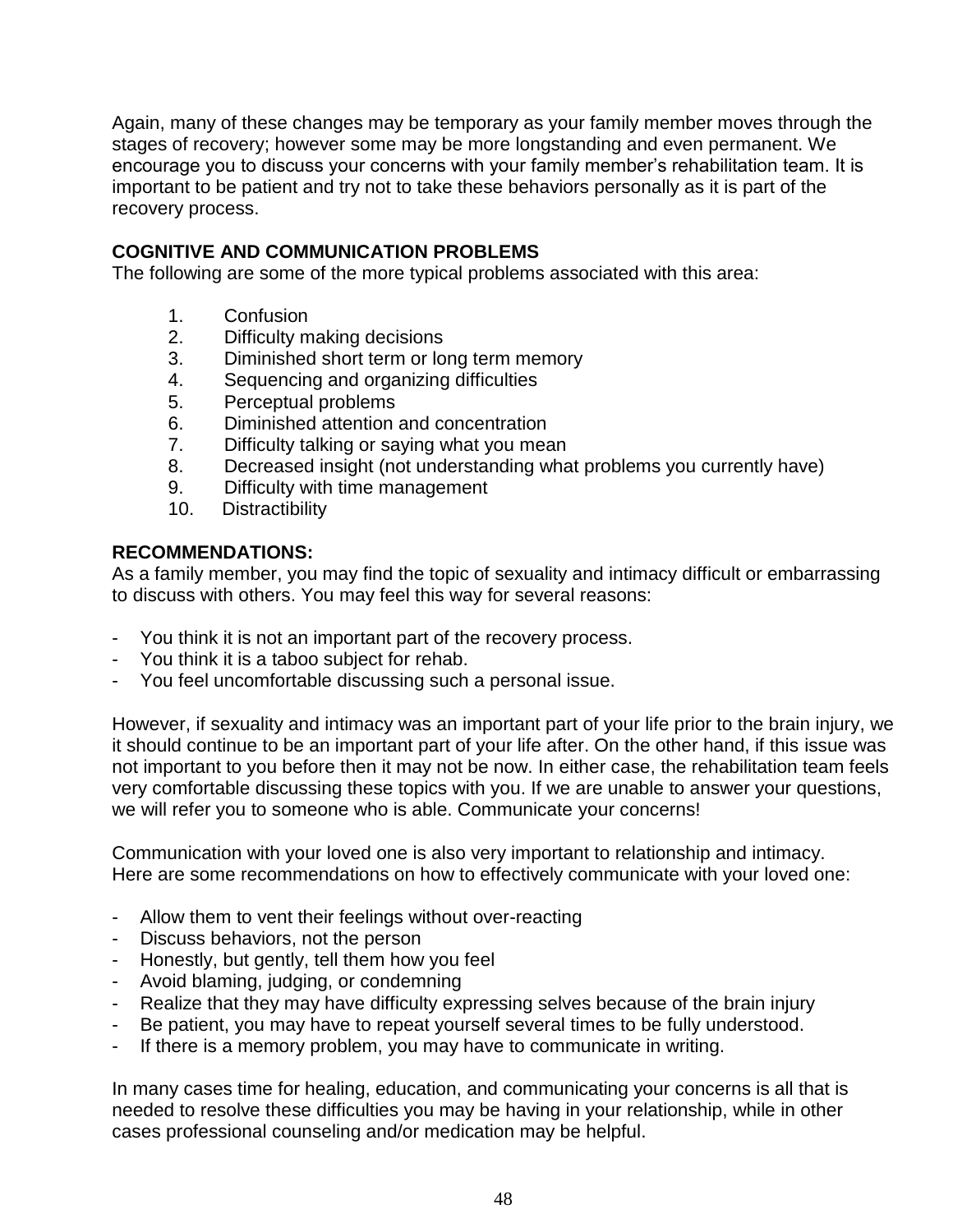#### **SAFETY ISSUES RELATED TO SEXUALITY**

It is possible that your family member may have diminished judgment and insight when it comes to sexual intimacy. They may not be able to inhibit their sexual urges which may lead to poor decisions in their choice of partners, being taken advantage of by others, and/or not using safety precautions to prevent pregnancy or sexually transmitted diseases. It is very important that they be closely supervised in this area for their own protection. Remember it may take time before they are completely ready to resume dating or be responsible enough to make good decisions about sex.

#### **SUMMARY**

As the husband, wife, or significant other of someone with a brain injury, you may be feeling more like a nurse or caregiver than an equal partner in an intimate relationship. It is very possible that you no longer feel attracted to your partner or desire sexual intimacy because of changes in your role (having to be a caregiver instead of partner), fatigue, stress, or changes in the grooming or appearance of your loved one. These feelings are perfectly normal, but often make you feel guilty for having the thoughts. Realize these feelings may only be temporary, but if they persist it is important to talk to your physician or behavioral medicine counselor for guidance and support.

Having a family member with a brain injury can be a difficult adjustment and requires patience and understanding by all involved in the process. The good news is that it is still possible for you and your loved one to enjoy companionship, sexual intimacy, and a healthy relationship! You may have to change your thinking about sexuality and adapt due to limitations, but if you keep a positive attitude, communicate, and seek professional help if needed, it is possible to *return to relationship and intimacy*!

# **Chapter 9: SUBSTANCE ABUSE**

Surveys of alcohol consumption in the general population indicate that approximately two thirds of all Americans drink at least occasionally. Interestingly, about two thirds of all people with traumatic brain injury had significant blood alcohol levels at the time of their accidents. It is also important to take into account the studies demonstrating the likelihood of a family predisposition to developing problems related to alcohol and other substances. These statistics, and the fact that alcohol has been found to complicate both the injury and the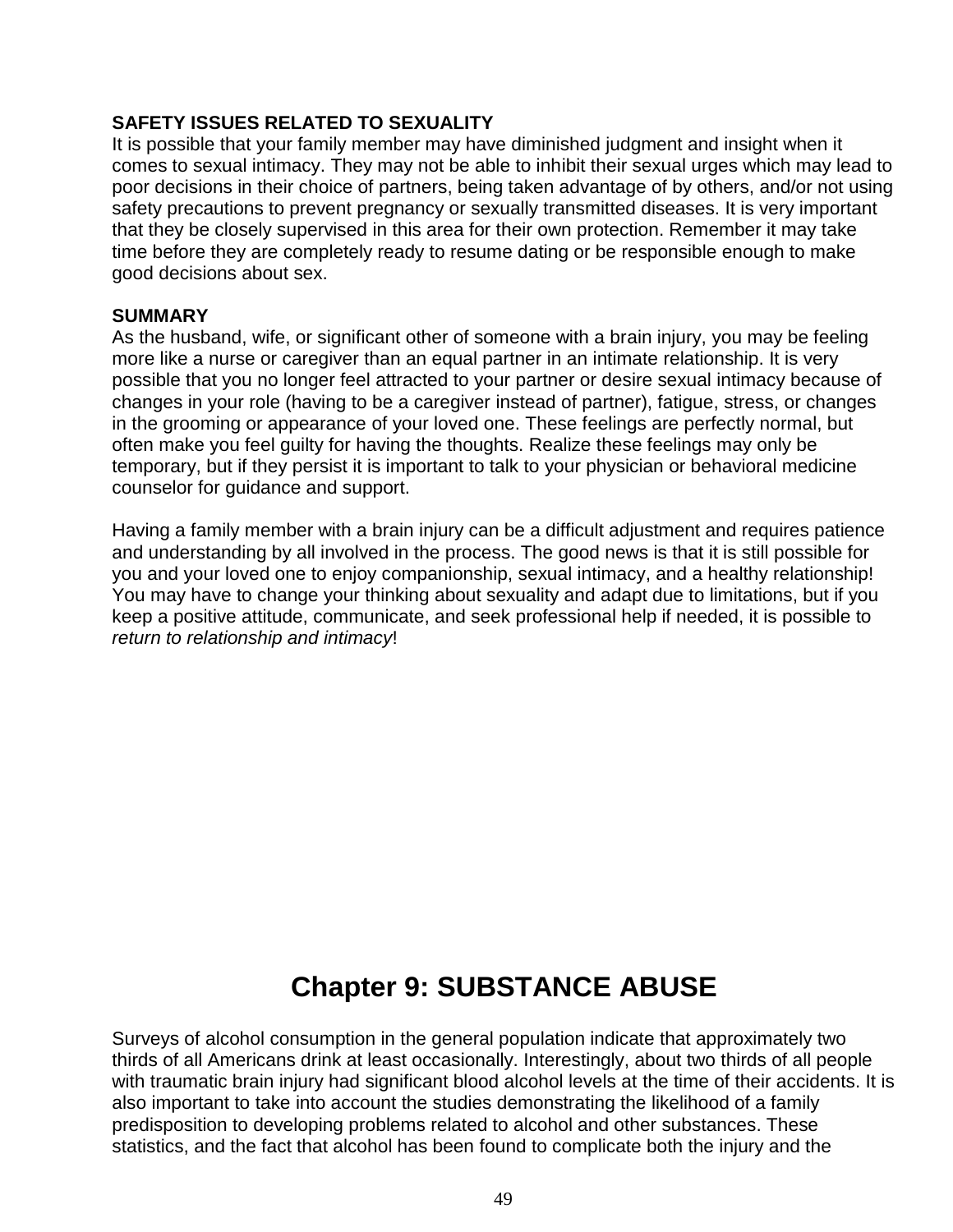subsequent recovery, highlight the importance of accurate assessment and honest family reporting of the nature and extent of problems from the onset. This will enable the rehabilitation team, which includes the family, to plan the best course of treatment for your family member.

#### **TREATMENT**

The problems associated with substance abuse need to be considered during every stage of the recovery process. There are many similarities between the symptoms of intoxication and brain injury. For instance, a person who has too much to drink will often exhibit slurred speech, decreased coordination, impaired balance, decreased reaction time, and visual-perceptual problems. In addition to these physiological changes, impaired insight, judgment, and the unpredictable behavior (abrupt mood swings, aggression, etc.) are frequently seen. Ironically, these physiological, cognitive, emotional, and behavioral changes are the most predominant deficits caused by brain injury. Adding alcohol to a brain that is already impaired magnifies these problems tremendously.

#### **COMPLICATIONS**

Nutritional, metabolic, and medical aspects are other areas essential to consider. Following a brain trauma, the body may not be able to absorb, use, and store nutrients, medications, and toxins as it once did. Alcohol or substances further complicate the body's ability to metabolize necessary medications and nutrients. For instance, a person on medications to prevent seizures will decrease the effectiveness of the medicine if he drinks. In fact, he may increase the chance of further seizures. As a central nervous system depressant, alcohol may combine with other medications to increase the depressive effects.

#### **OPTIONS**

First, you must emphasize to the individual with a brain injury that they should not drink any alcohol during the first year or two following their injury (some sources list up to 5 years). There are two main reasons for this precaution:

- Alcohol poisons the brain. Alcohol destroys brain cells. The use of alcohol may interfere with the recovery process by slowing.
- Alcohol may cause the brain-injured individual to have increased seizure activity.

There are theories on how best to address the issue of substance abuse following a traumatic brain injury. Nevertheless, the treatment team must know when there is a history of personal or family use, when a person may have been described as a social drinker (having a few drinks on the weekend), and even when the teenager who had not yet begun to drink may return to an environment that encourages it. There are some approaches such as the traditional support group models (Alcoholics Anonymous) that advocate participation in their own structured program. However, because individuals with a brain injury often demonstrate unique cognitive problems (memory, attention/concentration, and problem solving), traditional approaches may not be effective unless modified to take into account the special needs of this population. It has been our experience in a rehabilitation setting that treatment must be incorporated into the patient's daily schedule. An educational approach that recommends abstinence, random drug screenings, and the use of healthier and more effective coping strategies is important.

#### **FAMILY RECOMMENDATIONS**

- Encourage them to socialize with positive role model friends who are not active users or who will not use the substance in the presence of your family member.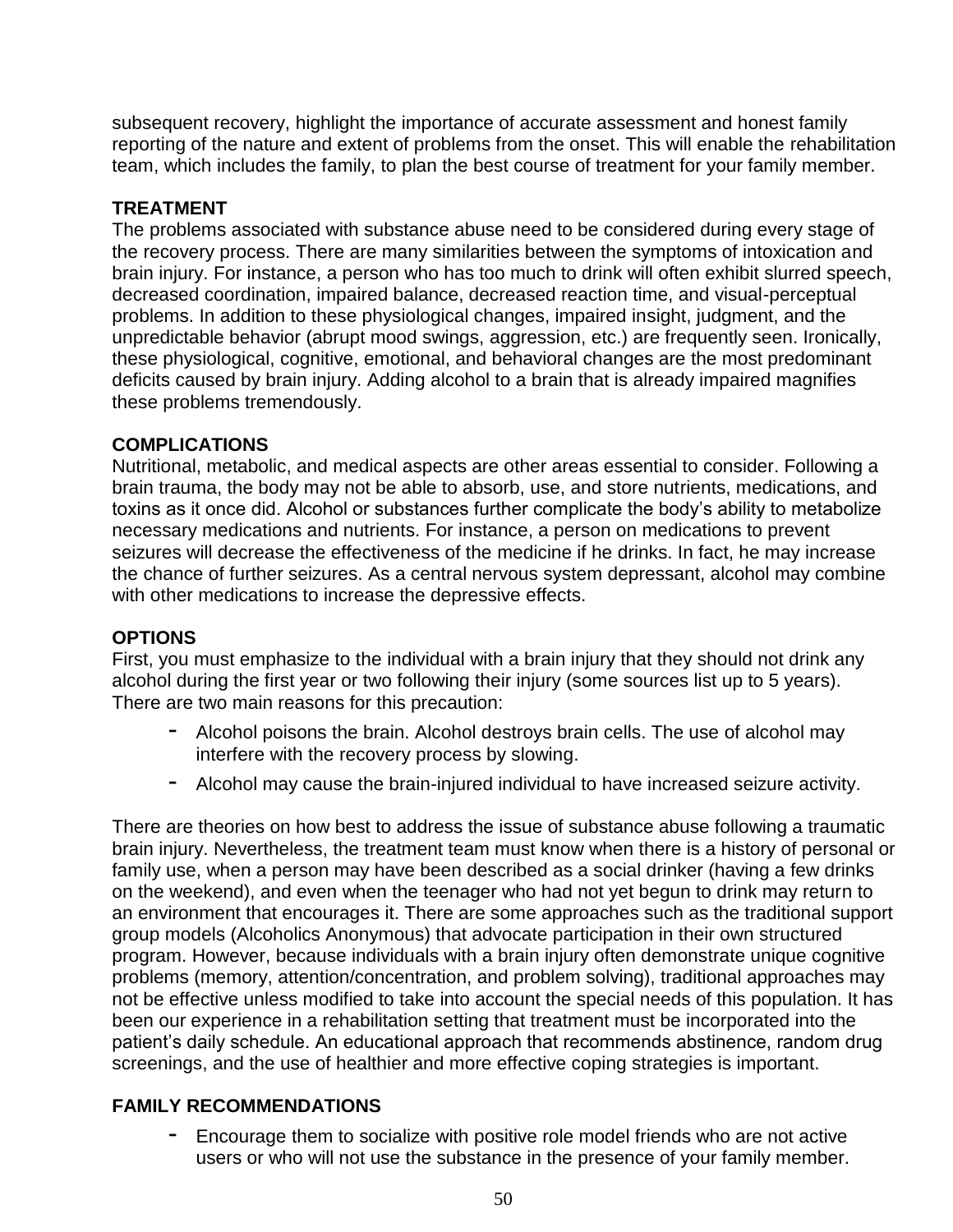Following a brain injury, it is easy to be persuaded to go along with the crowd for better or worse.

- Educate family members and friends about what has happened, either by talking to them or by giving them reading material.
- Help your family member strengthen the positive alternatives to drinking or drug use.
- Do not have alcohol in the home, or perhaps store it in a less accessible place.
- Be aware of your own drinking habits to help your family member maintain abstinence. It will be easier for the individual to abstain if people do not drink in their presence.
- Help your family member broaden their leisure skills by investigating local brain injury support groups, or encouraging their participation in recreation programs, art classes, and so forth, to replace time previously spent drinking.
- Keep a variety of hobbies, other interests, and activities available to help them to improve self-esteem and explore possible new areas of interest. Avoid letting your family member have too much unstructured time.
- Allow the survivor of brain injury to help with household chores to the extent that they are able. This will further enhance self-esteem and help them feel productive, needed, and part of the family.

Like Alcoholics Anonymous, it is our belief that for a patient with a history of significant addictive behavior or a family history of addiction, one drink is all that it would potentially take to return an individual to a self-destructive cycle of addiction. Therefore, the best way for family and friends to help is by fostering abstinence rather than encouraging a relapse or a return to problematic drinking by allowing them to drink occasionally. It has been our experience that even after years of abstinence, even individuals who have not had brain injuries who try to drink occasionally fall right back into problematic drinking patterns. It follows that, given their deficits, the brain injury survivor is at even greater risk. There are no easy answers to either substance abuse or brain injury. Both problems may go on for a lifetime, resulting in great emotional and financial costs to everyone concerned. We encourage family members and survivors to never stop trying, and to remember that a journey of a thousand miles begins with a single step. Please be open to our staff so that we may help you along this journey.

# **Chapter 10: STRUCTURE AND ITS ROLE IN RECOVERY: HELPFUL HINTS TO MAXIMIZE PERFORMANCE IN YOUR FAMILY MEMBER'S WORLD**

Structure helps to compensate for our lack of memory and organization. We are creatures of habit and routine. Each of us has our own system for when we arise in the morning. We usually put on the same shoe on the same foot first but never think about it. These habits compensate for our lack of memory. You dial phone numbers from routine and repetition without thought. Structure and practice is what has assisted you to accomplish this. These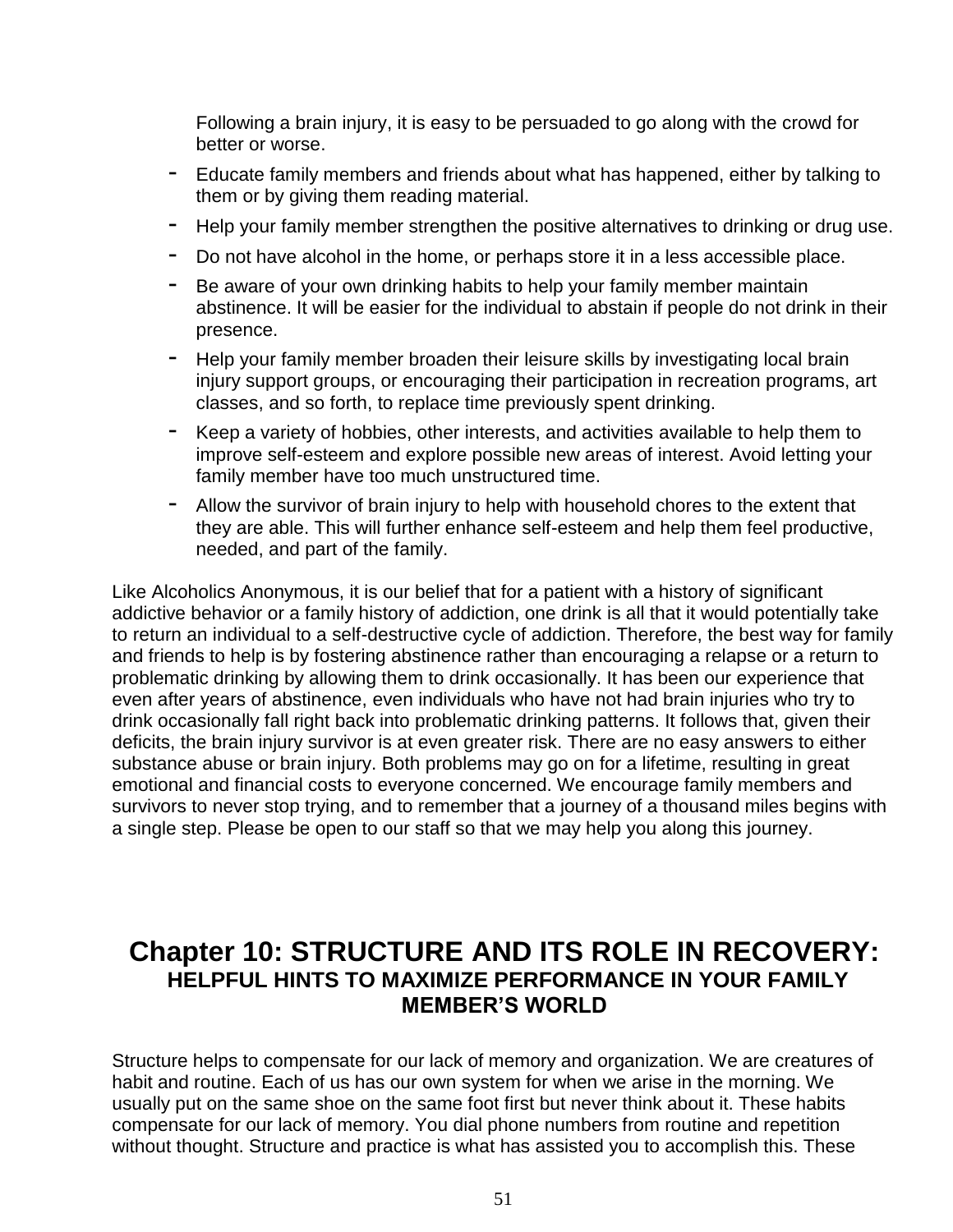hints are meant to facilitate life for anyone but especially for someone with a brain injury to help once again make things a routine.

## **WHAT IS STRUCTURE?**

Variables in the environment that you can control to maximize performance (examples: time, noise, number of people, choices).

## **HELPFUL HINTS AND IDEAS FOR MAXIMALLY STRUCTURING THE ENVIRONMENT:**

- 1. Try to keep 1 or 2 consistent people with the patient.
	- Minimize number of people with them at a time (recommend no more than 2 in most circumstances)
- 2. Try to keep a consistent schedule, including meals, showers, getting dressed, bedtime. This lets an individual who is confused know what to expect and establish routines. Keep in mind that some variances are unavoidable. Also, at some point your therapists will probably be working on increasing patient's tolerance for variance in structure, as life is not predictable. However, this should not be done until short term memory is improved and initial confusion has passed.
- 3. Control the physical environment.
	- Dullness and repetition are preferred when patients are confused.
	- Turn off radio and TV when patient is needing to transfer, get dressed, or anything requiring concentration.
- 4. If patient is impulsive and confused:
	- Anticipate. Keep environment quiet and free of clutter. Do not give instructions until YOU are ready for the patient to perform them. Give instructions step-by-step.
	- Limit choices. NEVER give a choice you are not fully prepared to live with! Example: "You can drink water or milk, which do you want?"
	- Provide boundaries (time, how many...always stick to the parameters you've provided) Examples: "We're going to take 3 more bites, and then you can lie down." "I'm going to hold this stretch until the count of 10, and then I'll let go."

Together we must balance increasing the individual's tolerance for activity to "normal" while providing rest breaks to allow patients to calm themselves and process information. Progression to "normal" activity tolerance is usually done slowly, with significant observation to each person's response. Patients can actually regress if pushed too hard. The treatment team will assist you in deciding how much rest is needed overall, particularly during the day.

#### **IMPORTANCE OF SLEEP HYGIENE AND BEHAVIOR**

People who have had a brain injury often experience difficulties or changes in their sleep patterns, including difficulty falling or staying asleep at night, excessive tiredness or drowsiness during the day, or insomnia. Research has shown that an individual with a brain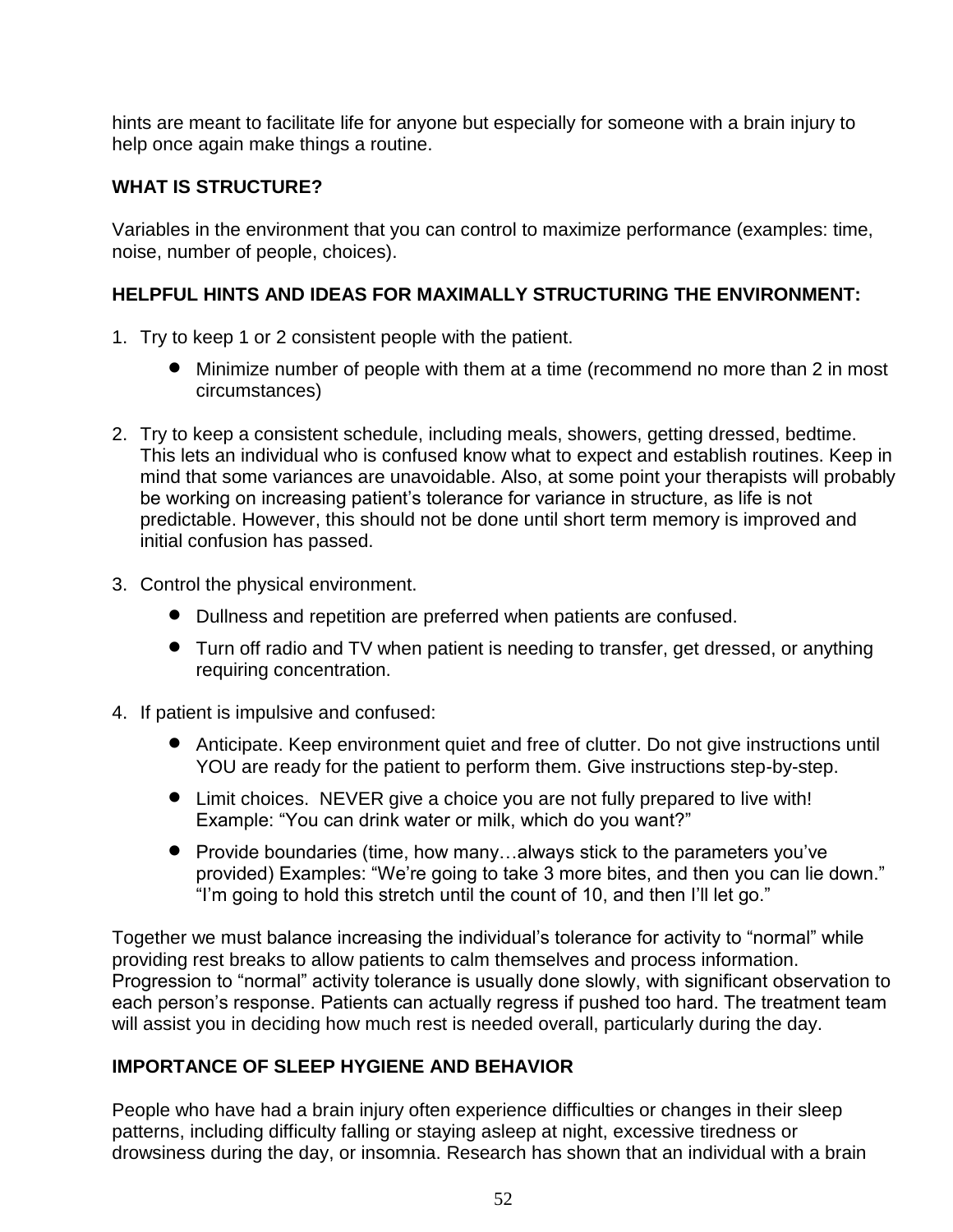injury will need approximately one more hour per day than they did prior to the injury. The brain needs time to rest and heal, good sleep is essential to recovery. One way to help address this is to practice good sleep hygiene.

Sleep hygiene involves the practices and routines that a person has prior to sleep, and how well someone practices good sleep hygiene can make a difference in the quality and amount of sleep that the individual gets each night. Some practices for good sleep hygiene include:

- 1. Going to bed at the same time every night, and setting an alarm to get up at the same time every morning. This includes on the weekends or other days when it is tempting to stay up late or to sleep in. Keeping a set schedule helps to establish a daily sleep routine.
- 2. Making your sleeping area comfortable, including limiting light and noise and keeping the room at a cool temperature. If outside lighting is an issue, consider blackout curtains or an eye mask. Consider using a fan or white noise app if needed.
- 3. Avoiding caffeine and nicotine several hours before bedtime. Avoid eating/drinking about 1 hour before bedtime to limit disturbances in sleep.
- 4. Limiting or eliminating time spent on screens prior to bedtime, including TVs, phones, tablets, and e-readers. The lighting from these devices can trick the brain into thinking that it is daytime and make it difficult to sleep.
- 5. Dedicating the sleeping area to sleep only. Avoid eating, watching TV, talking on the phone, paying bills, or reading while in bed.
- 6. Following a relaxing bedtime routine. This may include laying out clothes/items for the next morning, reading a book by low light, or aromatherapy, as well as other things to help the body and mind relax and prepare for sleep.
- 7. Limiting napping during the day to no more than 20-30 minutes total. Excessive daytime napping makes sleeping at nighttime more difficult.
- 8. Exercising everyday for at least 30 minutes. However, intense workouts 2-3 hours before bedtime should be avoided as this can energize and "wake up" the body, making it difficult to fall asleep
- 9. Getting outside in the sunlight if possible during the day. During colder months, light box therapy may be appropriate.
- 10.If you don't fall asleep in 20-30 minutes, or if you wake up during the night and cannot fall back asleep, get out of bed and do something relaxing until you feel tired. Avoid TV or other screens during this time.

If you continue to have difficulty with sleeping or feeling tired during the day, consult your doctor to assist.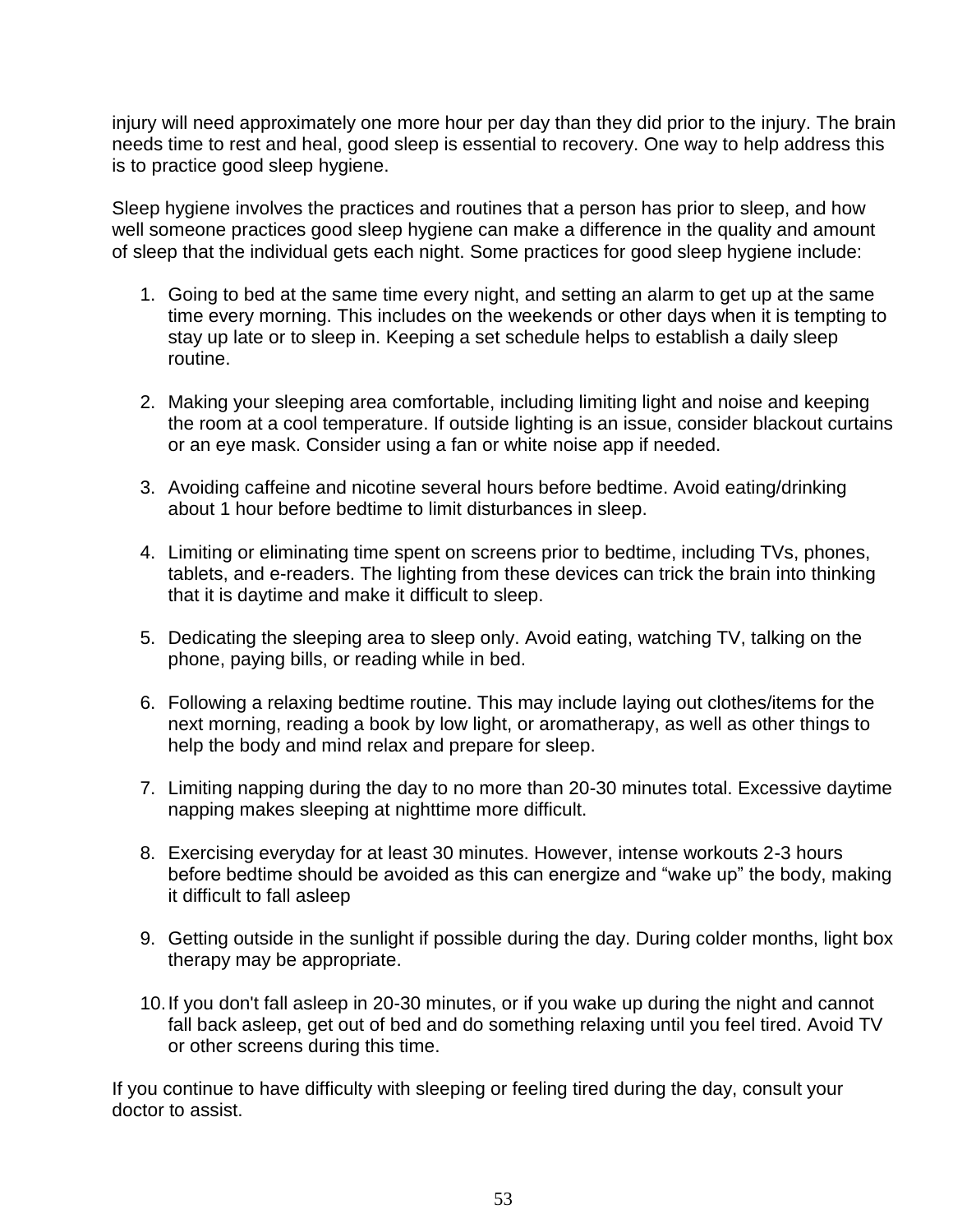# **Chapter 11: RECREATION FOR THE BRAIN INJURED**

You and your loved one, the brain injured survivor are in the group of 72% of all brain injuries each year who make it to a hospital and who have a chance to get back involved in society. The term "survivor" means that the individual with a brain injury has beaten the odds and literally survived a life-threatening event. Most families are told in intensive care that if your loved one survives the next 24 hours, they may have a chance. Life with a brain injury is often complex and unpredictable. The majority of brain injury survivors may not return to the work force. hat is left for these individuals is a large amount of free time.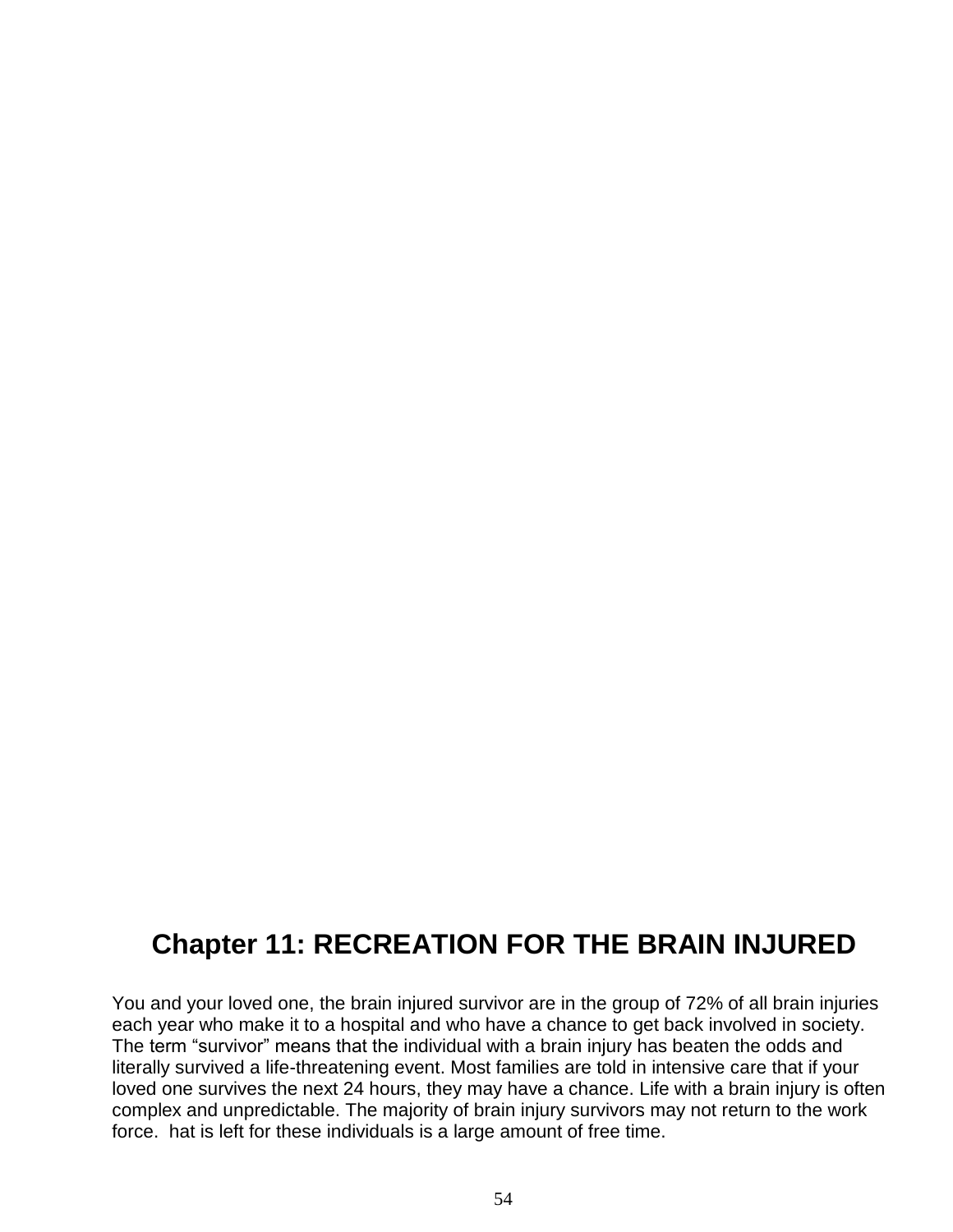What can recreation do for these individuals? It can provide constructive use of this unobligated time. It provides an outlet for social contacts. It builds self-esteem and selfconfidence. Most people do not think about it, but what it takes to recreate are the same cognitive, behavioral, and physical skills it takes to work. Not one person with a brain injury is exactly the same as another. Survivors normally have a deficit or a combination of impairments dealing in cognition, behavior, and/or physical functioning. Recreation is a preceptor for developing work skills. Think about it. When you were a child, your social behaviors and attitudes were most often developed as you imitated parents' work behaviors. Playing hard was a way in which to develop coordination, endurance, and strength. Strategies required to win a game are often dealing with cognitive problem solving. Do you see the connection?!

You have read the impact of brain injuries on functioning in a day to day struggle in the previous chapters. You see what is occurring as your loved one goes through therapy. One key principle you will learn in working with a brain injured survivor is the need to develop routines or what may be termed as patterns.

Routinization of life helps the brain injury survivor to compensate for memory loss and life stresses. We are all creatures of habit. We put our shoes on the same way each day. We each have a morning and evening routine which helps us remain calm and limits the amount of memory we need to function daily. When we break these rituals, we usually experience some stress and have to compensate for change if possible. Essentially, most routines have been forgotten or changed after a brain injury. Initially, the brain injury survivor needs to reestablish these life patterns.

These patterns should reflect a real life situation. It has not been conclusively proven that transfer of skills has a direct correlation since most tasks require lots of brain functioning. For example, if you wanted a brain injury survivor to learn how to plant tomatoes in a garden, you will need to have him work in a tomato garden versus having him planting shrubs around the house. Otherwise, you may have tomato holes for planting too deep and large. The brain injury survivor may not be able to transfer their planting skills from one similar task to another because of the differences in the two tasks.

How do we develop activity patterns? We train the brain injury survivor in routines or structured activities daily. We like to start them on a business planner to structure time and events. We adapt or adjust lifestyles to compensate for problem areas. We use context specific information for the task at hand. In other words, we work on one life skill at a time. Training requires lots of motivation, association with familiar activities, repetition, and the use of all the senses.

In most cases, the brain injury survivor will want to try to return to their recreational interests prior to the brain injury. Considerations which may influence this possibility are the physical, cognitive, and behavioral functioning of the survivor as well as resources. Resources include assistance from others, transportation, finances, and safety concerns. There are often hidden agendas in activity participation. It is important to find what is expected from the recreative/ leisure experience and from whom it is expected.

In relearning recreation skills, there are several approaches to training which are available to make the adventure a success. One technique for skill training is simply like the Nike ads, "Just do it". You would demonstrate the entire skill and see how well the brain injured survivor functions. The second training technique is task analysis and training by parts. You will look at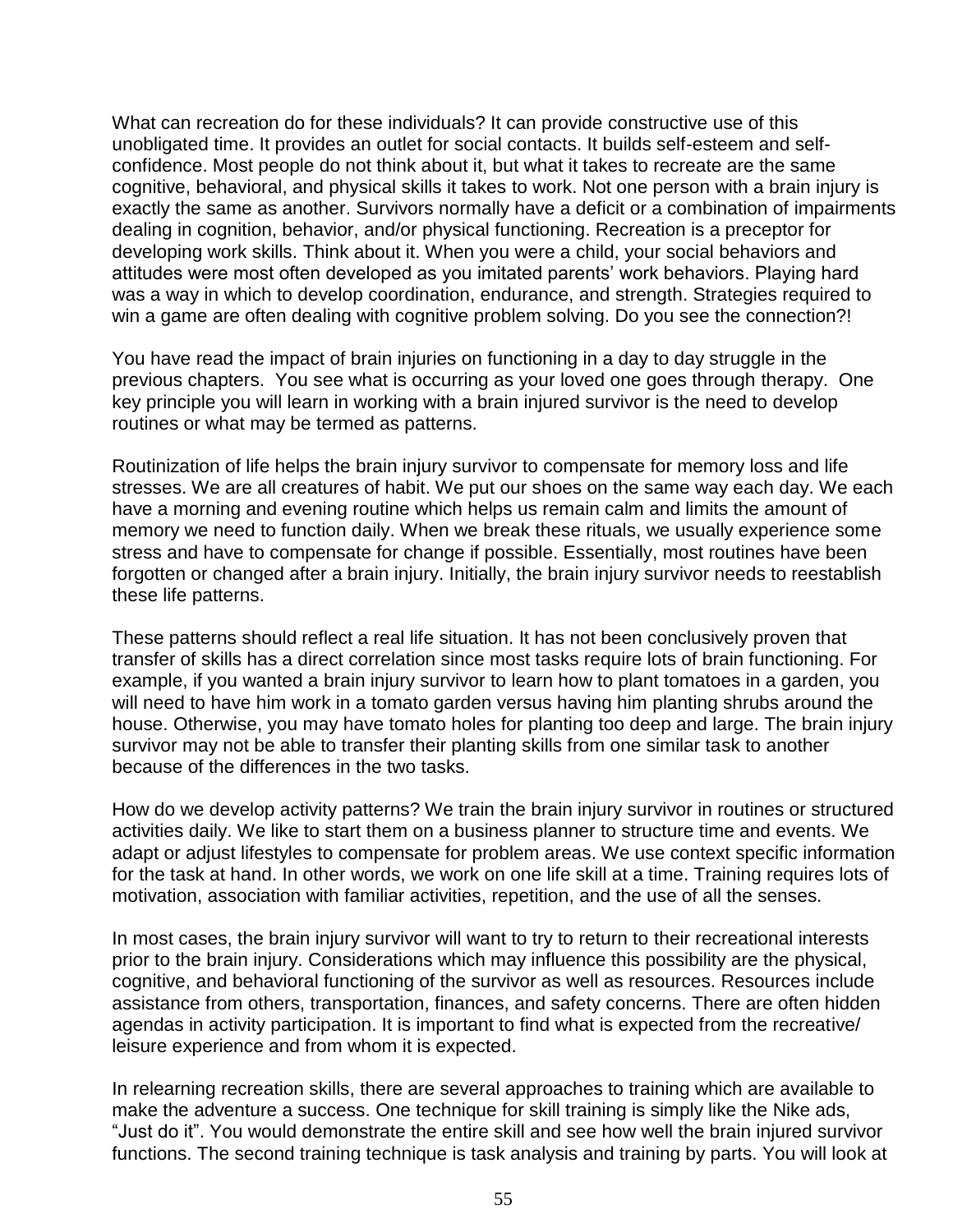the steps it requires to do the activity so that you may instruct the survivor in an appropriate sequence. Substitution is another technique in which you would substitute a simpler skill for a more complex skill. An example, may be to teach the game of Newcomb before we teach volleyball. In some cases you may need to teach a more complex skill to obtain a simpler skill. Finally, we may need to adapt to circumvent a problem.

#### **HERE ARE SOME HINTS FOR TRAINING:**

- Be calm, flexible, and creative.
- Don't assume that skills will transfer.
- Direct your efforts on the precise task or outcome desired.
- Be very concise and clear on verbal and written commands.
- Use verbal, visual, and physical prompting as needed to master a skill.
- Try to demonstrate and repeat the modeling of skills you want to master.

When you are going to integrate the brain injury survivor into a community or private agency for a recreation experience, try to do the following preparation:

- Review the activities and obtain medical clearance if necessary.
- Talk to the instructor of the activity to discuss concerns.
- Introduce the survivor to the setting for orientation.
- Allow the survivor to observe the activity before starting.
- Allow the survivor to participate as much as possible in the activity.

When preparing staff who are not aware of brain injury, discuss the following with the instructors:

- Discuss expectations, abilities, best method of communication, and concerns.
- Educate the staff on brain injury.
- Review safety.
- Familiarize the survivor with terminology that will be used to do the activity.
- Discuss adaptations to the activity if necessary.
- Review the expectations of participation while in the activity.

We encourage brain injury survivors to develop a BUDDY SYSTEM for participating in recreational activities. A buddy is another individual who is familiar with the brain injury survivor's medical and functional limitations in the event of an emergency during the recreational adventures. Most people do not understand a brain injury survivor's impairments since many of them look physically fine in social situations. It is recommended that high-risk activities be observed initially in a controlled environment and cleared by the physician for participation. The Recreation Therapist may be of assistance adapting activities, equipment, or skills for participation.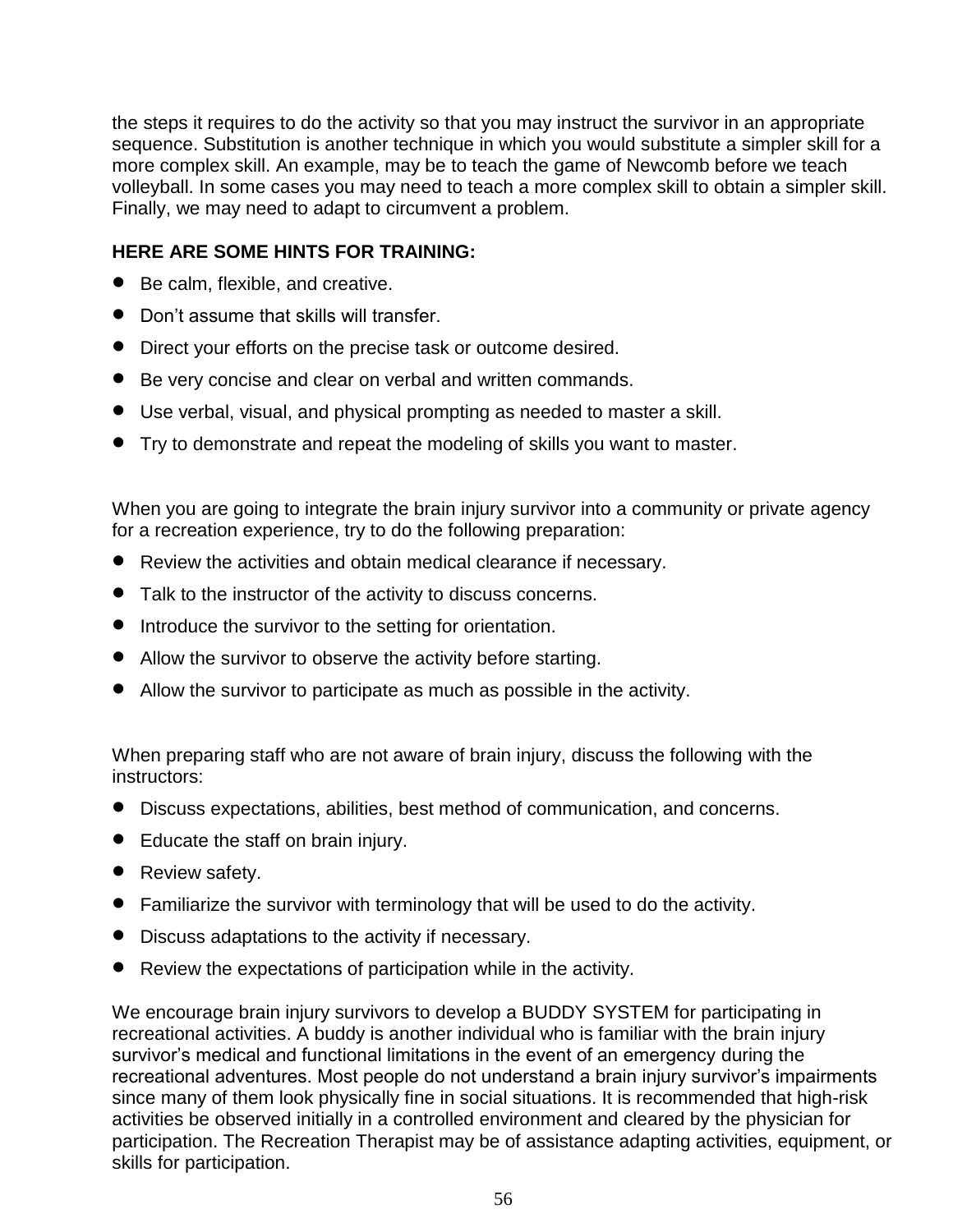Remember that isolation and boredom are major issues upon discharge back to home and the community. You must plan ahead and be motivated to have a balanced lifestyle. Re-create your life through recreation and leisure.

# *PHISHING*

One of the keys for safety in today's world is to be aware of predators who will take advantage of those with changes in memory and problem solving including those who have sustained a brain injury. What we are talking about is phishing.

*Phishing* is "the attempt to obtain sensitive information such as usernames, passwords, and credit card details (and, indirectly, money), often for malicious reasons, by disguising as a trustworthy entity in an electronic communication." These individuals are constantly adapting and adjusting ways to obtain information.

Phishing is something that was rarely thought of before, but now is something that happens more often. It is a way in which people can access accounts and information and use them for their own benefit without the owner knowing or granting access. If a person has poor judgement, this is not a hard trap within to fall. Even if one does have good judgement skills, it can still happen. These people that do the phishing can "scam" or contact and gain access through responding to an email or click on a link. All of that to say, when checking emails, don't open those that you do not know the sender and when presented with popups or links that you don't recognize, don't open or click on them. Any of this can be a phishing attempt disguised as any sort of email or website. In just a few clicks, a "phisher" can have all the access he needs to personal accounts and information.

**DOs and DON'Ts** to protect against email and phishing scams:

DON'T send passwords or any sensitive information over email

No legitimate business or organization will ask you to send your password, account information, social security number, or other sensitive data over email. *NEVER* respond to an email requesting personal, financial, or other protected information, even if it appears to be from your bank, or another trusted institution.

Instead, directly contact the institution that the email appears to be coming from, using the number listed on your credit card or bank statement (or equivalent document, such as your cell phone bill if the email claims to be from your mobile provider).

DON'T click on "verify your account" or "login" links in any email

Always open a new window and use the institution's official home page to log into any account.

Links in an email may appear to go to the trusted site, but actually redirect to a page that steals your login information.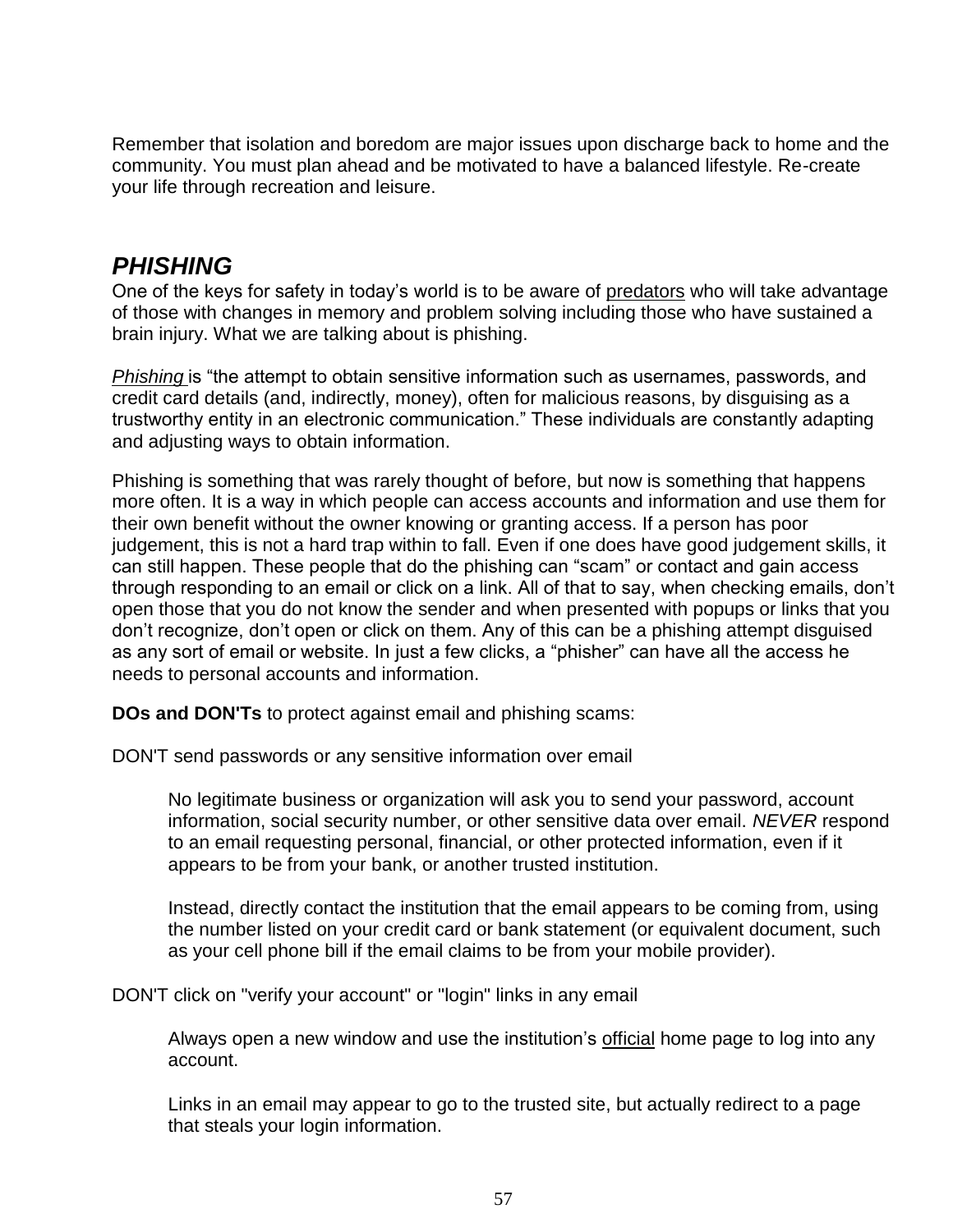DON'T reply to, click on links, or open attachments in spam or suspicious email

Clicking through or replying to spam can verify your email address and encourage more such attempts in the future. Send spam straight to the trash or report it to the FTC at [spam@uce.gov.](mailto:spam@uce.gov) NEVER open attachments from senders you don't know.

DON'T call the number in an unsolicited email or give sensitive data to a caller

The risks associated with email phishing apply equally to phone calls. By using Voice over Internet Protocol technology, scammers can disguise their true phone number just as they can disguise their email or web address. Don't assume that a familiar area code or prefix is safe to call.

Phone phishing can be even harder to detect than email phishing. Callers may impersonate institutional personnel, employees (or students) needing your assistance, or even police officers. Never give sensitive information to a caller you don't know personally. If the need is legitimate, you will be able to call the person back using trusted numbers or email addresses you look up on the official institutional website.

DO report impersonated or suspect email

If you receive an email asking for personal, login or financial account information and appearing to be from your bank, or another trusted institution, forward the email to the Federal Trade Commission (FTC) at [spam@uce.gov.](mailto:spam@uce.gov) Also forward the email to the organization being impersonated. (Most organizations have information on their websites about where to report problems. You might start by searching on the website for "fraud protection" or "spam" to find the correct email address.)

You also may report phishing email to [reportphishing@antiphishing.org.](mailto:reportphishing@antiphishing.org) The Anti-Phishing Working Group is a consortium of ISPs, security vendors, financial institutions and law enforcement agencies that is building a database of common scams to which people can refer.

#### DO be cautious about opening attachments, even from trusted senders

Email accounts can be hacked or impersonated by scammers and files and attachments that have been infected with viruses and malware can be embedded in your account or email. If opened, these can access your data and/or harm your computer. Be wary of opening unsolicited attachments or downloading materials from an email, even if they appear to come from someone you know. If there is any doubt about the legitimacy of the message, consider whether the value of the attachment is worth potentially endangering your personal data.

If you cannot find the information in the attachment elsewhere, examine the file extension on the attachment before opening it. If the extension is among the extensions listed below, it is more likely to be malicious. (*This list is non-exhaustive.*)

.exe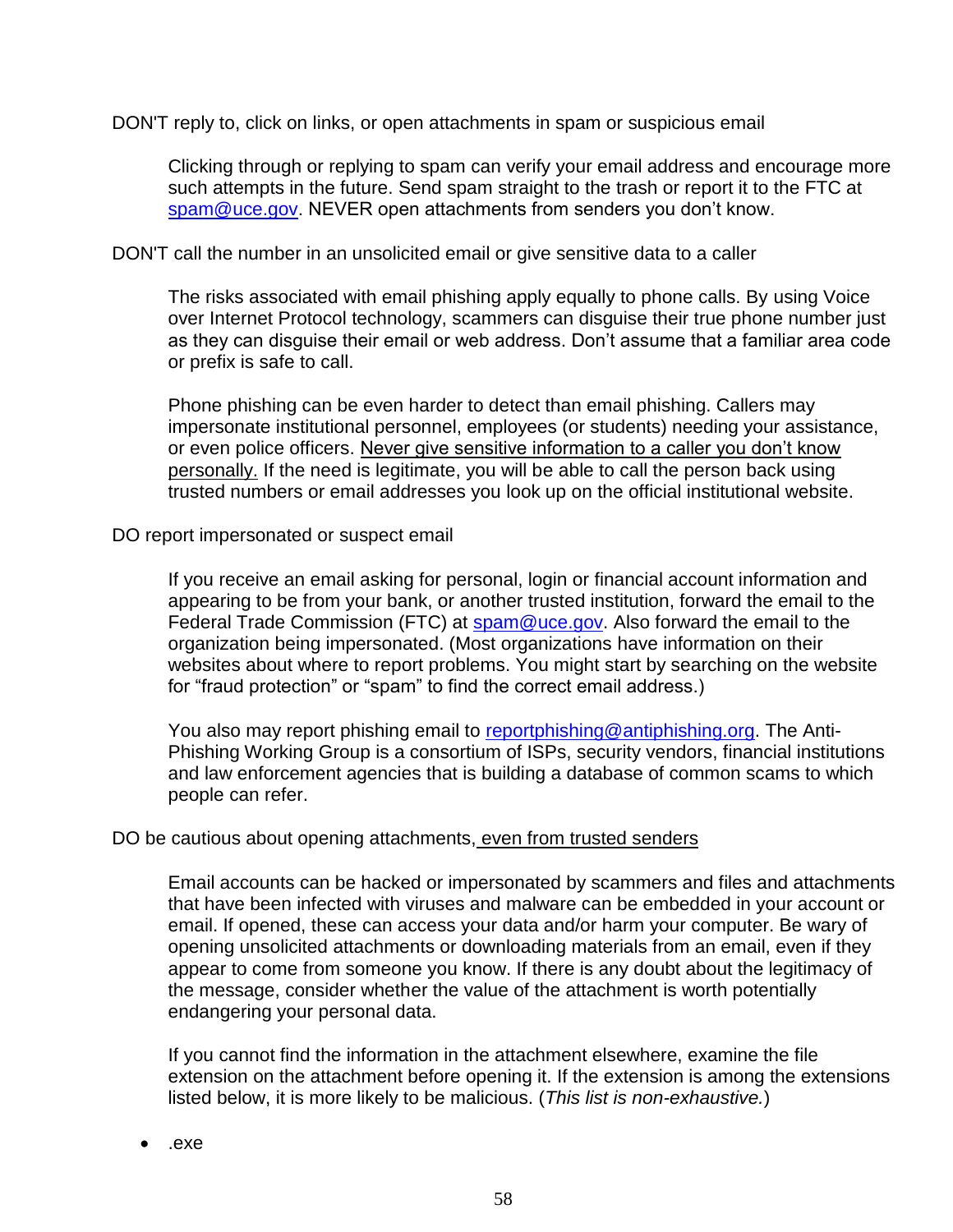- .msi, .bat, .com, .cmd, .hta, .scr, .pif, .reg, .js, .vbs, .wsf, .cpl, .jar
- .docm, .xlsm, .pptm (may contain macros).
- .rar, .zip, .7z

Caution: no file types are 100% safe-especially if your operating system or any of your programs / apps have not been adequately patched. Consider verifying the legitimacy of the email and attachment with the sender before opening it.

DO install anti-virus and firewall programs

Anti-virus software and a firewall can protect you from inadvertently accepting malicious files.

Anti-virus software scans incoming communications and files for malicious content. Look for anti-virus software that updates automatically and can perform real-time protection.

A firewall helps make you invisible on the Internet and blocks all communications from unauthorized sources. It's especially important to run a firewall if you have a broadband connection.

DO check financial statements and credit reports regularly

Read your monthly bank account and credit card statements to be sure all charges are authorized, and request free annual credit reports to be sure there are no unauthorized accounts open in your name.

DO restrict who can send mail to email distribution lists

# **Chapter 12: PATIENT AND FAMILY ADJUSTMENT**

A Severe Head Injury can be one of the most devastating experiences that a family can have. With the founding of the National Head Injury Foundation there has been a realization that the family suffers as much or more than the injured party. One of our family members said, "when something like this happens, the whole family has a brain injury." He, of course, was referring to the extreme feeling of disorientation and confusion that results after the initial shock and medical crisis have passed. A loss has occurred, but there is no time to grieve because a "new" person has developed whose needs are immense and immediate. The person whom they loved and depended on is no longer the same. Their personality, abilities, interaction styles and goals may no longer exist in the way they did. The family is placed under emotional,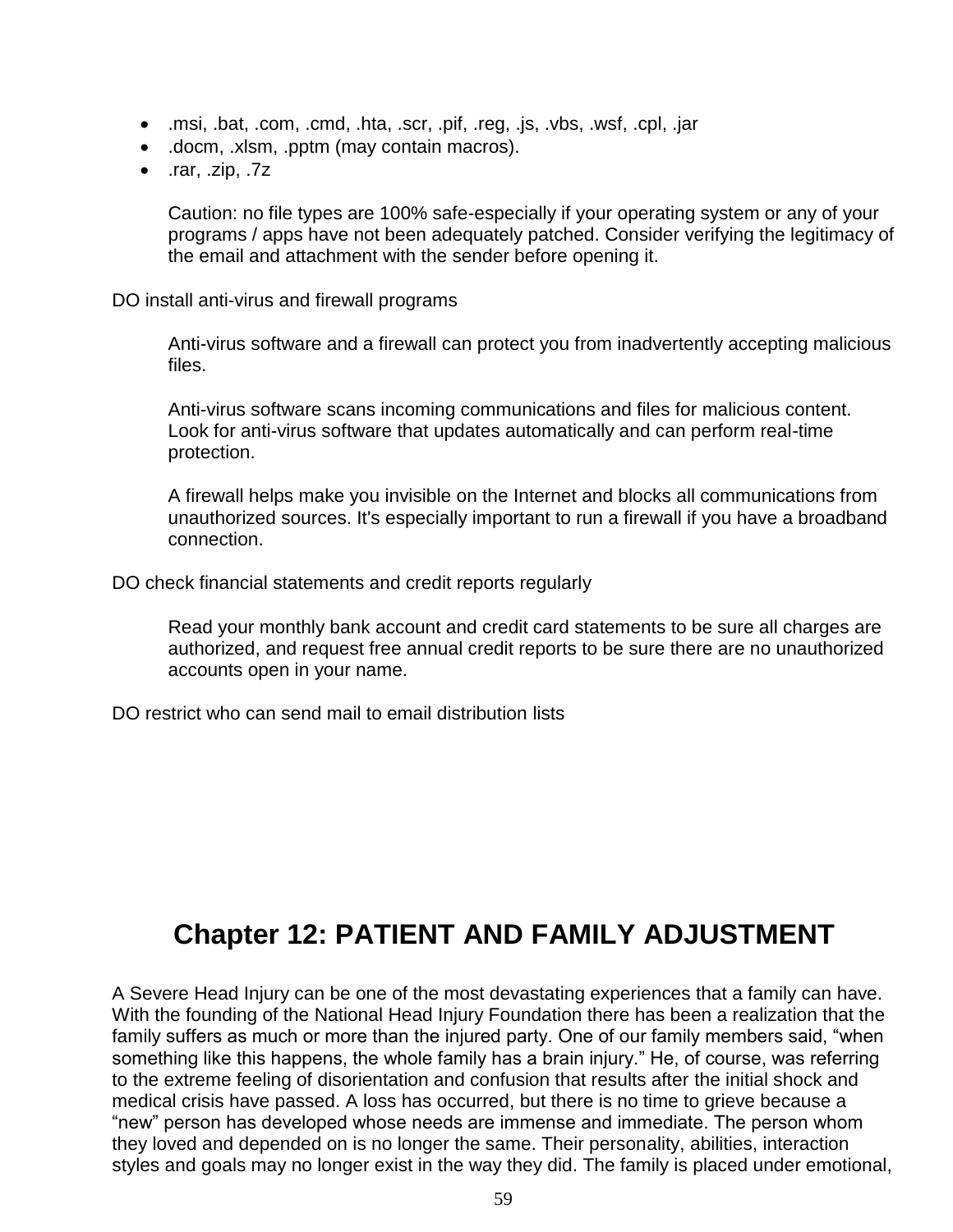physical, and often financial stress. The family affairs and needs may go unattended. Psychologically, people often react to trauma in their lives by experiencing a series of grieving states. These stages include:

#### **Denial:**

"No, this couldn't have happened to us…."

#### **Anger and Frustration:**

Family members may feel anger toward anyone who could be seen as the cause of the injury, or have anger toward the hospital staff. Feelings of being victimized may arise.

#### **Depression and Withdrawal:**

Family members may withdraw from friends and social contacts, and may lack the motivation to take care of their own needs and relationships. Family members may stop eating properly, not get enough sleep and be ineffective in their jobs.

#### **Acceptance:**

Hopefully, with time, the family will come to accept the changes that have occurred in their loved one and in their lives. Only with acceptance can the family begin to tend to its own recovery.

Many family members may find it difficult to accept such feelings and psychological reactions within themselves. They may feel quilty and think that they must remain strong. It is important to point out that such psychological reactions are normal and quite "acceptable." After all, the family is recovering from a trauma also.

The acquisition of new or unaccustomed behaviors is required because the old methods of dealing with your family member may no longer be effective. Moreover, subtle interrelationships of family members may be thrown off without an awareness of how to get moving in a positive direction. You may be experiencing or will soon be aware of feelings and actions in yourself that you never dreamed were possible. It is hopeful that by knowing these possibilities you will experience less guilt, confusion, or frustration over "the new you." Again, we have described these four behaviors; you may have to deal with only a portion of them.

We encourage you to attend all of the Brain Injury Family Education Sessions. The more knowledge you receive on Brain Injury the more comfortable you will be with dealing with the changes in your family member.

#### **Family Rights and Responsibilities:**

Within the limits of state and federal laws, family members have rights. However, you may have felt at the time of your family member's brain injury that hospital personnel were in control of making decisions and you felt left out in the decision making. The need for regaining control is real but, if not channeled properly, can develop into a nightmare for you as a family member.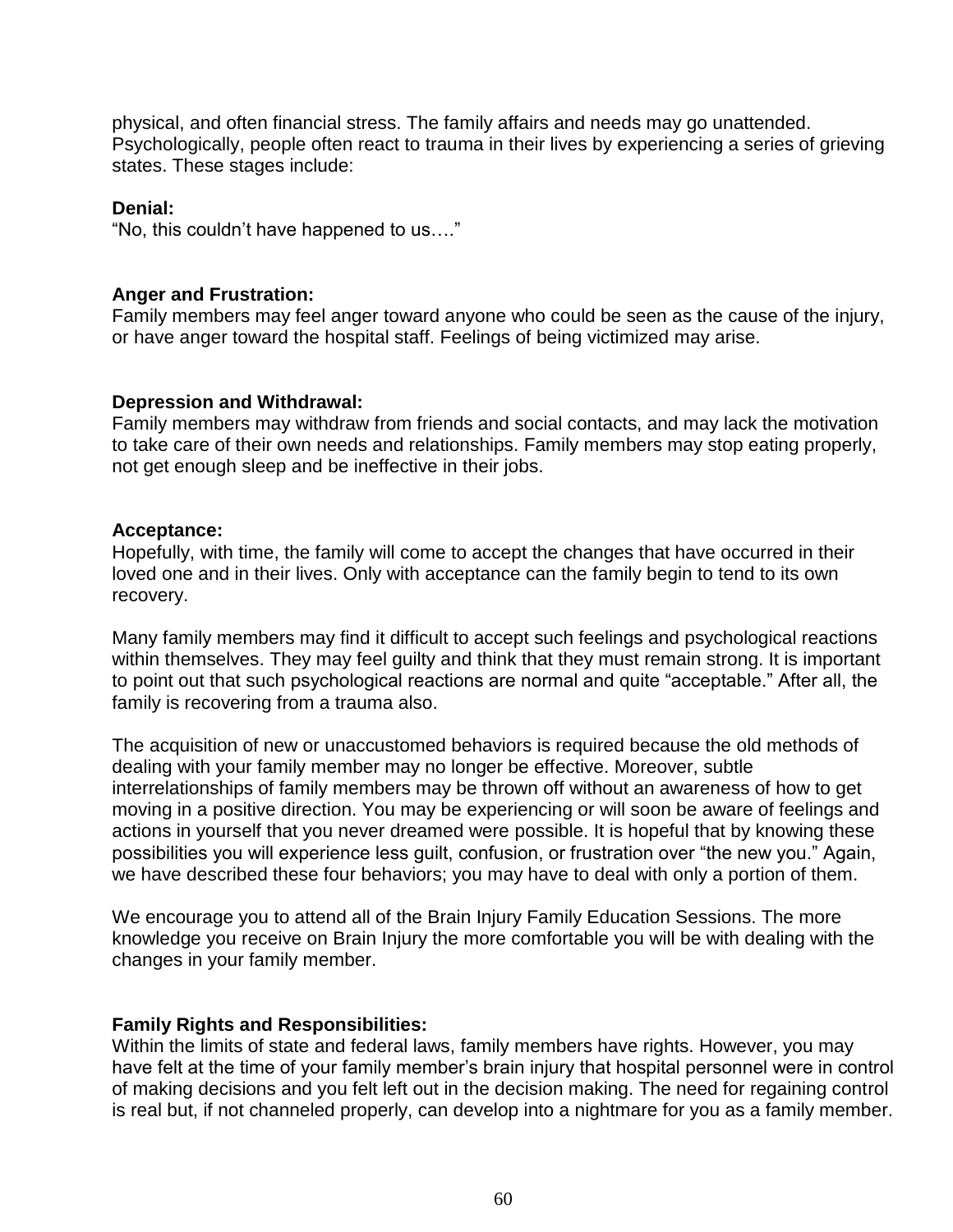#### **Goals of Rehabilitation:**

For the person with a brain injury to become as independent as possible, and to train the family to assist as needed with their care. Rehabilitation is a learning process, be patient. Caring for a seriously ill loved one can be a very frightening experience. We are here to help you train to care for your loved one.

#### **You're Not Alone**

Many people in the community are unfamiliar with brain injury. Therefore, family members often feel isolated and may find it difficult to get support from their friends and community. Many families have banded together for support and to share information. The Brain Injury Association of USA now has chapters in almost every state and provides information. In addition, family members may seek professional help through counselors, social workers, and other mental health professionals in their community. The case manager assigned to your family member's rehab team may be able to assist you in locating such services. Also, enclosed in your education packet is a resource list for the Knoxville area. If you live somewhere other than Knoxville, members of your team will assist you in finding resources in your area.

# **RESOURCE NUMBERS**

| Brain Injury Association of America:<br>www.biusa.org               | 1-800-444-6443 |
|---------------------------------------------------------------------|----------------|
| Brain Injury Association of Tennessee:<br>www.braininjurytenn.org   | 1-615-955-0673 |
| <b>Traumatic Brain Injury Program</b><br>Tennessee Dept. of Health: | 1-800-882-0611 |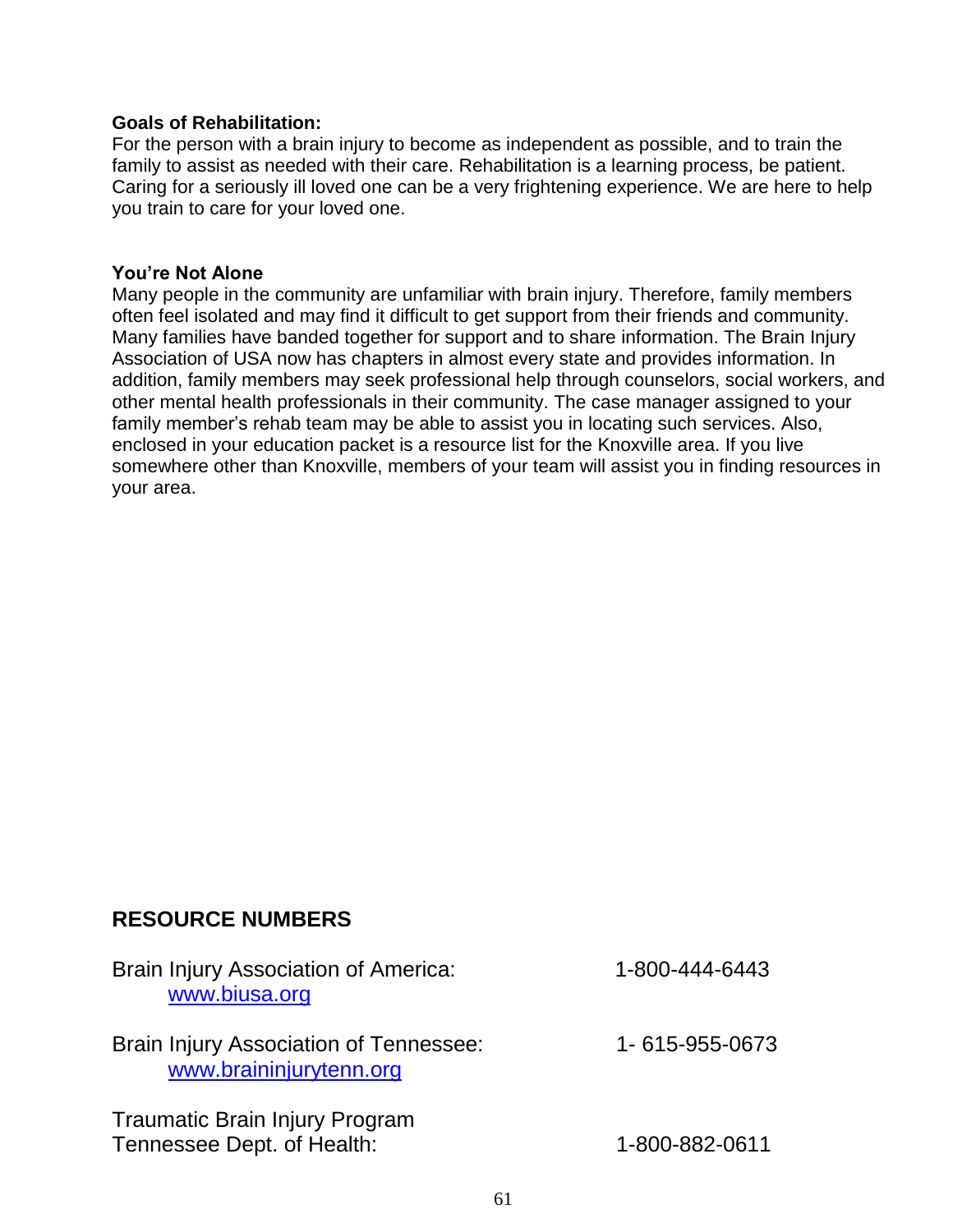| Knoxville Area Brain Injury Support Group:                                              | 1-865-331-1499 |
|-----------------------------------------------------------------------------------------|----------------|
| Vocational Rehabilitation - Regional Office:                                            | 1-865-594-6060 |
| TennCare Advocacy Program<br>www.tenncareadvocacy.com                                   | 1-800-758-1638 |
| <b>Brain Injury Community Services</b><br>Coordination<br>www.patneal.org/brain-injury/ | 1-865-331-1499 |
| Brain Injury Program at Patricia Neal<br><b>Rehabilitation Center</b>                   | 1-865-331-1135 |

# **Definitions**

https://www.neuroskills.com/education-and-resources/glossary/

## **Pharmacology**

https://www.neuroskills.com/education-and-resources/pharmacology-guide/

# **REFERENCES**

DeBoskey, D.S., Hecht, J.S., & Calub, D. (1991). Educating Families of the Head Injury: A Guide to Medical, Cognitive, and Social Issues. Maryland: Gaithersburg

DeBoskey, D.S. & Morin, K., (1989). Head Injury: A Guide for Families. Texas: Houston.

DeBoskey, D. (1988). Coming Home: A Discharge Manual for Families of the Head Injured. Florida: Wauchula.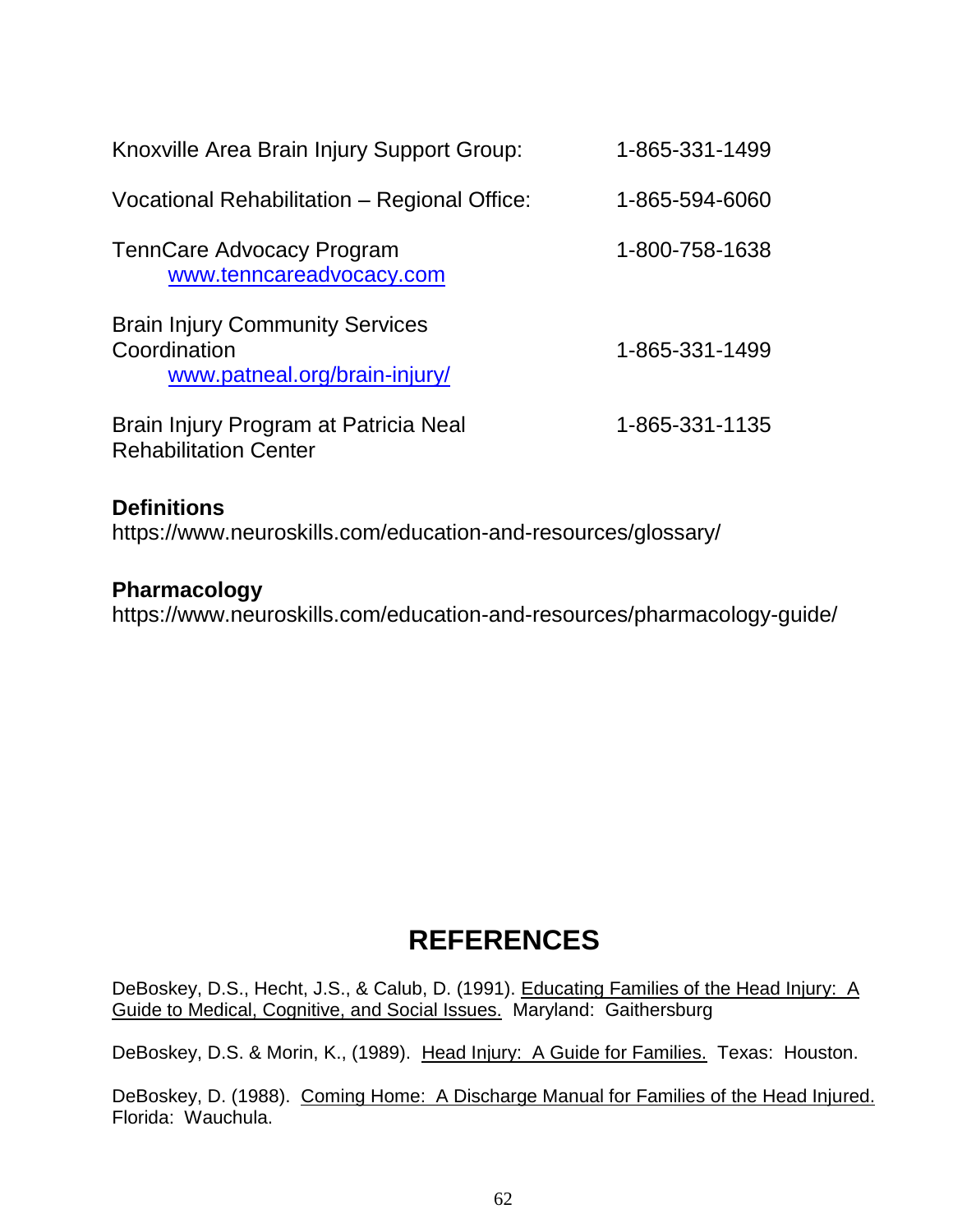DeBoskey, D., Calub, C., Burton, J., & Morin, K. (1987). Life After Head Injury: Who Am I? Florida: Tampa.

DeBoskey, D., Dunse, C., Cook, C., Hooker, C., Lindeman, J., & Walter, L. (1987). Head Injury: A Home Based Cognitive Rehabilitation Program. Florida: Tampa.

DeBoskey, D., Oleson, T., Dunse, C., & Morin, K. (1986). Hiring the Head Injured: What to Expect. Florida: Tampa.

DeBoskey, D. & Morin, K. (1985). A "How to Handle" Manual for Families of the Brain Injured. Florida: Tampa.

Dunse, C., Burton, J., Lowe, L., DeBoskey, D., Cook, C., & McHenry, D. (1987). Teaching the Head Injury: What to Expect. Florida: Tampa.

Lash, M. When Your Child is Seriously Injured: The Emotional Impact on Families. (Call 1- 800-535-1910 to order).

Lash, M. (1993). When Your Child Goes to School After an Injury. (Call 1-800-535-1910 to order).

Lash, M. (1993). When a Parent has a Brain Injury: Sons and Daughters Speak Out. Massachusetts: Worchester.

Manzi, D.B. & Weaver, P.A. (1987). Head Injury: The Acute Care Phase. New Jersey: Thorofare.

Mitiguy, J.S., Thompson, G., & Wasco, J. (1990). Understanding Brain Injury – Acute Hospitalization. Massachusetts: Lynn.

Swiercinsky, D.P., Price, T.L. & Lead, L.E. (1987). Traumatic Brain Injury: Cause, Consequence, and Challenge. Kansas: Shawnee Mission.

Turnbull, H.R., Turnbull, A.P., Bronicki, G.J., Summers, J., & Roeder-Gordon, C. Disability and the Family – A Guide to Decisions for Adulthood. (Call 1-800-535-1910 to order).

Zeigler, E.A. (1988). The Importance of Mutual Support for Spouses with Brain Injured Partners. Virginia: Alexandria.

Symposium. "The Rancho Levels of Cognitive Functioning." Presented by Chris Hagen, Ph.D., April, 1998, St. Louis, Missouri

2003 Physician's Desk Reference. Medical Economics Company, Montvale, NJ

#### **Magazine Publications:**

Brain Injury published by the North American Brain Injury Society

#### **Websites:**